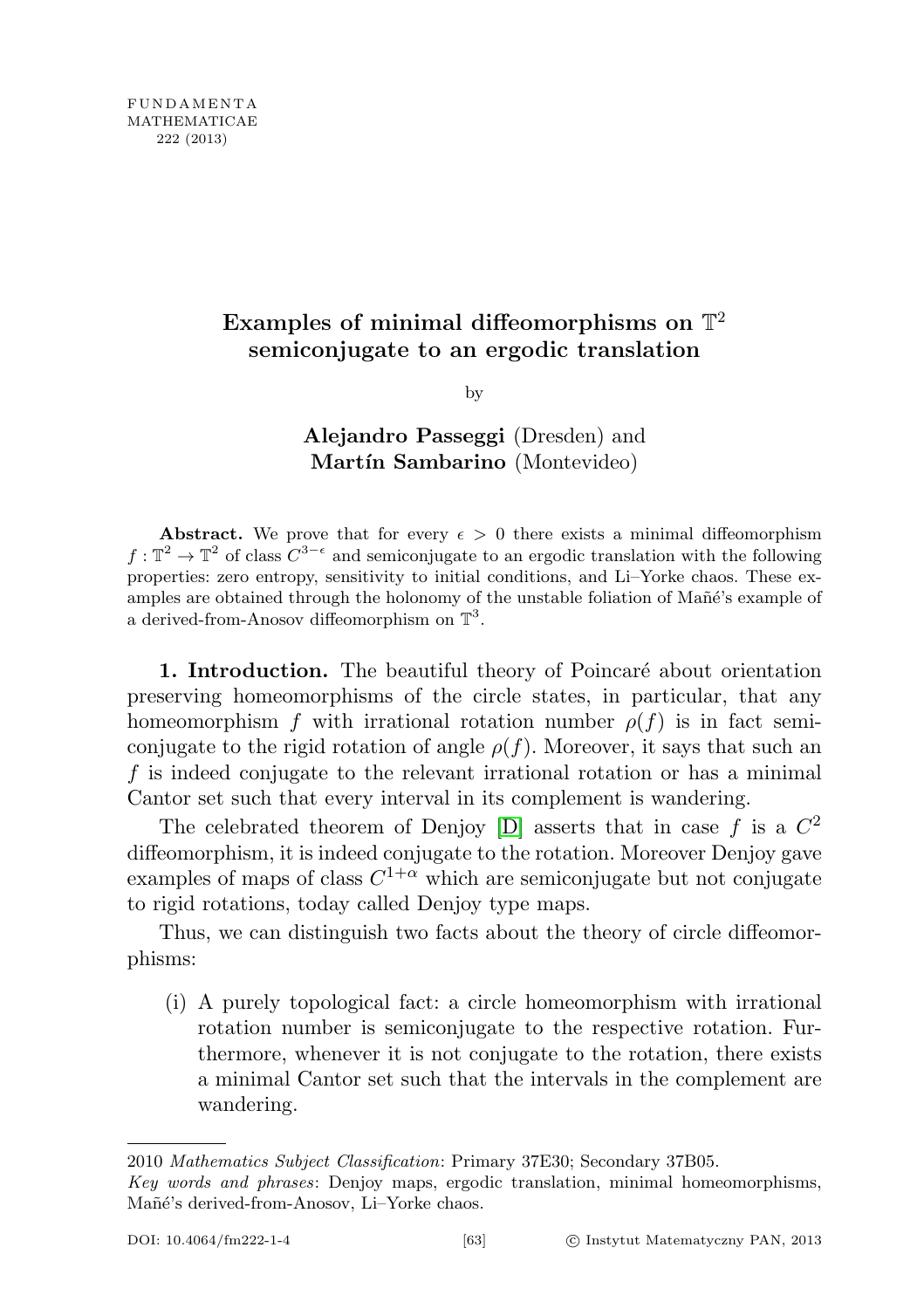(ii) A rigidity phenomenon: a  $C^2$  diffeomorphism with irrational rotation number cannot have a wandering open set. Hence, it is conjugate to the respective rotation.

During the last decades extensions of Poincaré and Denjoy theory to higher dimensional tori have been the object of interest of many authors, in particular the case of dimension two. This has led to the notion of rotation set for homeomorphisms on the two-torus isotopic to the identity, and to several results concerning the structure of this set and the dynamics of f.

Particular attention has been paid to the so called pseudo-translations of the two-torus, when the rotation set consists of a single totally irrational vector; the situation here is much more subtle than for circle diffeomorphisms.

First of all, pseudo-translations are no longer semiconjugate to the respective ergodic translation, as can be seen in [\[J\]](#page-33-1). Further, even assuming the existence of the semiconjugacy between a pseudo-translation  $f$  and the translation, it is not necessarily true that f has a wandering domain. It could even have complicated features, such as positive topological entropy (see [\[R1,](#page-34-0) [R2,](#page-34-1) [BCL1\]](#page-33-2)). Moreover, examples of Denjoy maps (i.e., homeomorphisms which are semiconjugate but not conjugate to ergodic translations) with wandering domains can have very different dynamical structures: one can consider a product of two Denjoy maps of the circle, a product of a Denjoy map of the circle with a rigid rotation, and the suspension of a Denjoy map of the circle, in order to obtain three cases with different topological structures. Indeed, in the first case the wandering domain has a unique component which is doubly essential, in the second case the wandering domain is the orbit of a wandering essential annulus, and in the third case it is an unbounded disk (see [\[JKP\]](#page-33-3)).

On the other hand, finding analogues of the rigidity phenomenon (ii) in higher dimensions is an open problem which seems to be far from being solved. Even so, there exists a result in KAM theory which suggests that  $C^{n+1}$  is the regularity which would imply rigidity for the *n*-dimensional torus. This is a positive result under the assumptions of a Diophantine rotation vector and being close enough to the respective translation.

Among all the different kinds of Denjoy examples known, there is only one in which diffeomorphisms of class at least  $C^2$  are considered. Moreover these examples can be regarded as  $C<sup>r</sup>$  diffeomorphisms for every  $r < 3$ , which corresponds to the expected differentiability class that could guarantee rigidity, i.e.  $C^3$ . This family of examples was introduced by McSwiggen [\[McS\]](#page-33-4), and its elements have the following dynamical structure: the wandering domain is given by the orbit of a wandering bounded disk, and its complement is a minimal set. On the other hand, the existing examples of Denjoy maps without wandering domains are only  $C^0$  regular (see [\[R1,](#page-34-0) [BCL1\]](#page-33-2)).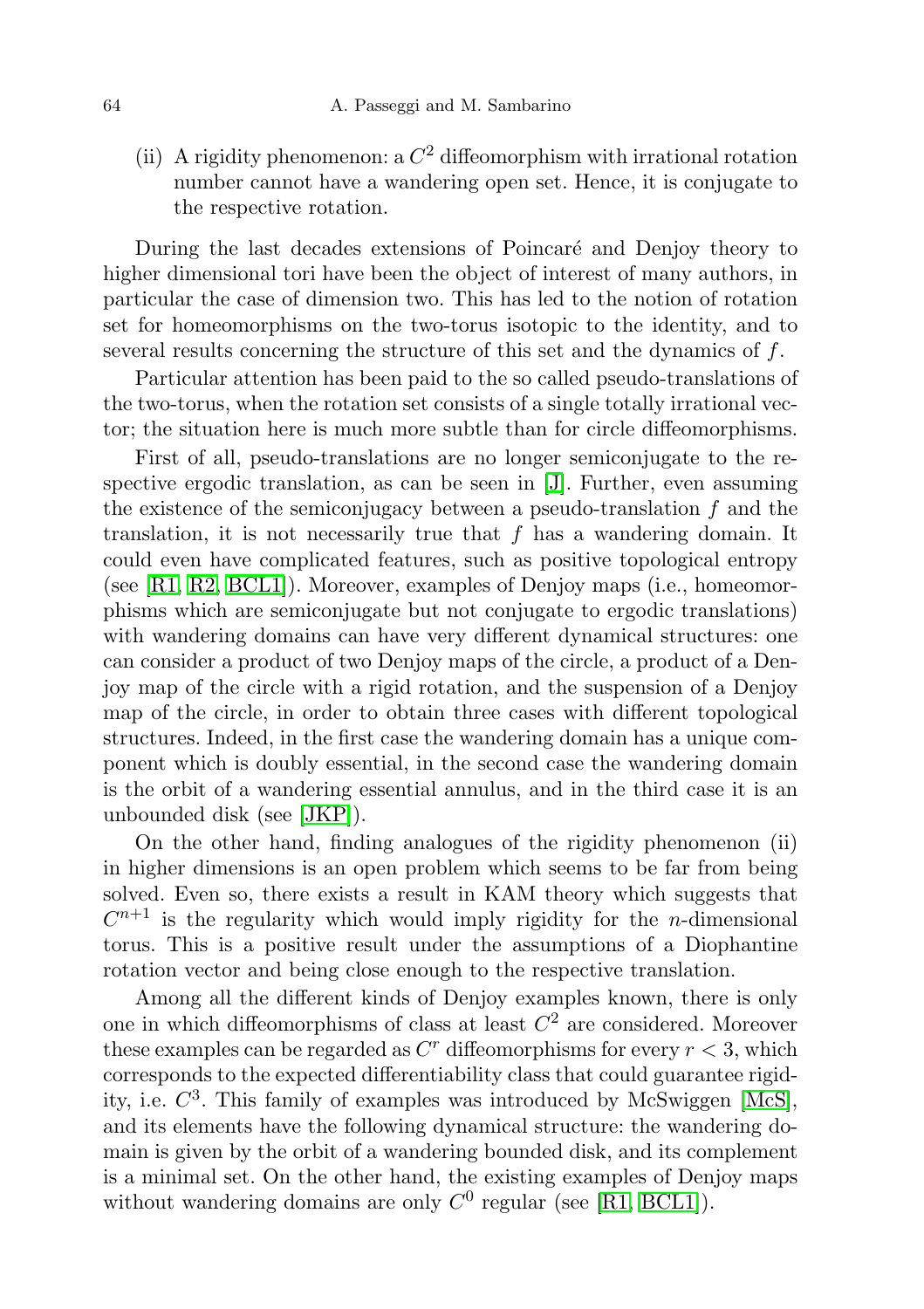In this article we introduce a new family of Denjoy maps of the two-torus which are minimal diffeomorphisms of  $\mathbb{T}^2$ , of class  $C^r$  with r arbitrarily close to three. This improves the state of the art in the theory.

The elements of the family have the following simple properties: they are sensitive to the initial conditions, point-distal and non-distal, uniquely ergodic and have zero entropy. Furthermore, the examples can be made to exhibit Li–Yorke chaos. To the best of our knowledge, no minimal diffeomorphism with Li–Yorke chaos has been known before.

Our construction implies in particular that we obtain a Diophantine rotation vector. Indeed it is an algebraic vector of degree three. This property makes the examples even more interesting since Diophantine vectors are associated to a stronger rigidity than Liouvillean vectors. In fact, the results in KAM theory make use of the combination of differentiability and Diophantine rotation vector, in order to obtain rigidity. One may ask if another method and starting with a Liouvillean translation can provide an example with the same features and with higher differentiability.

Before we state our result, let us recall some of the above topological notions. Let f be a homeomorphism (of a metric space).

• f is non-distal if there exist  $x \neq y$  such that

$$
\inf_{n\in\mathbb{Z}}{\rm dist}(f^n(x),f^n(y))=0,
$$

and f is point distal if there exists x such that for any  $y \neq x$ ,

$$
\inf_{n\in\mathbb{Z}}\text{dist}(f^n(x), f^n(y)) > 0;
$$

- f is sensitive to initial conditions if there exists  $\epsilon > 0$  so that for any  $x \in \mathbb{T}^2$  and any neighborhood  $U(x)$  there exist  $y \in U$  and  $n > 0$  such that dist( $f^{n}(x), f^{n}(y) > \epsilon$ ;
- f has  $Li-Yorke$  chaos if there exists an uncountable scrambled set any points  $x \neq y$  of which satisfy

 $\liminf_{n} dist(f^{n}(x), f^{n}(y)) = 0$  and  $\limsup_{n} dist(f^{n}(x), f^{n}(y)) > 0.$ n

We are now ready to state the main result:

MAIN THEOREM 1.1. For every  $r \in [1,3)$  there exists a diffeomorphism  $f: \mathbb{T}^2 \to \mathbb{T}^2$  of class  $C^r$  which is minimal, isotopic and semiconjugate (but not conjugate) to an ergodic translation. If we denote by h the semiconjugacy, then:

- Each fiber  $h^{-1}(x)$  is either a point or an arc.
- f preserves a minimal and invariant foliation with one-dimensional  $C^1$  leaves. Each fiber  $h^{-1}(x)$  is contained in a leaf of this foliation.
- The set  $\{x \in \mathbb{T}^2 : h^{-1}(x)$  is a point} has full Lebesgue measure.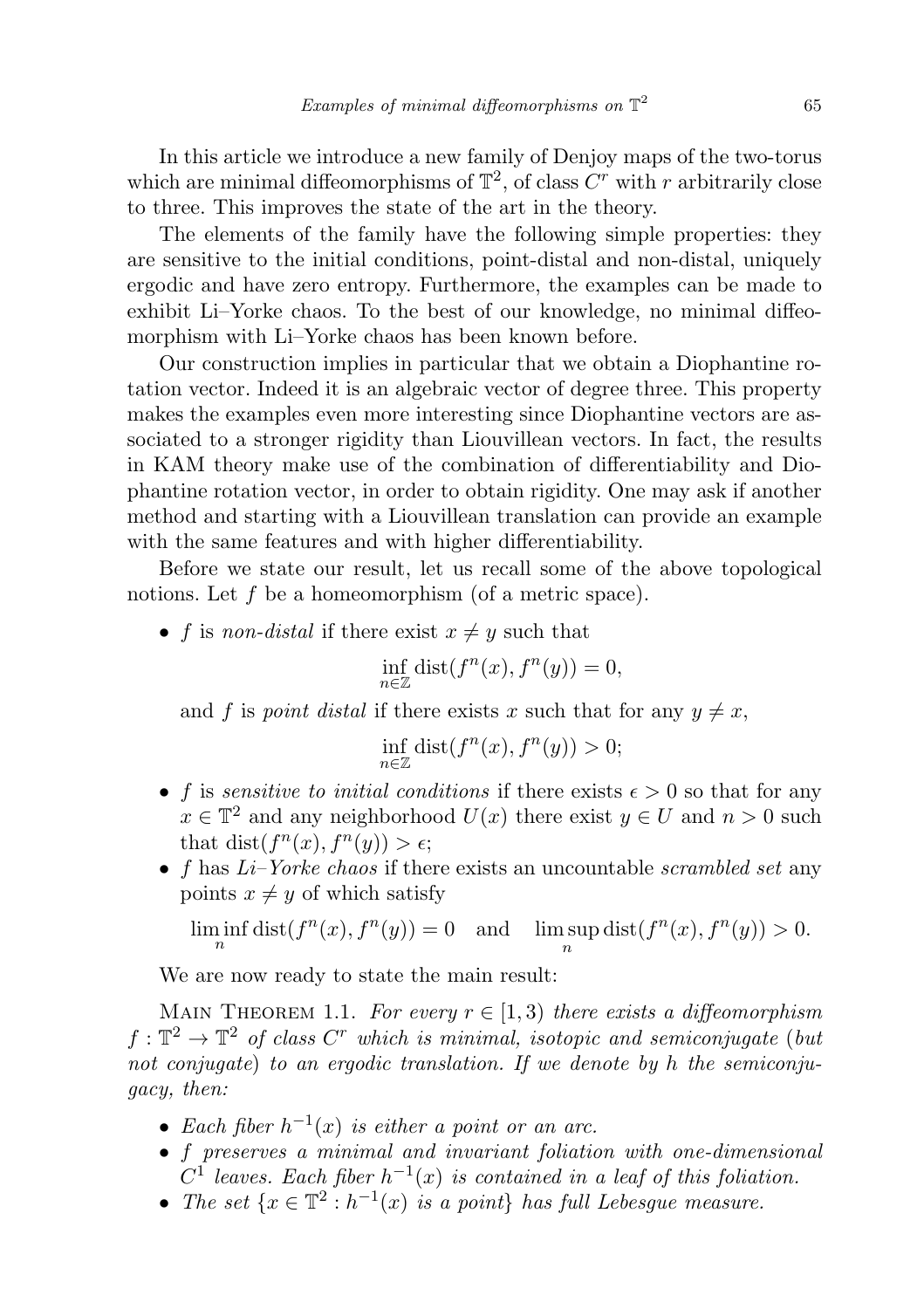As a consequence, f has zero entropy, is sensitive to initial conditions, point distal, non-distal and uniquely ergodic. Furthermore, f can be constructed so that there are uncountably many points x such that  $h^{-1}(x)$  is a nontrivial arc exhibiting Li–York chaos as well.

Although examples with much more dynamical complexity can be constructed by the techniques given in [\[R1,](#page-34-0) [BCL1\]](#page-33-2), as we remarked before these constructions are  $C^0$  and it is not known if  $C^1$  can be achieved.

On the other hand, while unfortunately our examples are simple from the ergodic point of view: they have just one invariant measure, i.e., are uniquely ergodic, Denjoy type maps with interesting measurable dynamics are constructed by a refinement of these purely topological techniques in [\[BCL2\]](#page-33-5). Nevertheless we ask: does there exist a minimal diffeomorphism semiconjugate to an ergodic translation but not uniquely ergodic?

The reader may notice the opposition between zero entropy and the presence of Li–Yorke chaos in the constructed examples. In this sense one can ask whether such a dynamic deserves to be called chaotic or not (see [\[O\]](#page-34-2) for a discussion of the subject).

The proof of our theorem is inspired by [\[McS\]](#page-33-4). There, examples are constructed through the holonomy map from a cross section to itself of the unstable foliation of a derived-from-Anosov diffeomorphism obtained through a Hopf bifurcation. Indeed, the construction is as follows. Start with a linear Anosov map on  $\mathbb{T}^3$  having one real eigenvalue  $\lambda_u$  of modulus greater than 1 and a complex eigenvalue  $\lambda_s$  of modulus smaller than 1 and then perform a modification around a fixed point (that can be thought of as going through a Hopf bifurcation) so that the fixed point becomes a repeller. The new map still has a partially hyperbolic structure of the form  $E^{cs} \oplus E^u$ . Next consider the holonomy map from a two-torus transverse to  $E^u$  along the (strong) unstable foliation (tangent to  $E^u$ ). The wandering domain appears due to the fact that the fixed point is a repeller and so the strong unstable foliation cannot return near the fixed point.

In this paper we use instead Mañé's example of a derived-from-Anosov diffeomorphism ([\[M1\]](#page-33-6)). The construction is as follows. Start with a linear Anosov map on  $\mathbb{T}^3$  with three real distinct eigenvalues  $\lambda_s, \lambda_c, \lambda_u, 0 < \lambda_s$  $\lambda_c < 1 < \lambda_u$ . Then perform a modification around a fixed point so that the fixed point becomes a hyperbolic point of unstable index 2 (which can be thought of as going through a pitch-fork bifurcation). The new map has a partially hyperbolic structure of the form  $E^s \oplus E^c \oplus E^u$ . The interesting feature here is that the strong unstable foliation (tangent to  $E^u$ ) is minimal, i.e., every leaf is dense. Thus, considering the holonomy map from a two-torus transverse to  $E^u$  to itself along the unstable foliation leads to a minimal homeomorphism on the two-torus with the topological features of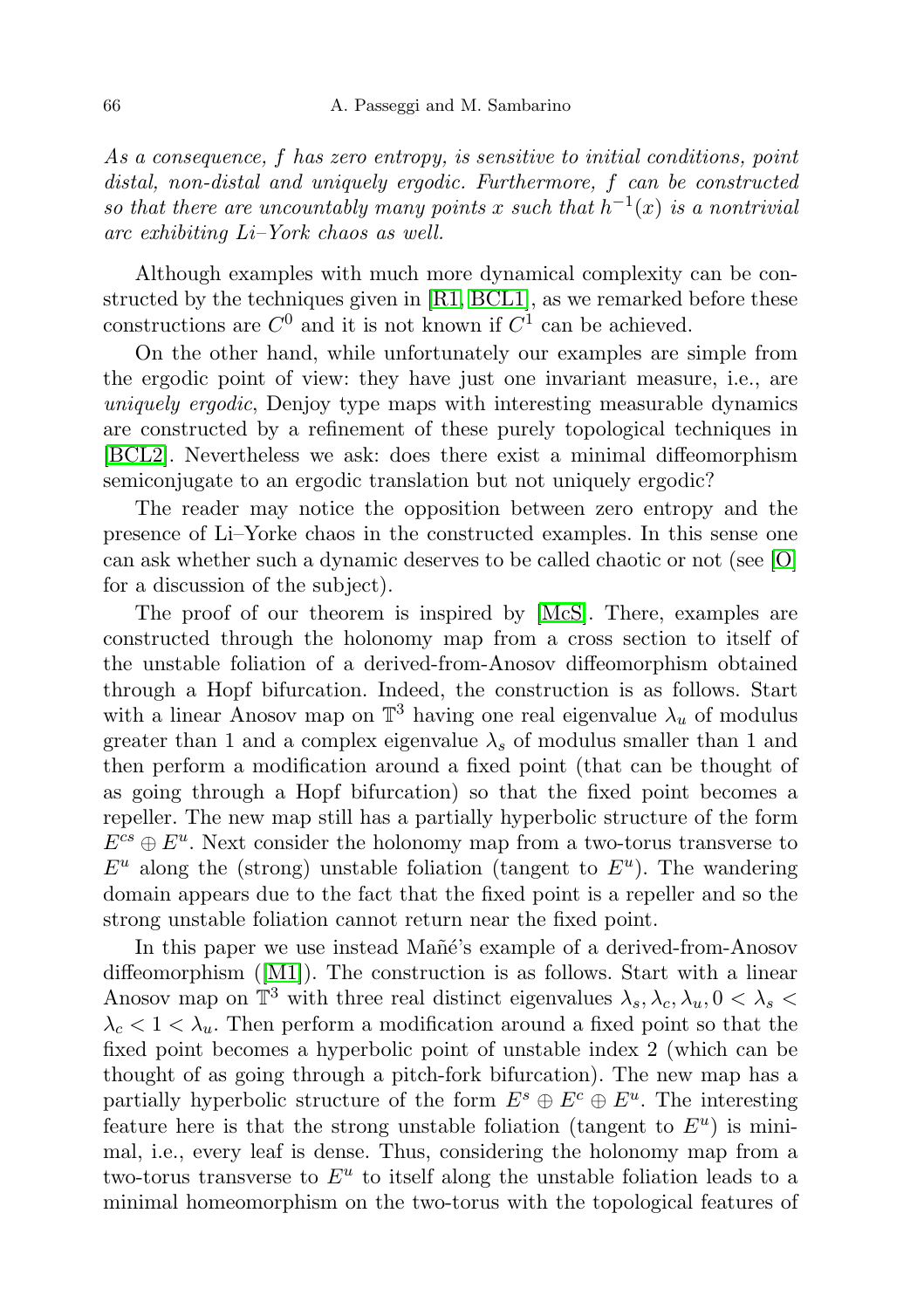our result. In order to obtain Li–Yorke chaos we still have to make a delicate perturbation of the partial hyperbolic diffeomorphism on  $\mathbb{T}^3$ .

However, there is a main difference with [\[McS\]](#page-33-4) which has to do with the class of differentiability of the unstable foliation. To study the differentiability class of the unstable foliation one uses the  $C<sup>r</sup>$  section theorem (see Section [4](#page-26-0) for details). And the first thing to do is to check the conditions on the initial linear Anosov diffeomorphism (hoping that the modification performed does not change these conditions too much). These conditions for the linear Anosov map of McSweegen's example can be written as

$$
\frac{|\lambda_s|}{\lambda_u}\bigg(\frac{1}{|\lambda_s|}\bigg)^r<1
$$

and so with r arbitrarily close to 3 the conditions hold.

In our case, these conditions can be written as

$$
\frac{\lambda_c}{\lambda_u}\bigg(\frac{1}{\lambda_s}\bigg)^r<1
$$

and so r cannot be chosen arbitrarily close to 3. Thus, what we have to do is, for a given  $r$  close to 3, find afterwards a linear Anosov map to start with, so that the above condition holds.

The paper is organized as follows: in Section [2](#page-4-0) we give our construction of Mañé's derived-from-Anosov diffeomorphism and we prove the minimality of the unstable foliation (see Section [2.2\)](#page-10-0), and the minimality of the central foliation through the semiconjugacy with the linear Anosov map (see Section [2.3\)](#page-13-0); in Section [3](#page-22-0) we give the topological version of our main result and in Section [4](#page-26-0) we prove the differentiability of the unstable foliation through the  $C<sup>r</sup>$  section theorem ([\[HPS\]](#page-33-7)).

<span id="page-4-0"></span>2. On Mañé's derived-from-Anosov diffeomorphism. In [\[M1\]](#page-33-6) R. Mañé constructs an example on  $\mathbb{T}^3$  which is robustly transitive but not Anosov. This is known as Mañé's derived-from-Anosov diffeomorphism due to its construction: it begins with an Anosov linear map on  $\mathbb{T}^3$  with partially hyperbolic structure  $E^s \oplus E^c \oplus E^u$  and modifies it in a neighborhood of the fixed point in order to change its unstable index (preserving the partially hyperbolic structure). See Figure [1.](#page-5-0)

Let us be more precise. Let  $\mathbb{T}^3 = \mathbb{R}^3/\mathbb{Z}^3$  be the three-dimensional torus, denote by  $\pi : \mathbb{R}^3 \to \mathbb{T}^3$  the canonical projection, and set  $p = \pi(0)$ .

Consider  $B \in SL(3, \mathbb{Z})$  with eigenvalues  $0 < \lambda_s < \lambda_c < 1 < \lambda_u$  and denote also by  $B$  the induced linear Anosov system on  $\mathbb{T}^3$  with hyperbolic structure  $T\mathbb{T}^3 = E^s \oplus E^c \oplus E^u$  (corresponding to the eigenspaces associated to  $\lambda_s$ ,  $\lambda_c$  and  $\lambda_u$ ). For simplicity of calculations we will define a Euclidean metric on  $\mathbb{R}^3$  so that  $E_B^s$ ,  $E_B^c$  and  $E_B^u$  are mutually orthogonal.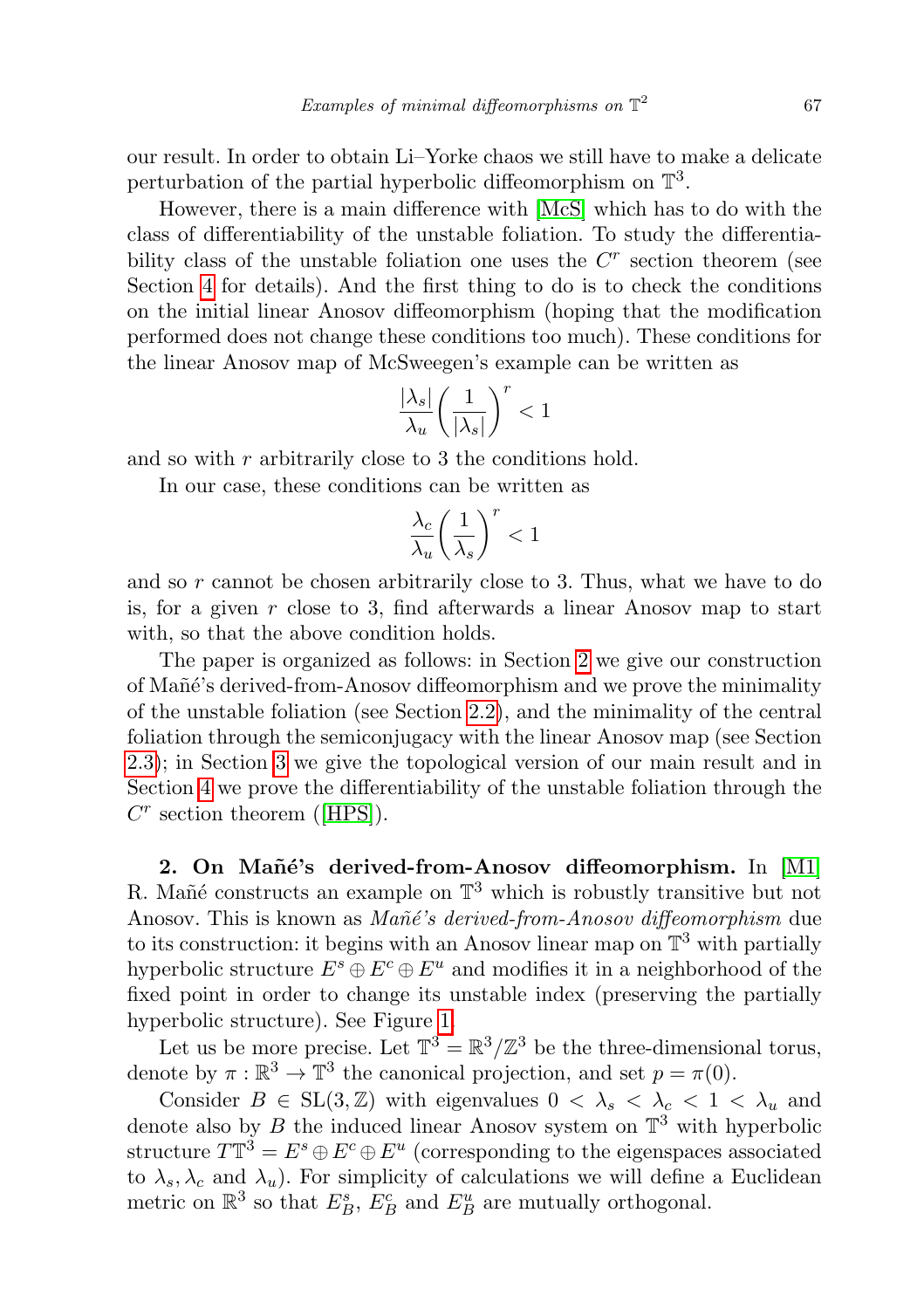

<span id="page-5-0"></span>Fig. 1. Modification

Let  $\rho$  be small and consider the ball  $B(p, \rho)$  centered at p. Let  $Z : \mathbb{R} \to \mathbb{R}$ be a  $C^{\infty}$  bump function such that  $Z(0) = 1$ , supp $[Z] \subset (-\rho/2, \rho/2)$  (where supp $[Z]$  is the support of Z) and  $|Z'(z)| < 4/\rho$  (see Figure [2\)](#page-5-1).



<span id="page-5-1"></span>Fig. 2. The bump function  $Z$ 

For our construction of Mañé's derived-from-Anosov diffeomorphism  $(1)$ we need an auxiliary function as in the next lemma.

<span id="page-5-3"></span>LEMMA 2.1. For all  $k > 0$  arbitrarily small there exists a function  $\beta_k$ :  $[0,\infty) \to \mathbb{R}$  such that:

- (1)  $\beta_k$  is  $C^{\infty}$ , decreasing and such that  $-k \leq \beta'_k(t)t \leq 0$ .
- (2)  $\beta_k$  is supported in [0, k], i.e.  $\text{supp}[\beta_k] \subset [0, k]$ .
- (3)  $\lambda_s + \beta_k(0) < 1 < \lambda_c + \beta_k(0) < 1 + k$ .

*Proof.* We may assume that  $0 < k < \lambda_c - \lambda_s$  and take b such that  $1 - \lambda_c < b < 1 - \lambda_c + k$ . Let  $r_0 < k$ . Since  $\int_0^{r_0} (k/t) dt$  is divergent we may find a  $C^{\infty}$  non-negative function  $\psi$  with support in  $[0, r_0]$  such that  $\int_0^{r_0} \psi(t) dt = b$  and  $\psi(t) \leq k/t$  (in other words, the graph of  $\psi$  is below the graph of  $h(t) = k/t$ .)

<span id="page-5-2"></span> $(1)$  Our construction is slightly different because we need to keep control of the relation between  $E^s$  and  $E^c$  to obtain higher differentiability of the unstable foliation. In particular the central foliation is not kept unchanged.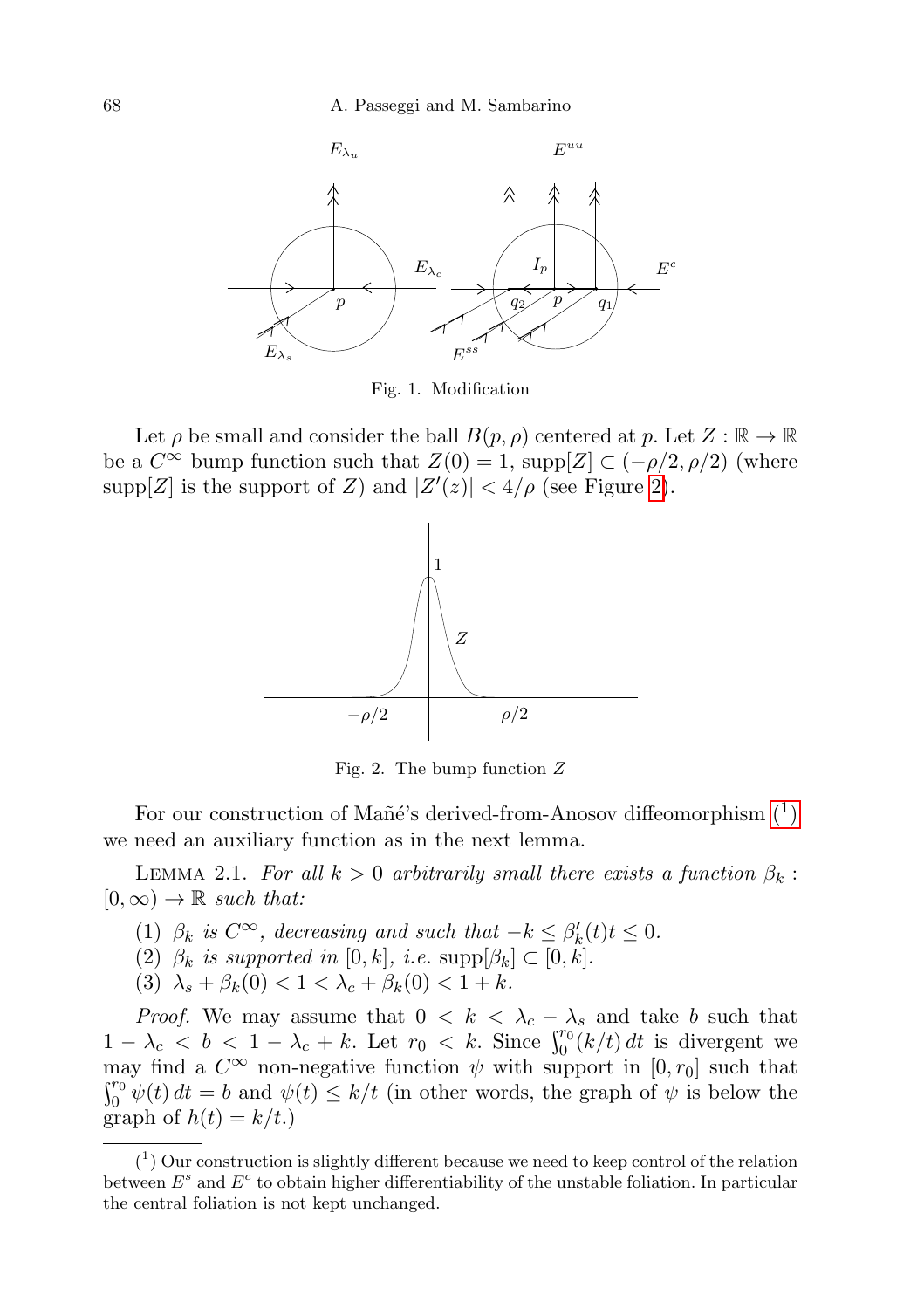

Fig. 3. The function  $\psi$ 

Define

<span id="page-6-1"></span>
$$
\beta_k(t) = b - \int_0^t \psi(s) \, ds.
$$

This function is as desired.

Finally, define  $g_{B,k}: \mathbb{T}^3 \to \mathbb{T}^3$  by

(2.1) 
$$
g_{B,k}(\xi) = B(\xi) \quad \text{for } \xi \notin B(p,\rho),
$$

and for  $\xi \in B(p, \rho)$  in local coordinates with respect to  $E_B^s \oplus E_B^c \oplus E_B^u$ ,  $\xi = (x, y, z),$ 

<span id="page-6-2"></span>(2.2) 
$$
g_{B,k}(\xi) = (\lambda_s x, \lambda_c y, \lambda_u z) + Z(z)\beta_k(r)(x, y, 0)
$$

where  $r = x^2 + y^2$ .

PROPOSITION 2.2. If k is sufficiently small, then  $g_{B,k} : \mathbb{T}^3 \to \mathbb{T}^3$  defined above is a diffeomorphism with partially hyperbolic structure  $(^2)$  $(^2)$   $T\mathbb{T}^3$  =  $E_{g_{B,k}}^s \oplus E_{g_{B,k}}^c \oplus E_{g_{B,k}}^u$  where  $E_{g_{B,k}}^s$  is uniformly contracting and  $E_{g_{B,k}}^u$  is uniformly expanding. Moreover, given cones  $C^s$ ,  $C^c$  and  $C^u$  around  $\tilde{E}_B^s$ ,  $E_B^c$  and  $E_B^u$  respectively we have  $E_{g_{B,k}}^s \in C^s, E_{g_{B,k}}^c \in C^c$  and  $E_{g_{B,k}}^u \in C^u$ . Furthermore, the same is true for any g in any sufficiently small  $C^1$  neighborhood U of  $g_{B,k}$ .

*Proof.* First of all, the  $C^0$  distance between  $g_{B,k}$  and B is smaller than √ k and hence (assuming k small) we conclude that  $g_{B,k}$  is a differentiable homeomorphism. To ease notation, set  $g = g_{B,k}$  for the time being.

For  $\xi \notin B(p, \rho)$  we have  $dg_{\xi} = B$ . For  $\xi \in B(p, \rho)$  we have (with respect to the decomposition  $E^s \oplus E^c \oplus E^u$ 

<span id="page-6-0"></span><sup>(</sup> 2 ) We remark that it is not absolutely partially hyperbolic.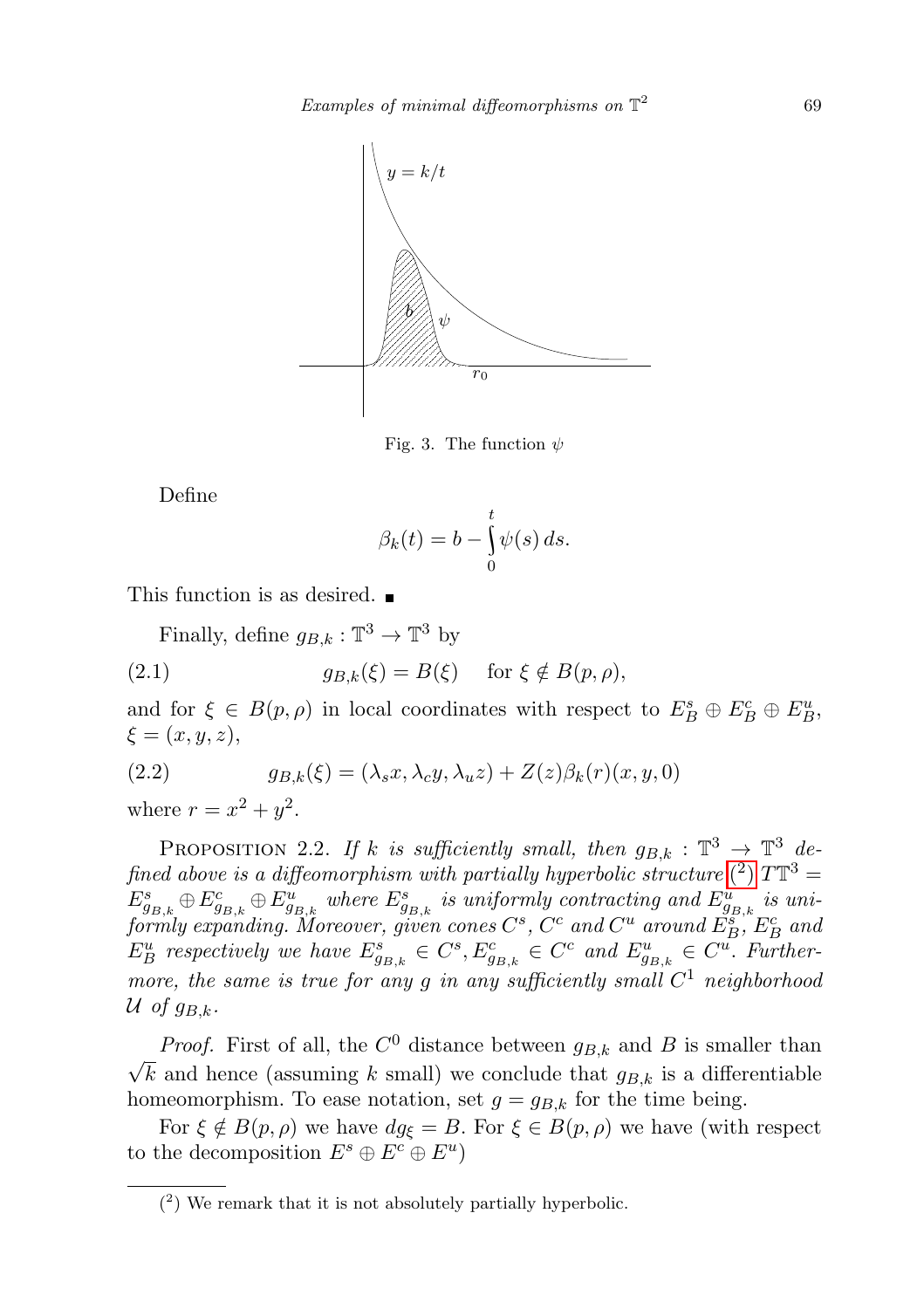$$
(2.3) \quad dg_{\xi} =
$$
\n
$$
\begin{pmatrix}\n\lambda_s + Z(z)(\beta(r) + \beta'(r)2x^2) & Z(z)\beta'(r)2xy & Z'(z)\beta(r)x \\
Z(z)\beta'(r)2xy & \lambda_c + Z(z)(\beta(r) + \beta'(r)2y^2) & Z'(z)\beta(r)y \\
0 & 0 & \lambda_u\n\end{pmatrix}.
$$

We may write  $dg_{\xi} = A_{\xi} + M_{\xi}$  where (agreeing that Z and  $\beta$  are identically zero outside  $B(p, \rho)$ 

(2.4) 
$$
A_{\xi} = \begin{pmatrix} \lambda_s + Z(z)\beta(r) & 0 & 0 \\ 0 & \lambda_c + Z(z)\beta(r) & 0 \\ 0 & 0 & \lambda_u \end{pmatrix},
$$

$$
(2.5) \qquad M_{\xi} = \begin{pmatrix} Z(z)\beta'(r)2x^2 & Z(z)\beta'(r)2xy & Z'(z)\beta(r)x \\ Z(z)\beta'(r)2xy & Z(z)\beta'(r)2y^2 & Z'(z)\beta(r)y \\ 0 & 0 & 0 \end{pmatrix}.
$$

Since  $|\beta'(r)r| \leq k$  it is straightforward to check the inequality  $||M_{\xi}|| \leq$ since  $|\rho(r)r| \leq k$  it is straightforward to check the inequality  $||m_{\xi}|| \leq$  max $\{2k, 8\beta(0)\sqrt{k}/\rho\}$ . Therefore, choosing k arbitrarily small we also get  $||M_{\xi}||$  arbitrarily small. Since the co-norm (=  $||A_{\xi}^{-1}||$  $\frac{1}{\xi}$ ||-1) of  $A_{\xi}$  is bounded away from zero we see that  $dg_{\xi}$  is an isomorphism and hence g is a diffeomorphism. On the other hand,  $A_{\xi}(E_{I}^{j})$  $E_B^j$ ) =  $E_I^j$  $j_B^j, j = s, c, u$ , and

- $\bullet \ \lambda_s \leq \|A_{\xi/E^s_B}\| \leq \lambda_s + \beta_k(0) < 1,$ •  $\lambda_c \leq \|A_{\xi/E_B^c}\| \leq \lambda_c + \beta_k(0) < 1 + k,$  $\bullet \ \Vert A_{\xi / E^s_B} \Vert / \Vert A_{\xi / E^c_B} \Vert \leq \lambda_s / \lambda_c < 1,$
- $||A^{-1}_{\xi/E^u_B}|| \leq \lambda_u^{-1}$ .

From this it is easy to conclude the proof of the proposition, taking  $k$  sufficiently small (and so  $||M_{\xi}||$  sufficiently small) and U sufficiently small.

For  $g_{B,k}: \mathbb{T}^3 \to \mathbb{T}^3$  with k small and  $g \in \mathcal{U}(g_{B,k})$  so that the above proposition applies, we set

$$
\lambda_s(g)(\xi) = ||dg_{\xi/E_g^c}||, \quad \lambda_s(g) = \max_{\xi \in \mathbb{T}^3} \lambda_s(g)(\xi),
$$
  

$$
\lambda_c(g)(\xi) = ||dg_{\xi/E_g^c}||, \quad \lambda_c(g) = \max_{\xi \in \mathbb{T}^3} \lambda_c(g)(\xi),
$$
  

$$
\lambda_u(g)(\xi) = ||dg_{\xi/E_g^u}||, \quad \lambda_u(g) = \min_{\xi \in \mathbb{T}^3} \lambda_u(g)(\xi).
$$

<span id="page-7-0"></span>REMARK 2.3. Notice that, given  $\epsilon > 0$  small, the following conditions hold for  $g \in \mathcal{U}(g_{B,k})$  with k and U sufficiently small:

- (1)  $0 < \lambda_s(g)(\xi) < \lambda_c(g)(\xi) < \lambda_u(g)(\xi)$  for all  $\xi \in \mathbb{T}^3$ . (2)  $\lambda_c - \epsilon < \lambda_c(g)(\xi)$  for all  $\xi \in \mathbb{T}^3$ .
- (3)  $\lambda_s(q) < \lambda_s + \beta(0) + \epsilon < 1$ .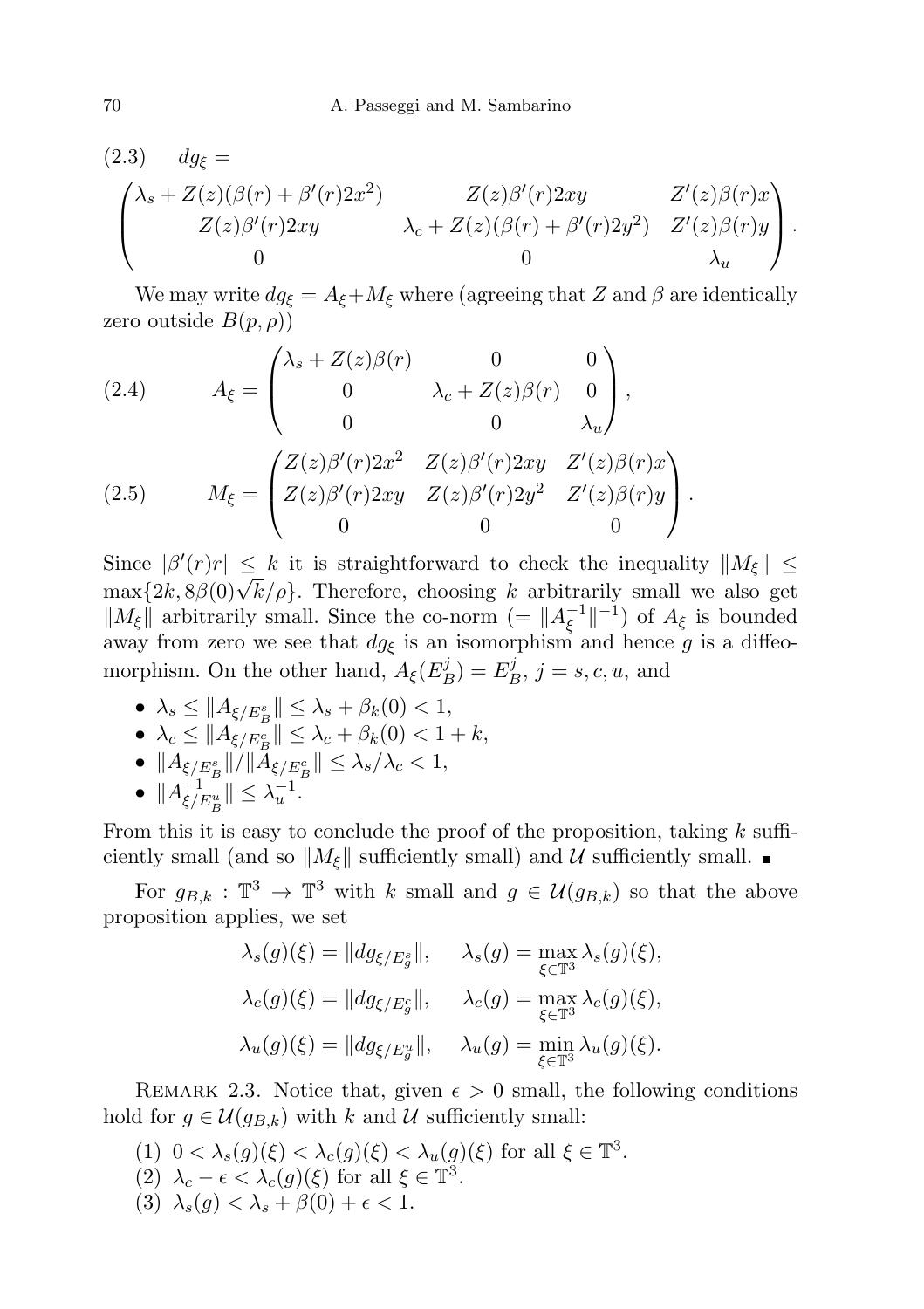- (4)  $\lambda_s(g)(\xi) < \lambda_s + \epsilon$  for  $\xi \in \mathbb{T}^3 B(p, \rho)$ .
- (5)  $\lambda_c(g) < \lambda_c + \beta(0) + \epsilon$ .
- (6)  $\lambda_u(g) > \lambda_u \epsilon > 1$  and  $\lambda_u(g) > \lambda_c + \beta(0) + \epsilon$ .

Once we know that  $g \in \mathcal{U}(g_{b,k})$  is partially hyperbolic, by well known results (see [\[HPS\]](#page-33-7)) we deduce that the bundles  $E_g^s$  and  $E_g^u$  uniquely integrate to foliations  $\mathcal{F}_{g}^{s}$  and  $\mathcal{F}_{g}^{u}$  called the (strong) stable and unstable foliations respectively. These foliations have an interesting property of being quasi*isometric* (i.e. the distance in  $\mathbb{R}^3$  of two points in the same leaf lifted to the universal cover  $\mathbb{R}^3$  is comparable with the distance measured along the leaf, see the beginning of Section [2.1\)](#page-9-0). This property is obtained in [\[BBI\]](#page-33-8).

In our case, since  $E_g^s$  and  $E_g^u$  are contained in tiny cones around  $E_B^s$  and  $E_B^u$  we can conclude directly that  $\mathcal{F}_g^s$  and  $\mathcal{F}_g^u$  are quasi-isometric (see [\[B\]](#page-33-9)). However, since  $g$  is not absolutely partially hyperbolic, the result in  $[B]$  (see also [\[BBI\]](#page-33-8)) does not apply to prove that  $E_g^c$  is uniquely integrable. Recently, R. Potrie [\[Po\]](#page-34-3) has extended the results in [\[BBI\]](#page-33-8) to the non-absolutely partially hyperbolic setting, and we can conclude that  $E_g^c$  is uniquely integrable. However, for our particular case we can give a direct proof of the unique integrability of  $E_g^c$  in the spirit of [\[B\]](#page-33-9) (see Section [2.1\)](#page-9-0). We denote by  $\mathcal{F}_g^c$  this central foliation; consequently, the bundles  $E_g^s \oplus E_g^c$  and  $E_g^c \oplus E_g^u$  are uniquely integrable and lead to the central stable and central unstable foliations. We also remark that in the particular case  $g = g_{B,k}$  we have  $E_g^s \oplus E_g^c = E_B^s \oplus E_B^c$ and so the central stable foliation of  $g_{B,k}$  coincides with the two-dimensional stable foliation of B.

Also, in the following subsections we are going to study the properties of invariant foliations and consequences of the semiconjugacy with the linear Anosov map. These results are fundamental for our purposes.

<span id="page-8-0"></span>THEOREM 2.4. For all k sufficiently small and  $\mathcal{U}(g_{B,k})$  sufficiently small, the central bundle  $E_g^c$  uniquely integrates to an invariant foliation  $\mathcal{F}_g^c$ . Furthermore, the central and unstable foliations  $\mathcal{F}_g^c$ ,  $\mathcal{F}_g^u$  of  $g \in \mathcal{U}(g_{B,k})$  are minimal, i.e., all leaves are dense.

The minimality of  $\mathcal{F}_{g}^{u}$  can be obtained from [\[PS\]](#page-34-4), and the minimality of  $\mathcal{F}^c_g$  will follow from the semiconjugacy with the linear Anosov map. We are going to give a complete proof of the theorem in Sections [2.1,](#page-9-0) [2.2](#page-10-0) (see Theorem [2.7\)](#page-10-1) and [2.3](#page-13-0) (see Corollary [2.13\)](#page-17-0).

Remark 2.5. If one is not interested in obtaining Li–York chaos, the map  $g_{B,k}$  with an appropriate B and k is enough to prove our main theorem. In order to get Li–Yorke chaos we need to have a  $C^{\infty}$  diffeomorphism g arbitrarily close to  $g_{B,k}$  with certain properties we state in the next corollary. The reader not interested in the Li–York chaos property may skip any reference to the neighborhood  $\mathcal{U}(g_{B,k})$  and just stick to the map  $g_{B,k}$ .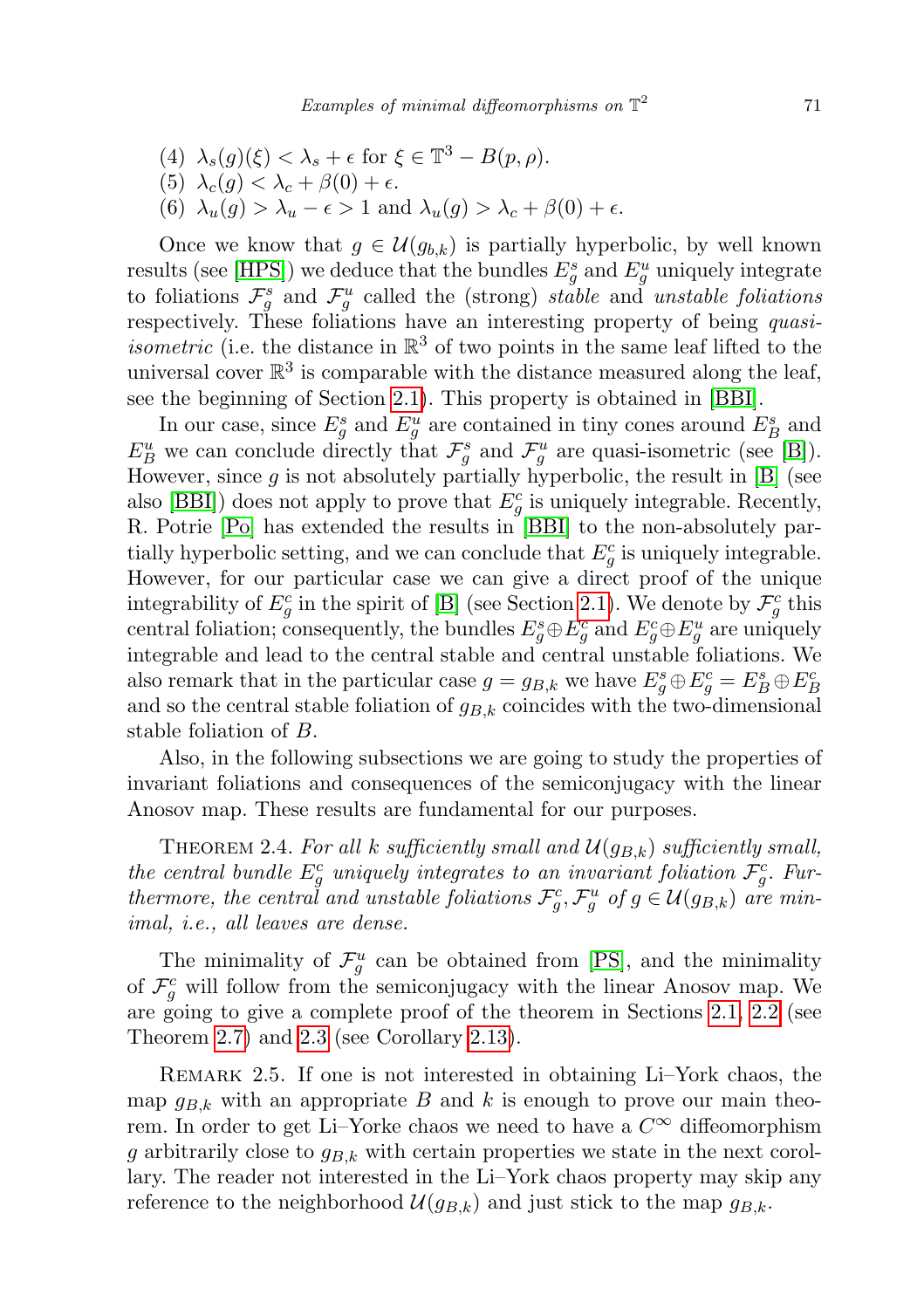Since every  $g \in \mathcal{U}(g_{B,k})$  is transitive (this follows from the minimality of  $\mathcal{F}^u_g$ ) and has periodic points of different indices, it follows that the set of diffeomorphisms having a non-hyperbolic periodic point is dense in  $\mathcal{U}(q_{B,k})$ (see [\[M2\]](#page-33-10), [\[A\]](#page-33-11) and [\[H2\]](#page-33-12)). We have the following

<span id="page-9-1"></span>COROLLARY 2.6. Let k and  $\mathcal{U}(g_{B,k})$  be as in the above theorem. Then there exists  $g \in \mathcal{U}(g_{B,k})$  of class  $C^{\infty}$  such that

- (1) g has a transverse homoclinic point associated to a periodic point of unstable index 2.
- (2) There exists a non-trivial arc J such that, for some  $m > 0$ ,  $g_{/J}^m =$  $id_{\Lambda}$ , that is, J consists of periodic points of g of the same period m.

*Proof.* Note that for  $g_{B,k}$  the fixed point  $p = \pi(0)$  has unstable index 2 since  $dg_{B,k/E^c} = \lambda_c + \beta(0) > 1$ . On the other hand, since  $\mathcal{F}_{g_{B,k}}^u(p)$  is dense (and hence accumulates on  $\mathcal{F}^s_{g_{B,k}}(p)$ ) by Hayashi's connecting lemma (see [\[H1\]](#page-33-13)) we can perturb  $g_{B,k}$  (with support disjoint from a ball at p) and find  $g_1$  satisfying condition (1). Furthermore, any diffeomorphism  $C^1$  close to  $g_1$ will also satisfy  $(1)$ . Now, we can find a diffeomorphism arbitrarily  $C<sup>1</sup>$  close to  $g_1$  having a non-hyperbolic periodic point q. This diffeomorphism can be constructed of class  $C^{\infty}$ . Now, by another  $C^1$  arbitrarily small perturbation (but of class  $C^{\infty}$  since it can be done with an appropriate bump function) we can transform this non-hyperbolic periodic point  $q$  into an arc  $J$  of periodic points and find g as in the statement.  $\blacksquare$ 

<span id="page-9-0"></span>**2.1.** Unique integrability of the bundle  $E_g^c$ . We first recall that a foliation F in  $\mathbb{R}^3$  is *quasi-isometric* if there exist positive numbers C, D such that if x, y belong to the same leaf of the foliation, i.e.  $y \in \mathcal{F}(x) = \mathcal{F}(y)$ , then

$$
d(x, y) \geq C d_{\mathcal{F}}(x, y) - D
$$

where  $d_{\mathcal{F}}$  means the distance along the leaf of the foliation.

Denote by  $\tilde{\mathcal{F}}_G^j$ ,  $j = s, u$ , the lifts to the universal cover  $\mathbb{R}^3$  of the stable and unstable foliations  $\mathcal{F}_{g}^{j}$ ,  $j = s, u$ , for  $g \in \mathcal{U}(g_{B,k})$ . These foliations are quasi-isometric, as we remarked before. In particular, this means that if we have two points  $x, y$  in the same unstable leaf, then by future iteration, the rate of growth of  $d(G^n(x), G^n(y))$  is the same as  $d_{\mathcal{F}_G^n}(G^n(x), G^n(y))$ . And similarly in the past for points in the stable leaf.

Now, assume for contradiction that the central bundle  $E_g^c$  is not (locally) uniquely integrable (at some point, say  $x$ ). This implies (see [\[B\]](#page-33-9)) that there exist two points  $z, w$  such that (see Figure 4)

- $z, w$  can be joined by a curve  $J<sup>c</sup>$  always tangent to  $E_g^c$ .
- $z, w$  can be joined by the union of two curves  $J^s, J^{u'}$  always tangent to  $E_g^s$  and  $E_g^u$  respectively (of course, one of them could be trivial).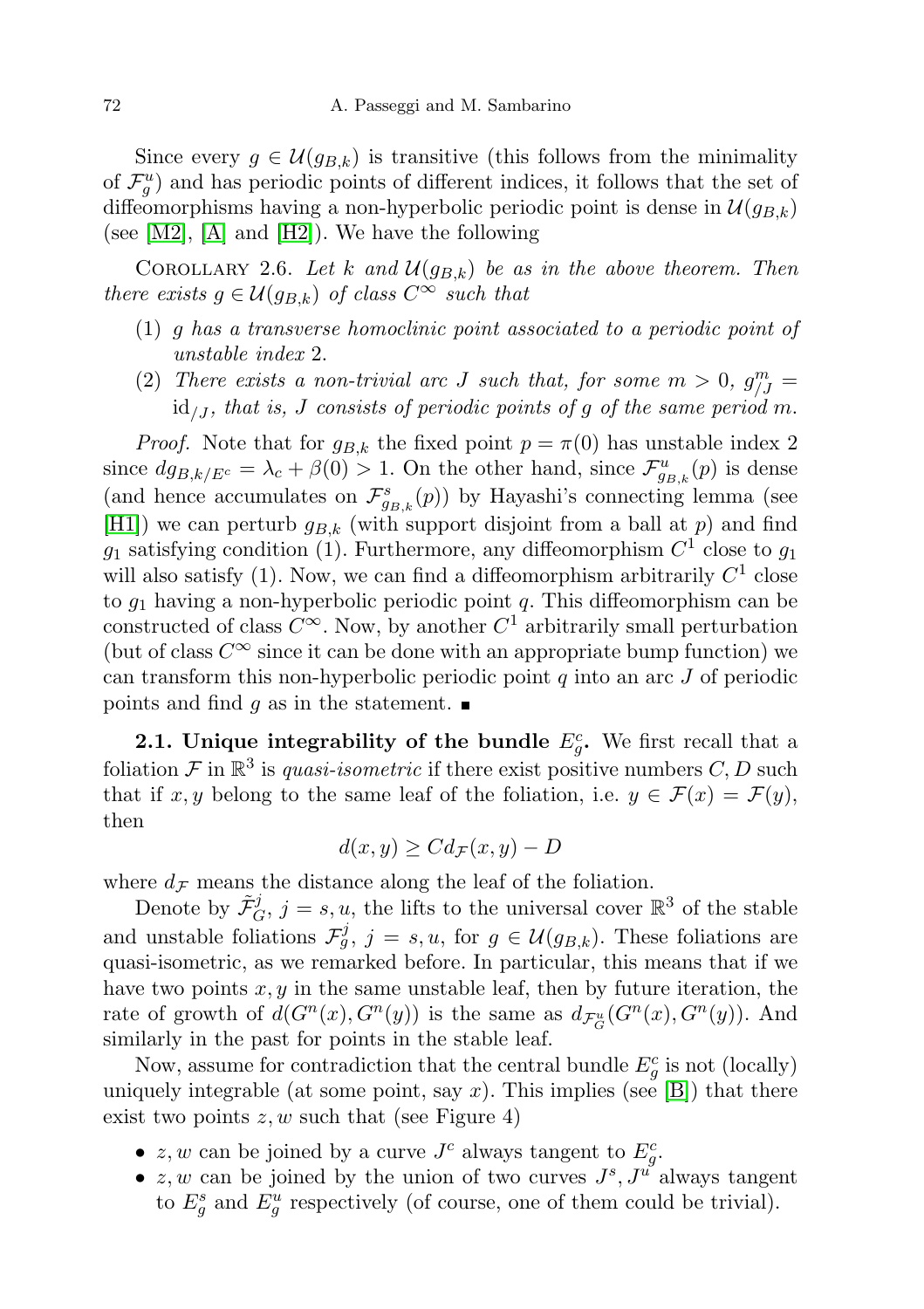

The same holds in the universal cover and we will argue there. If the curve  $J^u$  is not trivial, then by future iteration we find that  $d(G^n(z), G^n(w))$ grows at most with rate  $\lambda_c(g)$  and on the other hand, by the quasi-isometric property of the unstable foliation, the rate of growth of  $d(G^n(z), G^n(w))$  is the rate of growth of  $G^n(J^u)$  (since the length of  $G^n(J^s)$  decreases exponentially), which is at least  $\lambda_u(g)$ , which is greater than  $\lambda_c(g)$  (see Remark [2.3\)](#page-7-0), a contradiction.

If  $J^u$  is trivial, the argument is the same but more subtle and we need better estimates. Let  $\epsilon$  and  $\delta$  be small enough such that

$$
\sigma := (\lambda_s + \epsilon)^{-1} (1 - \delta) > (\lambda_c - \epsilon)^{-1}
$$

(recall that  $\lambda_s, \lambda_c$  are eigenvalues of B). Now, choose k,  $\rho$  and  $\mathcal{U}(g_{B,k})$  small so that Remark [2.3](#page-7-0) applies and such that for any curve tangent to  $E_g^s$  of length at least 1 the portion of it outside  $B(p, \rho)$  is larger than  $1 - \delta$ .

Now we are ready to return to the points  $z, w$ . Since they are joined by a curve tangent to  $E_g^c$ , we have

$$
d(G^{-n}(z), G^{-n}(w)) \le (\lambda_c - \epsilon)^n \ell(J^c).
$$

On the other hand, let  $n_0$  be such that  $G^{-n_0}(J^s)$  has length greater than 1. Then

$$
\ell(G^{-n}(G^{-n_0}(J^s))) \ge (\lambda_s + \epsilon)^{-n}(1 - \delta)^n = \sigma^n.
$$

For C and D the constant of the quasi-isometry of the stable foliation, for n large enough we have

$$
C\sigma^{n} - D > (\lambda_{c} - \epsilon)^{n+n_0} \ell(J^{c})
$$

and so we get a contradiction:

$$
d(G^{-n-n_0}(z), G^{-n-n_0}(w)) \le (\lambda_c - \epsilon)^{n+n_0} \ell(J^c)
$$
  
< 
$$
< C\sigma^n - D \le C\ell(G^{-n}(G^{-n_0}(J^s))) - D
$$
  

$$
\le d(G^{-n-n_0}(z), G^{-n-n_0}(w)).
$$

Thus, we have finished the proof of the unique integrability of  $E^c$ , i.e., the first part of Theorem [2.4.](#page-8-0)

<span id="page-10-1"></span><span id="page-10-0"></span>2.2. Minimality of the unstable foliation. In this subsection we will prove that  $\mathcal{F}_{g}^u$  is minimal for  $g \in \mathcal{U}(g_{B,k})$  for k and U small enough. The proof is based on the ideas and methods of [\[PS\]](#page-34-4):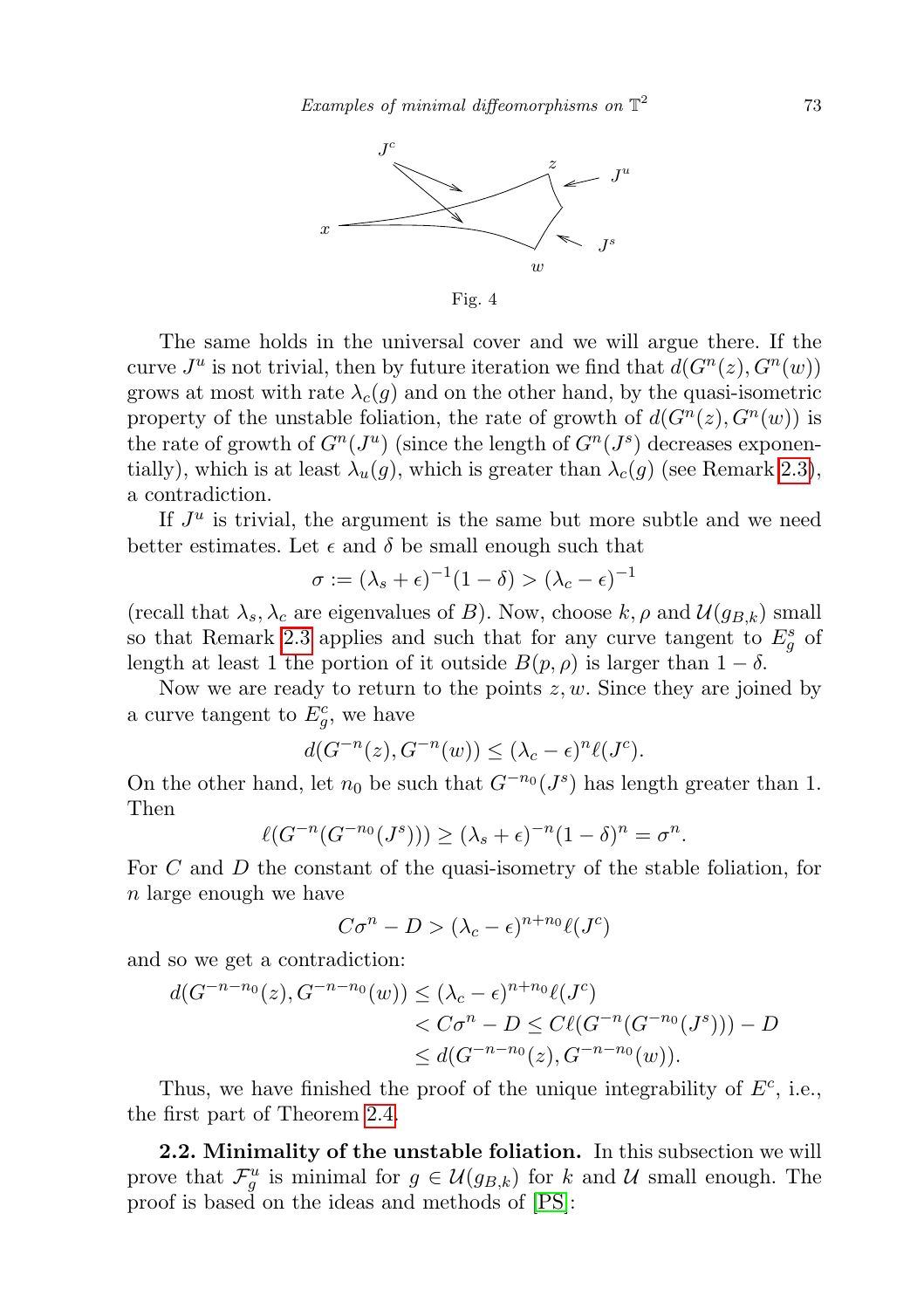THEOREM 2.7. For all k sufficiently small and  $\mathcal{U}(g_{B,k})$  sufficiently small, the unstable foliation  $\mathcal{F}_g^u$  of  $g \in \mathcal{U}(g_{B,k})$  is minimal, i.e., all leaves are dense.

*Proof.* Recall that  $0 < \lambda_s < \lambda_c < 1 < \lambda_u$  are the eigenvalues of B. Choose  $\sigma$  with  $1 - (\lambda_c - \lambda_s) < \sigma < 1$ . We may assume that  $\rho$  (the radius of the ball centered at  $p$  where the modification of  $B$  is performed) is small so that any arc $I^s$  in  $\mathcal F_B^s$  of length 1 has a subarc  $I^s_1$  of length at least  $1/3$ with empty intersection with  $B(p, 2\rho)$ .

<span id="page-11-1"></span><span id="page-11-0"></span>Let  $n_0$  be such that

$$
(2.6) \qquad \qquad \sigma^{-n_0} > 3.
$$

Let  $\epsilon$  with  $0 < \epsilon < \rho$  be such that  $1 - (\lambda_c - \lambda_s) + \epsilon < \sigma$  and

(2.7) 
$$
\lambda := \lambda_c (1 + \epsilon)^{n_0} < 1.
$$

Let us denote by  $D_g^{cs}(x, \epsilon)$  the disk centered at x and of radius  $\epsilon$  in the central stable leaf through x,  $\mathcal{F}_g^{cs}(x)$ .

Now, we may assume that k and  $\mathcal U$  are so small that the following holds for all  $g \in \mathcal{U}(g_{B,k})$ :

- (i)  $\lambda_s(q) < \sigma$ .
- (ii)  $\lambda_c(g) < 1 + \epsilon$ .
- (iii)  $||dg_{/E_g^{cs}(\xi)}|| \leq \lambda_c(1+\epsilon)$  if  $\xi \notin B(p, \rho)$ .
- (iv) Any arc  $I^s$  of  $\mathcal{F}^s_g$  of length at least 1 has a subarc  $I^s_1$  of length at least  $1/3$  with empty intersection with  $B(p, 2\rho)$ .
- (v) Any leaf of  $\mathcal{F}_g^u$  has non-empty intersection with  $D_g^{cs}(x, \epsilon)$  for any x (since  $\mathcal{F}_{B}^{u}$  is minimal and for k and U small the bundles  $E_{B}^{u}$  and  $E_{g}^{u}$ are close).

Given  $x \in \mathbb{T}^3$  let  $I^s(x)$  be an arc of length 1 such that  $x \in I^s(x) \subset \mathcal{F}^s_g(x)$ . We know that there exists a subarc  $I_1^s$  of length at least  $1/3$  such that  $I_1^s \cap B(p, 2\rho) = \emptyset$ . Now, by [\(2.6\)](#page-11-0), we conclude that  $g^{-n_0}(I_1^s) \subset \mathcal{F}^s_g(g^{-n_0}(x))$ is an arc of length at least 1. Therefore, there exists a subarc  $I_2^s \subset g^{-n_0}(I_1^s)$ of length at least  $1/3$  such that  $I_2^s \cap B(p, 2\rho) = \emptyset$ . Arguing by induction, we conclude that for each  $j \geq 1$  there exists  $I_{j+1}^s \subset g^{-n_0}(I_j^s)$  such that  $I_{j+1}^s \cap B(p, 2\rho) = \emptyset.$ 

Define

$$
z_x = \bigcap_{j\geq 1} g^{jn_0}(I_{j+1}).
$$

Notice that

(2.8) 
$$
z_x \in I^s(x)
$$
 and  $g^{-jn_0}(z_x) \notin B(p, 2\rho)$   $\forall j \ge 0$ .

In other words, in any arc of length 1 on any leaf of  $\mathcal{F}^s_g$  there exists a point whose  $g^{n_0}$ -backward orbit never meets  $B(p, 2\rho)$ . Let  $z = z_x$  be such a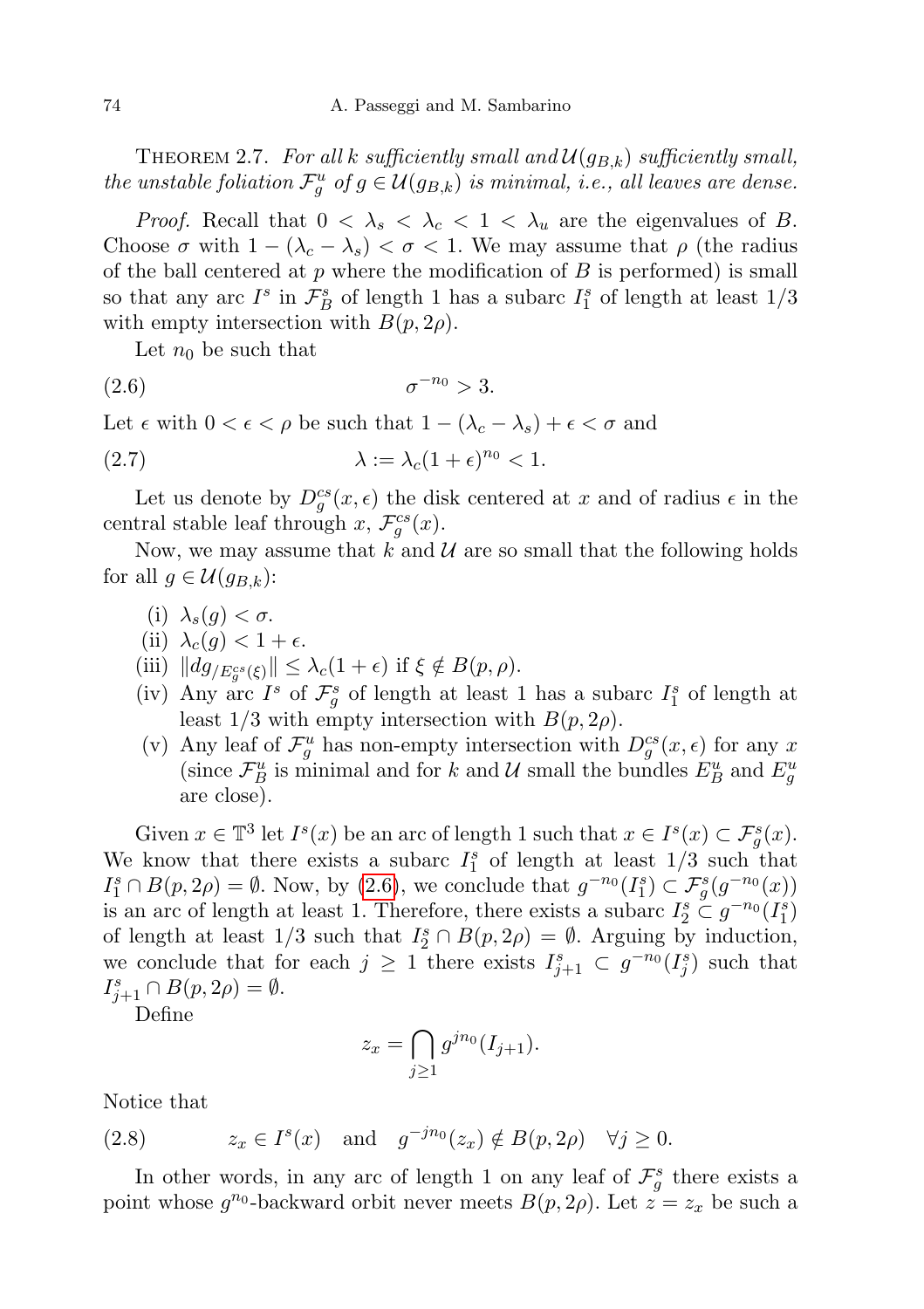point and let  $j \geq 1$ . Then

$$
D_g^{cs}(g^{-jn_0}(z), \epsilon) \cap B(p, \rho) = \emptyset
$$

and so, for any  $y \in D_g^{cs}(g^{-jn_0}(z), \epsilon)$  we have, by  $(2.7)$ , (ii) and (iii),

$$
||dg_y^{n_0}|| \leq \lambda_c (1+\epsilon)^{n_0} = \lambda < 1
$$

and therefore

(2.9) 
$$
g^{n_0}(D_g^{cs}(g^{-jn_0}(z), \epsilon)) \subset D_g^{cs}(g^{-(j-1)n_0}(z), \lambda \epsilon)
$$

and so for any  $1 \leq m \leq j$  we have

<span id="page-12-0"></span>
$$
g^{mn_0}(D_g^{cs}(g^{-jn_0}(z),\epsilon)) \subset D_g^{cs}(g^{-(j-m)n_0}(z),\lambda^m\epsilon).
$$

Now, we are ready to conclude the proof of the minimality of  $\mathcal{F}_g^u$  (for the argument see Figure 5). Let  $\xi \in \mathbb{T}^3$  and let U be some open set in  $\mathbb{T}^3$ . We want to prove that

$$
\mathcal{F}_g^u(\xi) \cap U \neq \emptyset.
$$

Let  $y \in U$ , and consider an arc  $J_y \subset F_g^s(y)$ ,  $J_y \subset U$ . There exists  $m_0$  so that  $g^{-m_0}(J_y)$  has length greater than 1. Let  $z \in g^{-m_0}(J_y)$  be the point constructed above, and let  $\mu$  be such that

$$
(2.10) \t\t g^{m_0}(D_g^{cs}(z,\mu)) \subset U.
$$

Let  $m_1$  be such that  $\lambda^{m_1} \epsilon < \mu$ . From [\(2.9\)](#page-12-0) we conclude that

<span id="page-12-1"></span>
$$
g^{m_1n_0}(D_g^{cs}(g^{-m_1n_0}(z),\epsilon)) \subset D_g^{cs}(z,\mu).
$$



Fig. 5

On the other hand, from (v) we know that

$$
\mathcal{F}_g^u(g^{-m_1n_0-m_0}(\xi)) \cap D_g^{cs}(g^{-m_1n_0}(z), \epsilon) \neq \emptyset.
$$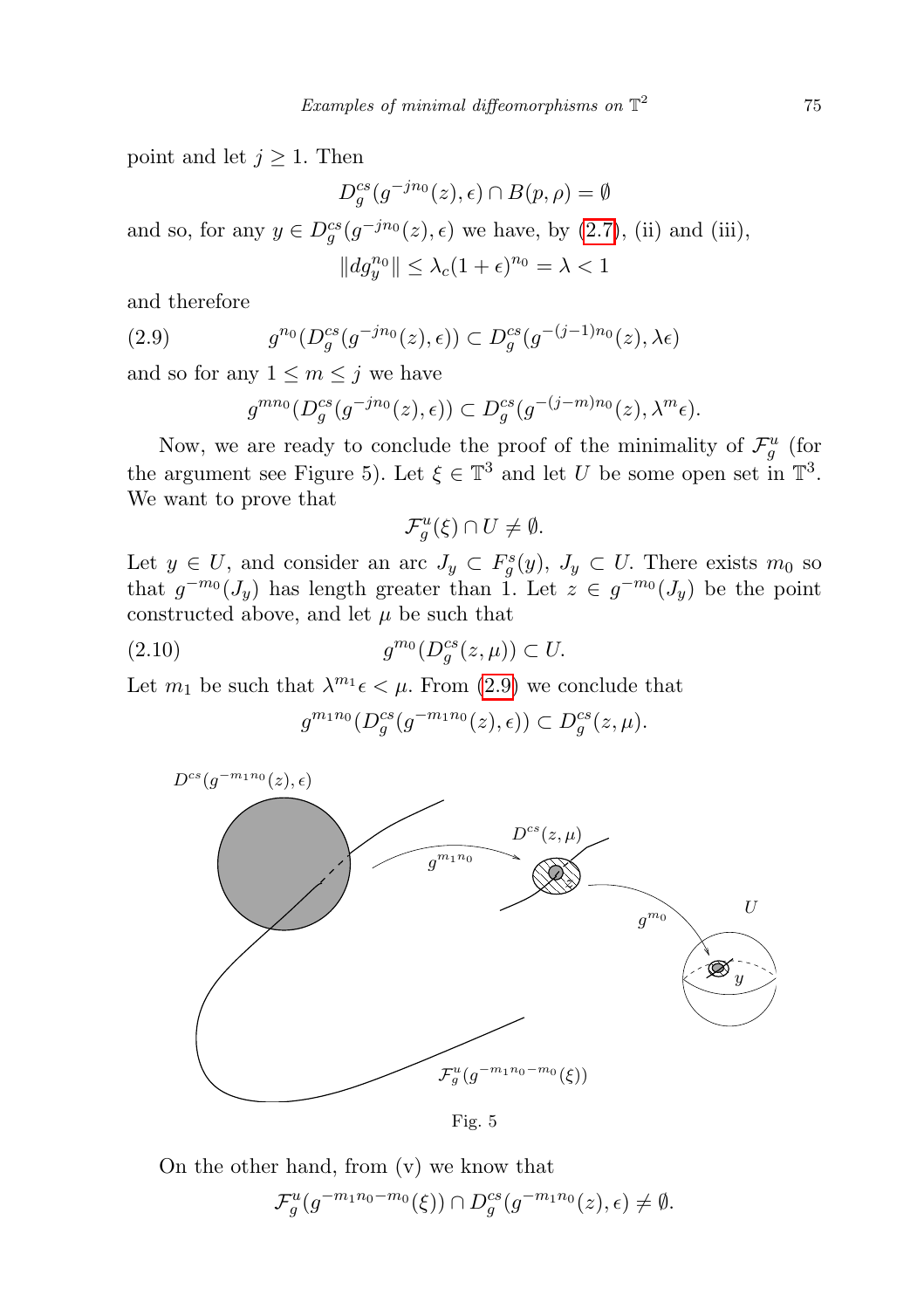Using [\(2.10\)](#page-12-1), iterating  $m_1n_0 + m_0$  times we conclude that

$$
\mathcal{F}_g^u(\xi) \cap U \neq \emptyset
$$

as desired. This completes the proof of the minimality of  $\mathcal{F}_g^u$  for  $g \in \mathcal{U}(g_{B,k})$ with k and  $\mathcal U$  small enough.

<span id="page-13-0"></span>2.3. Semiconjugacy to the linear Anosov system. In this subsection we establish a well known result about the semiconjugacy of any map isotopic to an Anosov map on the torus (see for instance [\[S\]](#page-34-5)) and also we derive some consequence of it. Indeed, we establish it in the universal cover  $\mathbb{R}^3$ .

THEOREM 2.8. Let  $B : \mathbb{R}^3 \to \mathbb{R}^3$  be a linear hyperbolic isomorphism. Then there exists  $C > 0$  such that if  $G : \mathbb{R}^3 \to \mathbb{R}^3$  is a homeomorphism such that  $\sup\{\|G(x) - Bx\| : x \in \mathbb{R}^3\} = K < \infty$  then there exists  $H : \mathbb{R}^3 \to \mathbb{R}^3$ continuous and onto such that:

- $(1)$   $B \circ H = H \circ G$ .
- (2)  $||H(x) x|| \leq CK$  for all  $x \in \mathbb{R}^3$ .
- (3)  $H(x)$  is characterized as the unique point y such that

$$
||B^n(y) - G^n(x)|| \leq CK \quad \forall n \in \mathbb{Z}.
$$

- (4)  $H(x) = H(y)$  if and only if  $||G^n(x) G^n(y)|| \leq 2CK$  for all  $n \in \mathbb{Z}$ and if and only if  $\sup_{n\in\mathbb{Z}} ||G^n(x) - G^n(y)|| < \infty$ .
- (5) If  $B \in SL(3, \mathbb{Z})$  and G is the lift of  $g : \mathbb{T}^3 \to \mathbb{T}^3$  then H induces  $h : \mathbb{T}^3 \to \mathbb{T}^3$  continuous and onto such that  $B \circ h = h \circ g$  and  $dist_{C^0}(h, id) \leq C dist_{C^0}(B, q).$

We will prove some consequence of the above theorem for our  $B \in$  $SL(3, \mathbb{Z})$  and our construction of Mañé's derived-from-Anosov diffeomorphism  $g_{B,k} : \mathbb{T}^3 \to \mathbb{T}^3$  and any  $g \in \mathcal{U}(g_{B,k})$ . Let  $G : \mathbb{R}^3 \to \mathbb{R}^3$  be the lift of g such that  $\sup\{\|G(x)-Bx\| : x \in \mathbb{R}^3\} = \text{dist}_{C^0}(B, g)$  (which we may assume such that  $\sup\{\|\mathbf{G}(x)-\mathbf{D}x\|: x \in \mathbb{R}^*\} = \text{dist}_{C^0}(D, g)$  (which we may assume<br>to be less than  $\sqrt{k}$ ). Denote by  $\tilde{\mathcal{F}}^j$ ,  $j = s, c, u, cs, cu$ , the lift of the stable, central, unstable, central stable and central unstable foliation respectively.

THEOREM 2.9. With the above notations we have:

(1)  $H(\tilde{\mathcal{F}}_G^{cu}(x)) = \tilde{\mathcal{F}}_B^{cu}(H(x))$  and  $H(\tilde{\mathcal{F}}_G^{cs}(x)) = \tilde{\mathcal{F}}_B^{cs}(H(x))$ 

(2) 
$$
H(\tilde{\mathcal{F}}_G^c(x)) = \tilde{\mathcal{F}}_B^c(H(x)).
$$

- (3)  $H(\tilde{\mathcal{F}}_G^u(x)) = \tilde{\mathcal{F}}_B^u(H(x)) = H(x) + E_B^u$  and  $H : \tilde{\mathcal{F}}_G^u(x) \to \tilde{\mathcal{F}}_B^u(H(x))$ is a homeomorphism.
- (4) For any  $x, y \in \mathbb{R}^3$ ,  $\#\{\tilde{\mathcal{F}}_G^{cs}(x) \cap \tilde{\mathcal{F}}_G^{u}(y)\} = 1 \quad and \quad \#\{\tilde{\mathcal{F}}_G^{cu}(x) \cap \tilde{\mathcal{F}}_G^{s}(y)\} = 1.$

Proof. For the first item we only prove the first equality; the other one is similar. Let us prove first that  $H(\tilde{\mathcal{F}}_G^{cu}(x)) \subset \mathcal{F}_B^{cu}(\tilde{H}(x)) = H(x) + E_B^{cu}$ .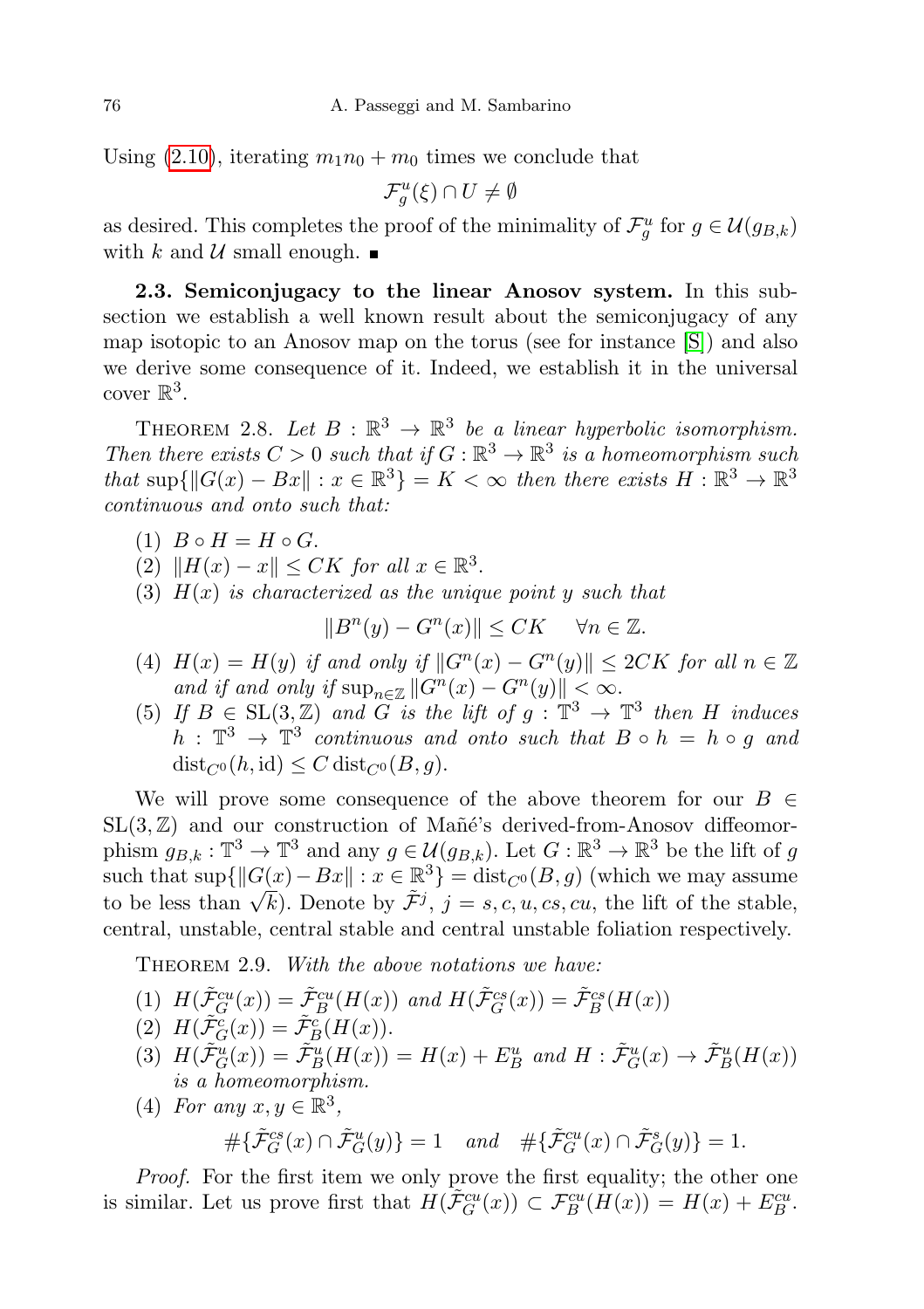For contradiction, assume that there exists  $y \in \tilde{\mathcal{F}}_G^{cu}(x)$  such that  $H(y) \notin$  $\tilde{\mathcal{F}}^{cu}_B(H(x))$  and let  $z = \tilde{\mathcal{F}}^s_B(H(y)) \cap \tilde{\mathcal{F}}^{cu}_B(H(x))$ . By backward iteration we have

$$
||B^{-n}(H(y)) - B^{-n}(H(x))||
$$
  
\n
$$
\ge ||B^{-n}(H(y)) - B^{-n}(H(z))|| - ||B^{-n}(H(z)) - B^{-n}(H(x))||
$$
  
\n
$$
\ge \lambda_s^{-n} ||H(y) - H(z)|| - \lambda_c^{-n} ||H(z) - H(x)||.
$$

On the other hand, since  $y \in \tilde{\mathcal{F}}_G^{cu}(x)$  and (for k and U small)  $||dG^{-1}_{/E_G^{cu}}|| \leq$  $(\lambda_c - \epsilon)^{-1}$  we have

$$
||B^{-n}(H(x)) - B^{-n}(H(y))|| \le ||B^{-n}(H(x)) - G^{-n}(x)|| + ||G^{-n}(x) - G^{-n}(y)||
$$
  
 
$$
+ ||B^{-n}(H(y)) - G^{-n}(y)||
$$
  
 
$$
\le 2C\sqrt{k} + (\lambda_c - \epsilon)^{-n} \text{ dist}_{\tilde{\mathcal{F}}_G^{cu}(x)}(x, y).
$$

For *n* large enough we arrive at a contradiction with the previous inequality.

Now, since  $||H - id|| \leq C \sqrt{k}$  we have:

- $\tilde{\mathcal{F}}_G^{cu}(x) \subset \{z : \text{dist}_{\mathbb{R}^3}(z, H(x) + E_B^{cu}) \leq C\}$ √  $k$ } (that is, roughly speaking,  $\tilde{\mathcal{F}}_G^{cu}$  is a surface in a sandwich of size  $C\sqrt{k}$  with central slice the plane  $H(x) + E_B^{cu}$  (see Figure [6\)](#page-14-0),
- $\tilde{\mathcal{F}}_G^{cu}(x)$  is transverse to  $E^s_B$ ,
- $\tilde{\mathcal{F}}_G^{cu}(x)$  is a complete manifold,

and it is not difficult to see that  $\tilde{\mathcal{F}}_G^{cu}(x)$  is the graph of a map  $E_B^{cu} \to E_B^s$ . Then, since  $||H - id|| \leq C\rho$  it follows that  $H : \tilde{\mathcal{F}}_G^{cu}(x) \to \tilde{\mathcal{F}}_B^{cu}(H(x))$  is onto.



<span id="page-14-0"></span>Fig. 6. The  $\mathcal{F}_G^{cu}$  leaf

Let us prove the second item. From the first one it follows that  $H(\tilde{\mathcal{F}}_G^c(x)) = H(\tilde{\mathcal{F}}_G^{cs}(x) \cap \tilde{\mathcal{F}}_G^{cu}(x)) \subset \tilde{\mathcal{F}}_B^{cs}(H(x)) \cap \tilde{\mathcal{F}}_B^{cu}(H(x)) = \tilde{\mathcal{F}}_B^{c}(H(x)).$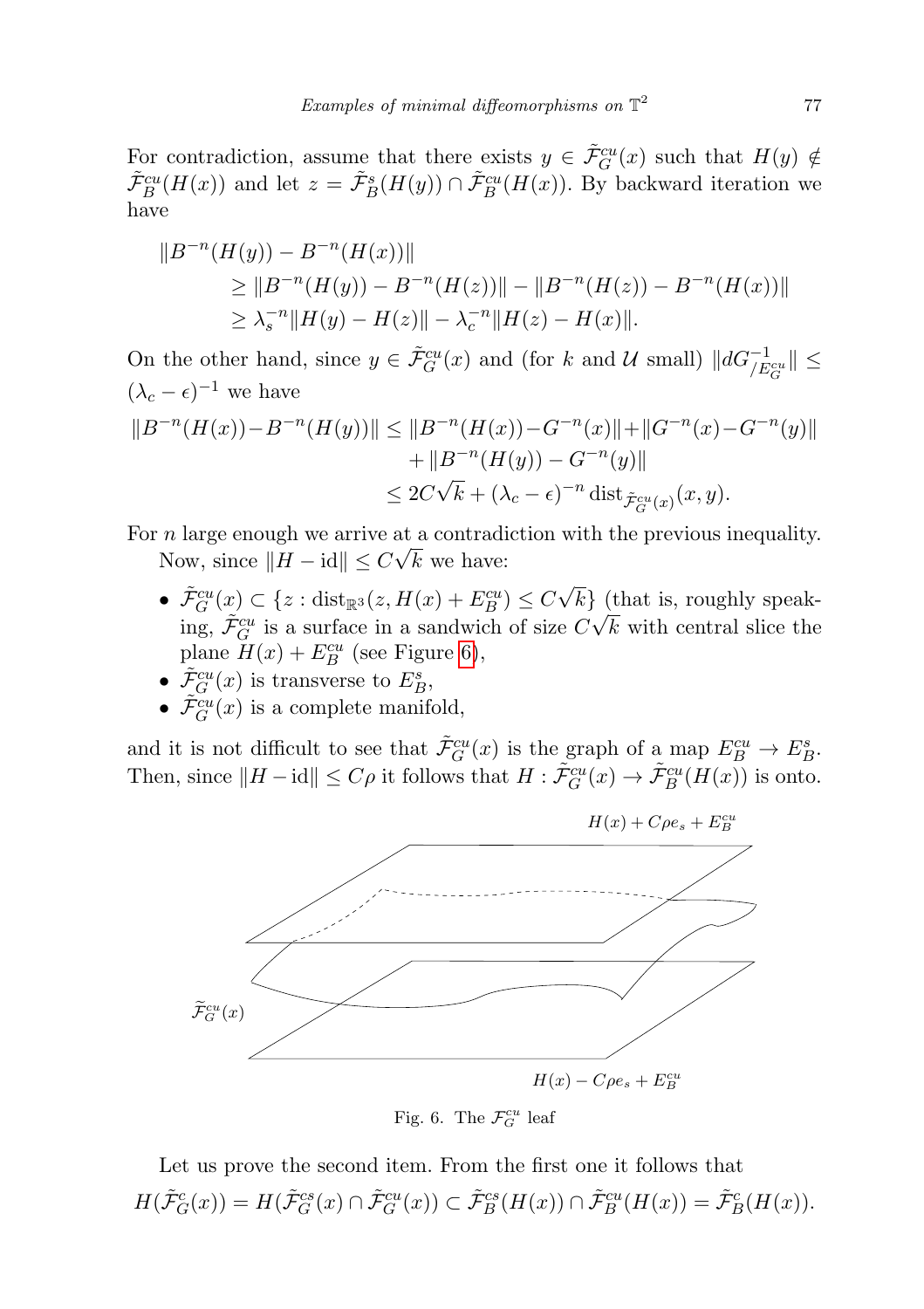Since  $||H - id|| \leq C$  $\sqrt{k}$  we see that  $\tilde{\mathcal{F}}_G^c(x)$  is in a cylinder of radius C  $√($ k with axis  $H(x) + E_B^c = \tilde{\mathcal{F}}_B^c(H(x))$ . Since  $E_G^c$  is in a tiny cone around  $E_B^c$  we may assume that  $E_B^c$  is always transverse to  $E_B^s \oplus E_B^u$  and moreover  $\tilde{\mathcal{F}}_G^c(x)$ is the graph of a map  $E_B^c \to E_B^s \oplus E_B^u$ . Using again  $||H - id|| \leq C\sqrt{k}$  we conclude that  $H : \tilde{\mathcal{F}}_G^c(x) \to \tilde{\mathcal{F}}_B^c(H(x))$  is onto.

For the third item observe also that  $H(\tilde{\mathcal{F}}_G^u(x)) \subset \tilde{\mathcal{F}}_B^u(H(x))$  since for  $y \in \tilde{\mathcal{F}}_G^u(x)$  we have  $||G^n(y) - G^n(x)|| \to 0$  as  $n \to -\infty$  and hence the distance between  $H(G^n(y)) = B^n(H(y))$  and  $H(G^n(x)) = B^n(H(x))$  is bounded for  $n \leq 0$ , which implies that  $H(y) \in H(x) + E_B^u$ . By similar arguments to those in the previous item we find that  $H: \tilde{\mathcal{F}}_G^u(x) \to \tilde{\mathcal{F}}_B^u(H(x))$  is onto. On the other hand,  $H_{/\tilde{\mathcal{F}}^u_G(x)}$  is injective: otherwise, if  $H(z) = H(y)$  for some  $z, y \in$  $\tilde{\mathcal{F}}_{G}^{u}(x)$  then by forward iteration  $||G^{n}(y)-G^{n}(z)||$  goes to infinity (recall that  $\tilde{\mathcal{F}}_G^u$  is quasi-isometric) and so  $||H(G^n(y)) - H(G^n(z))||$  also goes to infinity by forward iteration, which is impossible since  $H(G^{n}(y)) = B^{n}(H(y)) =$  $B^{n}(H(z)) = H(G^{n}(z)).$ 

For the fourth and last item observe that

$$
\#\{\tilde{\mathcal{F}}_G^{cs}(x)\cap \tilde{\mathcal{F}}_G^{u}(y)\}\leq 1.
$$

Otherwise, let  $z, w \in \tilde{\mathcal{F}}_G^{cs}(x) \cap \tilde{\mathcal{F}}_G^{u}(y)$  and iterating forward we see (since  $\tilde{\mathcal{F}}^u$ is quasi-isometric) that  $||G^n(z) - G^n(w)|| \sim \text{dist}_{\tilde{\mathcal{F}}^u}(G^n(z), G^n(w)),$  which grows with exponential rate  $\sim \lambda_u$ . On the other hand, since  $z, w \in \tilde{\mathcal{F}}^{cs}$  the distance can grow at most with rate  $\lambda_c(g)$  <  $1 + \epsilon < \lambda_u$ , and we get a contradiction.

To see the intersection is non-empty just recall that  $\tilde{\mathcal{F}}^{cs}(x)$  is the graph of a (bounded) map  $E_B^{cs} \to E_B^u$  and  $\tilde{\mathcal{F}}^u(y)$  is the graph of a (bounded) map  $E_B^u \rightarrow E_B^{cs}.$ 

The second part of this item is very similar to what we have already done. Nevertheless (for the very last argument) it is worth mentioning that it is not true in general that  $H(\tilde{\mathcal{F}}_G^s(x)) = \tilde{\mathcal{F}}_B^s(H(x))$ , and so we cannot be sure that  $\tilde{\mathcal{F}}_G^s(x)$  is at a bounded distance from  $H(x) + E_B^s$  but still it is not difficult to see (since  $E_G^s$  is in a tiny cone around  $E_B^s$ ) that  $\tilde{\mathcal{F}}_G^s(x)$  is the graph of a map  $E_B^s \to E_B^{cu}$ .

COROLLARY 2.10. With the above notations, assume that  $H(x) = H(y)$ . Then x, y belong to the same central leaf  $\tilde{\mathcal{F}}_G^c(x) = \tilde{\mathcal{F}}_G^c(y)$ . Moreover, if we denote by  $[x, y]_c$  the central arc in  $\tilde{\mathcal{F}}_G^c(x)$  with ends x and y then  $H([x, y]_c) =$  $H(x) = H(y)$  and the diameter of  $[x, y]_c$  is bounded by  $2C\sqrt{k}$ . In particular, for any  $z$ ,  $H^{-1}(z)$  is either a point or an arc.

*Proof.* Let  $x, y$  be such that  $H(x) = H(y)$ . We claim that  $y \in \tilde{\mathcal{F}}_G^{cs}(x)$ . Otherwise, from the last theorem we may consider  $z = \tilde{\mathcal{F}}_G^{cs}(x) \cap \tilde{\mathcal{F}}_G^{u}(y)$ . By similar arguments to those before, since by forward iteration the distance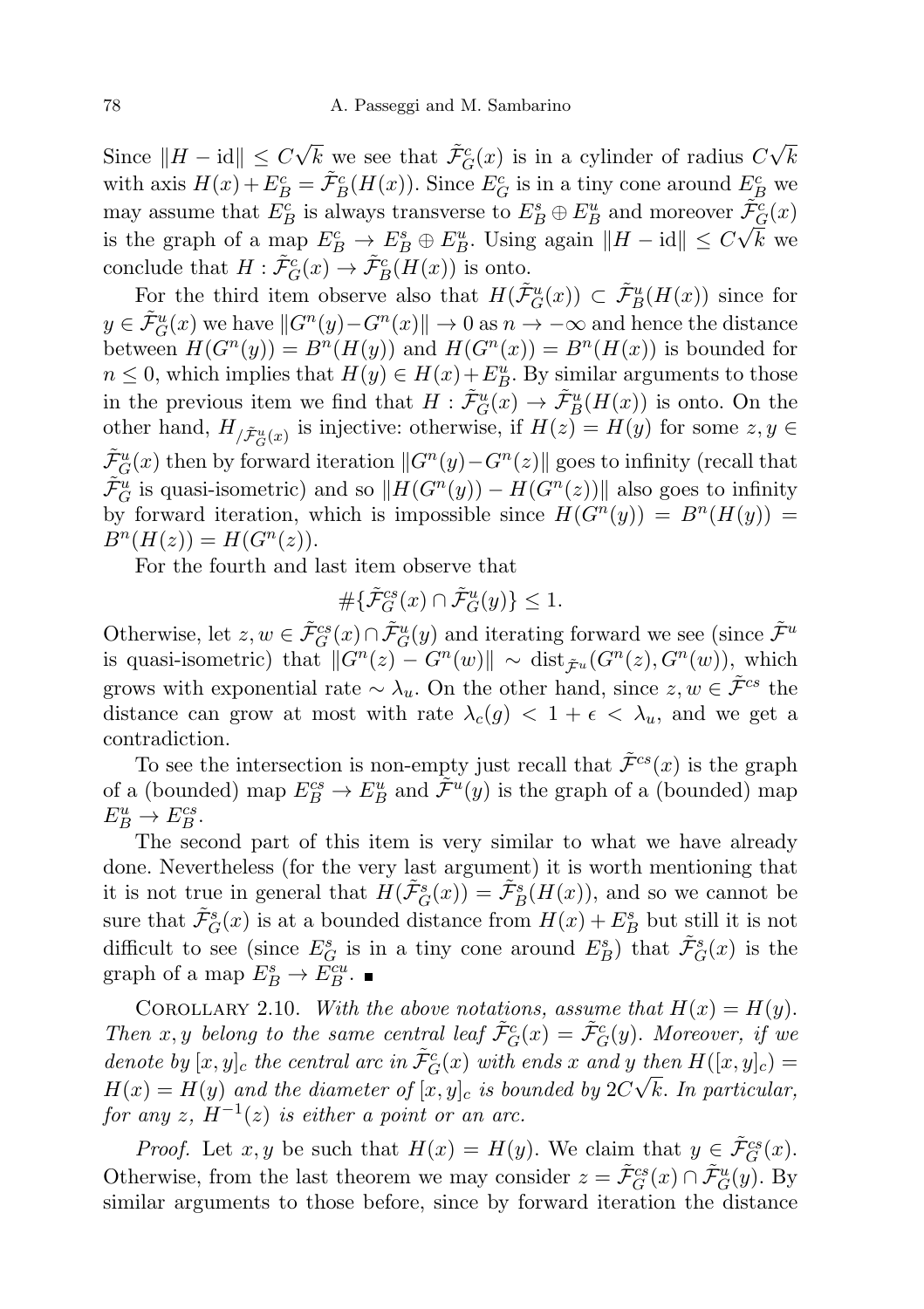between  $G<sup>n</sup>(z)$  and  $G<sup>n</sup>(y)$  grows with a rate much higher than the one between  $G<sup>n</sup>(z)$  and  $G<sup>n</sup>(x)$  could attain, we conclude that

$$
||G^n(x) - G^n(y)|| \xrightarrow[n \to \infty]{} \infty.
$$

This is impossible due to  $H(G^n(y)) = H(G^n(x))$ , and so  $G^n(z)$  and  $G^n(y)$ are at a bounded distance for every n.

In a similar way we prove that  $y \in \tilde{\mathcal{F}}_G^{cu}(x)$ . Therefore

$$
y \in \tilde{\mathcal{F}}_G^{cs}(x) \cap \tilde{\mathcal{F}}_G^{cu}(x) = \tilde{\mathcal{F}}_G^{c}(x).
$$

Now, recall that  $\tilde{\mathcal{F}}^{c}(z)$  is the graph of a map  $H(z) + E_B^c \rightarrow H(z) + \sum_{\alpha=1}^{\infty}$  $E_B^s \oplus E_B^u$  and bounded by  $C\sqrt{k}$  (in particular  $\tilde{\mathcal{F}}(z)$  is quasi-isometric) for any z. We shall denote by  $\Pi^{su}: \mathbb{R}^3 \to E_B^c$  the projection along  $E_B^s \oplus E_B^u$ .

Now, if  $w \in [x, y]_c$  it follows that for any n,

$$
H^{su}(G^n(x)) < H^{su}(G^n(w)) < H^{su}(G^n(y)).
$$

Hence  $\sup_{n\in\mathbb{Z}}||G^n(x)-G^n(y)|| < \infty$  and so  $H(x) = H(w)$ . Finally, if  $H(w) = H(z)$  then  $||z - w|| \leq 2C\sqrt{k}$ .

For  $x \in \mathbb{R}^3$  set  $[x] = \{y \in \mathbb{R}^3 : H(y) = H(x)\} = H^{-1}(H(x))$ . In other words [x] is the equivalence class of the equivalence relation  $x \sim y$  if and only if  $H(x) = H(y)$ . From the above lemma we know that  $[x]$  is a point or an arc contained in the central leaf  $\mathcal{F}_G^c(x)$ . In particular, as  $H: \tilde{F}_G^u(x) \to \tilde{F}_B^u(H(x))$ is a homeomorphism, we have (see Figure 7):



 $H(x) + E_B^c \oplus E_B^u$ 

Fig. 7

COROLLARY 2.11. Let  $x \in \mathbb{R}^3$  and let  $z \in \mathcal{F}_G^u(x)$ . Then  $[2.11]$   $[z] = ( \ ]$  $y \in [x]$  $\tilde{\mathcal{F}}_G^u(y)\Big)\cap \tilde{\mathcal{F}}_G^c(z).$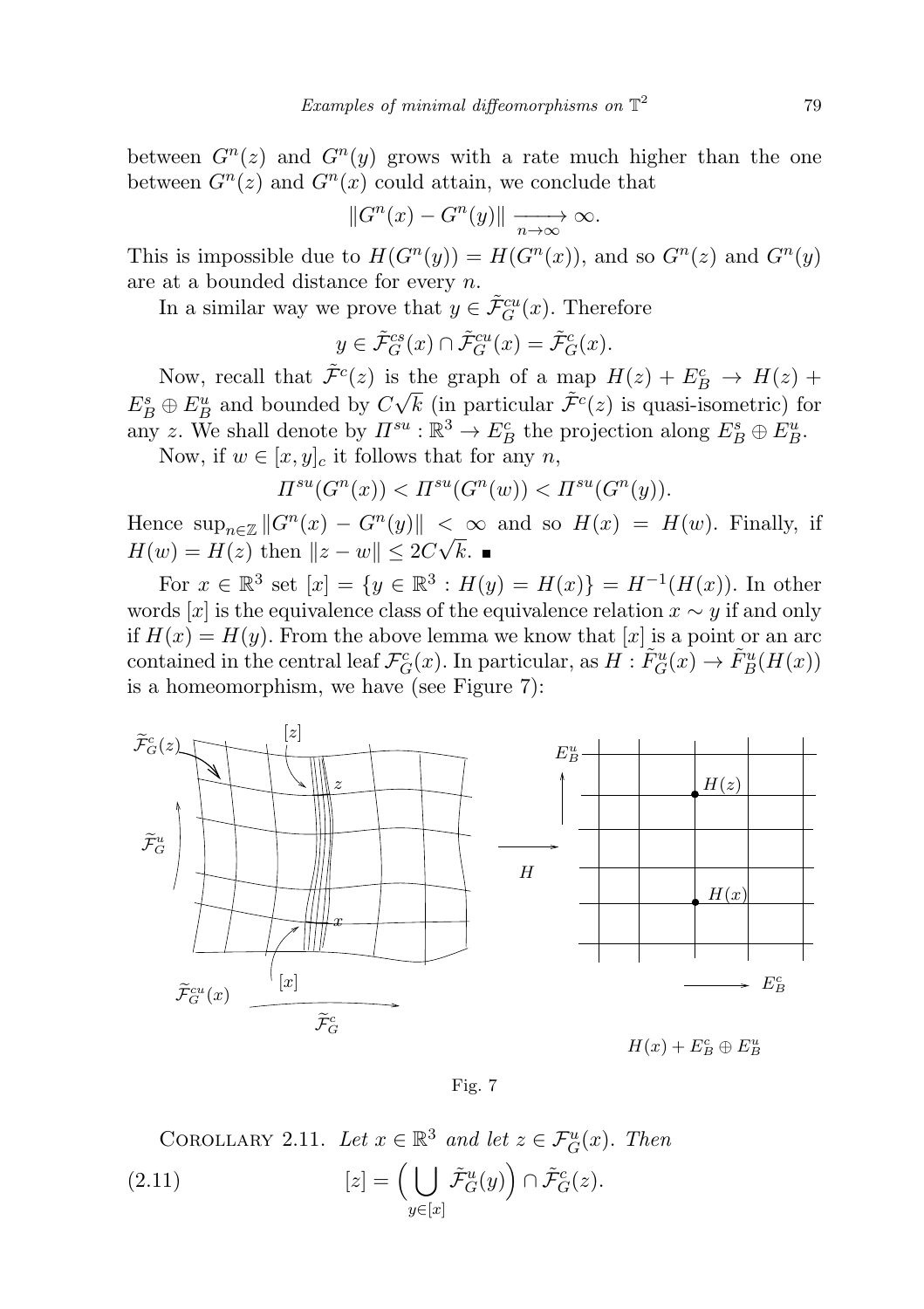Now, going back to the linear Anosov diffeomorphism on the 3-torus induced by  $B \in SL(3, \mathbb{Z})$  and the Mañé's DA  $g \in \mathcal{U}(g_{B,k})$  and applying the previous results we get the following

THEOREM 2.12. There exists  $h: \mathbb{T}^3 \to \mathbb{T}^3$  continuous and onto such that

- (1)  $B \circ h = h \circ g$ .
- (2) dist<sub> $C^0$ </sub> $(h, id) \leq C$ √ k.
- (3)  $h(\mathcal{F}_g^j(x)) = \mathcal{F}_g^j$  $\mathcal{F}_B^j(h(x))$  where  $j = cs, cu, c, u$  and  $h: \mathcal{F}_g^u(x) \rightarrow \mathcal{F}_B^u(h(x))$ is a homeomorphism.
- (4) If  $h(x) = h(y)$  then  $y \in \mathcal{F}_g^c(x)$ .
- (5)  $h^{-1}(z)$  is either a point or an arc contained in a central leaf (with diameter less than  $2C\sqrt{k}$ .
- (6) If we set  $[x] = h^{-1}(h(x)) = \{y \in \mathbb{T}^3 : h(x) = h(y)\}\$  then, for  $z \in \mathcal{F}_g^u(x)$ ,

$$
[z] = \left(\bigcup_{y \in [x]} \mathcal{F}_g^u(y)\right) \cap \mathcal{F}_g^c(z).
$$

<span id="page-17-0"></span>COROLLARY 2.13. Let  $g \in \mathcal{U}(g_{B,k})$  be as above. Then  $\mathcal{F}_{g}^{c}$  is minimal, *i.e.*, every leaf is dense in  $\mathbb{T}^3$ .

*Proof.* Let  $x \in \mathbb{T}^3$  and let  $U \subset \mathbb{T}^3$  be an open set. We want to prove that  $\mathcal{F}^c_g(x) \cap U \neq \emptyset$ . Consider a small two-dimensional disk  $S \subset U$  transverse to  $E_g^c$ . We know that  $h_{\beta}$  is injective and hence  $h(S)$  is a two-dimensional topological manifold transverse to  $E_B^c$ . Since  $\mathcal{F}_B^c$  is minimal,  $\mathcal{F}_B^c(h(x)) \cap$  $h(S) \neq \emptyset$ , that is, there exists  $y \in S$  such that  $h(y) \in \mathcal{F}_{B}^{c}(h(x)) = h(\mathcal{F}_{g}^{c}(x)).$ Therefore  $y \in \mathcal{F}^c_g(x)$  and so  $\mathcal{F}^c_g(x) \cap U \neq \emptyset$ .

<span id="page-17-2"></span>COROLLARY 2.14. Let  $g \in \mathcal{U}(g_{B,k})$  be as above. Then  $\mathcal{A} = \{z \in \mathbb{T}^3 :$  $h^{-1}(z)$  is a point} has full Lebesgue measure.

*Proof.* Since the preimage by h of a central leaf of  $B$  is a central leaf of  $g$ , the set of points x whose preimage is a non-trivial arc is countable in each central leaf of B and hence it has measure zero on each central leaf. On the other hand the central foliation of  $B$  is by lines and we can apply the Fubini Theorem to conclude that the Lebesgue measure of the complement of  $\mathcal A$  is zero.  $\blacksquare$ 

<span id="page-17-1"></span>2.4. Further analysis of semiconjugacy. In this section we give more details on the semiconjugacy with the linear Anosov diffeomorphism B and on the equivalence classes  $[x] = h^{-1}(h(x)) = \{y : h(y) = h(x)\}\.$  This section is needed to get uncountably many non-trivial fibers and to get Li–York chaos in our example. Let us begin with the following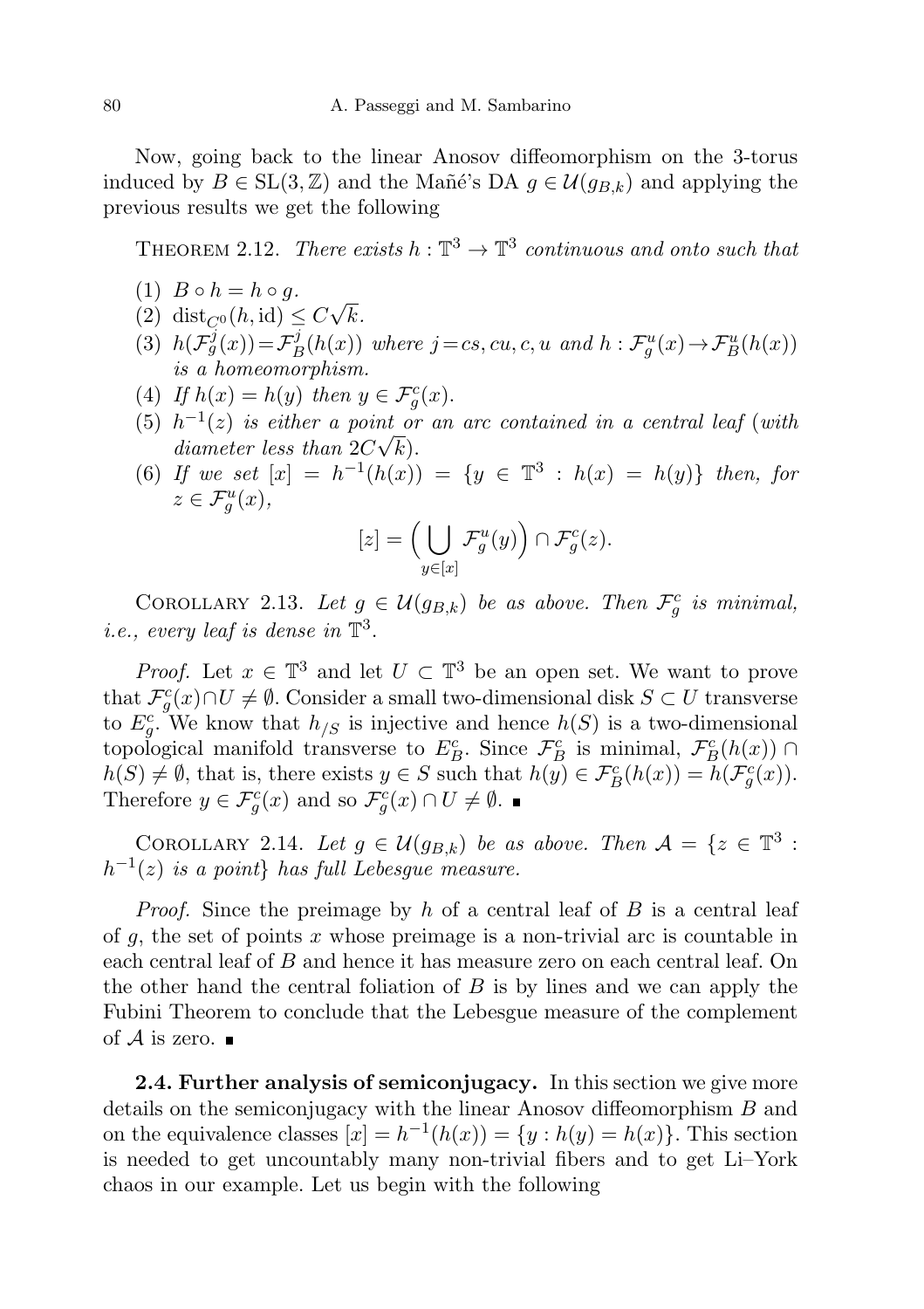LEMMA 2.15. For  $g \in \mathcal{U}(g_{B,k})$  as above, if

$$
\liminf_{n \to -\infty} \frac{1}{n} \log \| dg_{/E_g^c(x)}^n \| > 0
$$

then  $[x] = h^{-1}(h(x)) \supsetneq \{x\}.$ 

*Proof.* Let  $\gamma$  be such that

$$
\liminf_{n \to -\infty} \frac{1}{n} \log ||dg_{/E_g^c(x)}^n|| > \gamma > 0.
$$

Then for *n* large enough we have

$$
\|Dg^{-n}_{E^c_g(x)}\|\leq e^{-\gamma}n
$$

and therefore, by standard arguments, there exists a central arc  $I_c$  containing x such that the length of  $g^{-n}(I_c)$  is uniformly bounded for  $n \geq 0$  (indeed,  $I_c \subset W^u(x)$ . We claim that  $g^n(I_c)$  has bounded length for  $n \geq 0$ . We will denote by  $\ell(I)$  the length of I.

We may assume that  $\rho$  is small (recall that the support of the modification of B is in  $B(p, \rho)$  so that if  $J_c$  is a central arc such that  $4\rho \leq \ell(J_c) \leq 6\rho$ then  $J_c \cap B(p, \rho)$  has at most one connected component of length at most 2ρ. Recall also that  $\lambda_c(g) < 1 + \epsilon$  where  $\epsilon$  is small (taking k small) (for instance,  $\epsilon < 1 - \lambda_c$  and  $\epsilon < 1/2$ .

To prove the claim we may assume that  $\ell(I_c) < 2\rho$  and arguing by contradiction, consider the case where the length of  $g^{n}(I_c)$  is unbounded for  $n \geq 0$ . Let  $n_0$  be the first time such that  $\ell(g^n(I_c)) \geq 6\rho$ . Since  $4\rho\lambda_c(g)$  $4\rho(1+\epsilon) < 6\rho$  it follows that

$$
4\rho \leq \ell(g^{n_0-1}(I_c)) < 6\rho.
$$

Set  $J_c = g^{n_0-1}(I_c)$ . By the above condition on  $J_c$  and recalling that  $||dg_{\xi}|| =$  $||B|| = \lambda_c$  if  $\xi \notin B(p, \rho)$ , we get

$$
6\rho \leq \ell(g^{n_0}(I_c)) = \ell(g(J_c)) \leq (1+\epsilon)\frac{\ell(J_c)}{2} + \lambda_c \frac{\ell(J_c)}{2} < \ell(J_c) < 6\rho,
$$

a contradiction. Now since,  $\ell(g^n(I_c))$  is bounded for all  $n \in \mathbb{Z}$  we conclude that  $h(I_c) = h(x)$  (this can be seen by lifting to  $\mathbb{R}^3$  where it immediately follows that  $||G^n(x) - G^n(y)||$  is bounded for all  $n \in \mathbb{Z}$  and  $y \in I_c$ .

The following lemma says that in any unstable leaf there is a point whose forward orbit never meets  $B(p, 2\rho)$ ; this is similar to what we have done in Section [2.2.](#page-10-0) Notice also that  $\mathcal{F}_{g}^{u}$  is orientable and choose an orientation. For  $x \in \mathbb{T}^3$  denote by  $\mathcal{F}_g^{u,+}(x,t)$  an arc of length t in  $\mathcal{F}_g^u(x)$  starting at x in the chosen orientation.

LEMMA 2.16. Assume that  $\lambda_u > 3$ . Then for  $\rho$ , k and U small the following holds for each  $g \in \mathcal{U}(g_{B,k})$ : for any  $x \in \mathbb{T}^3$  there exists a point  $z_x \in \mathcal{F}_g^{u,+}(x,1)$  such that  $g^n(z) \cap B(p,2\rho) = \emptyset$  for any  $n \geq 0$ .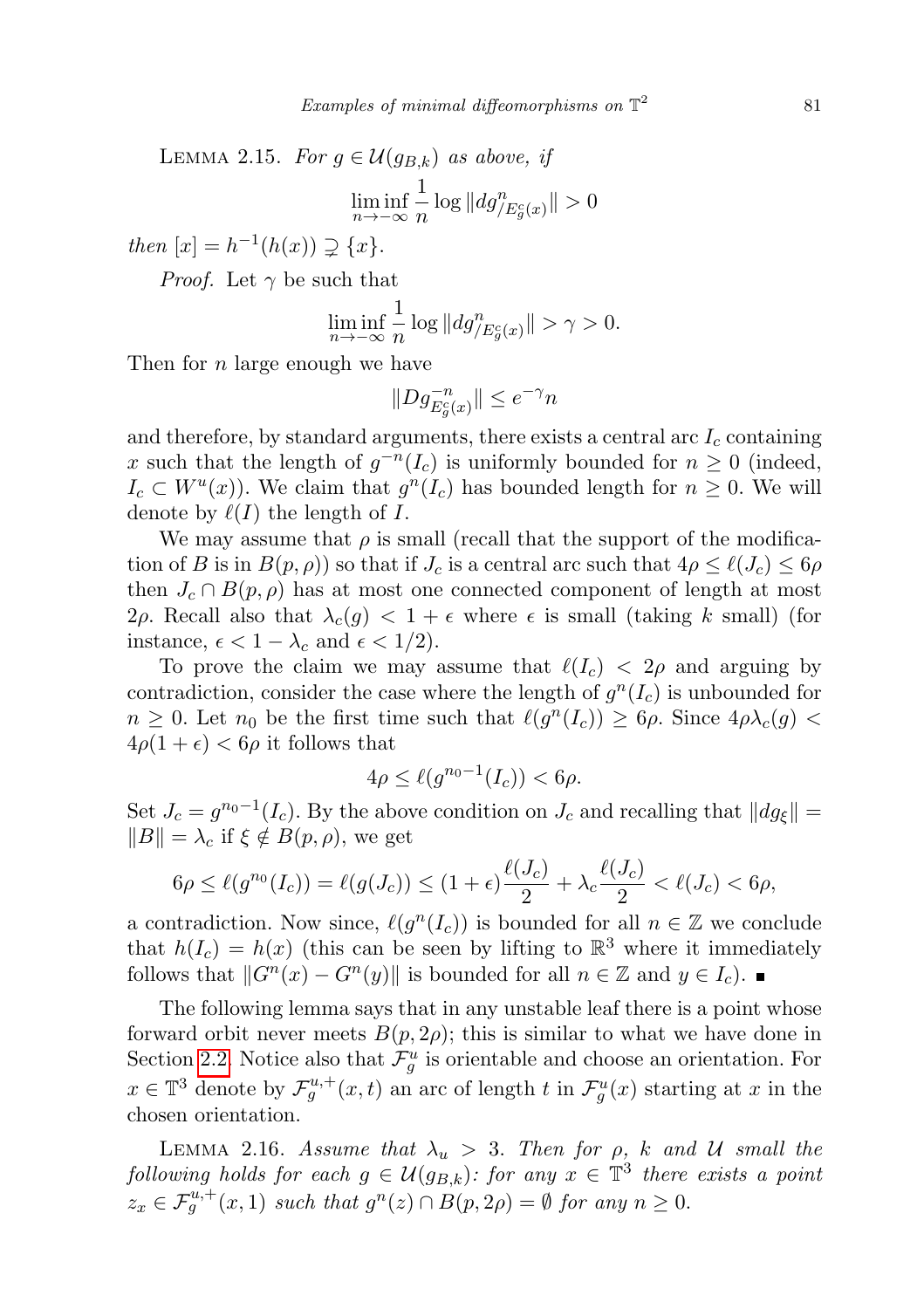*Proof.* We may assume that  $\rho$  is so small that any segment  $I_u$  in  $\mathcal{F}_{B}^{u}$  of length 1 has a subsegment  $I_{u_1}$  of length  $1/3$  such that  $I_{u_1} \cap B(p, 2\rho) = \emptyset$ . Now, if k and  $\mathcal{U}(g_{B,k})$  are small we may assume that the same property holds for  $g \in \mathcal{U}$ , that is, any arc  $I_u$  in  $\mathcal{F}^u_g$  of length 1 has a subarc  $I_{u_1}$  of length 1/3 such that  $I_{u_1} \cap B(p, 2\rho) = \emptyset$ . Moreover, we may assume that  $\lambda^u(g) > 3$ . Now,  $g(I_{u_1})$  has length at least 1 and so it has a subarc  $I_{u_2}$  such that  $I_{u_2} \cap B(p, 2\rho) = \emptyset$ . By induction, for any  $n, g(I_{u_n})$  contains  $I_{u_{n+1}}$  such that  $I_{u_{n+1}} \cap B(p, 2\rho) = \emptyset$ . Therefore,

$$
z_x \in \bigcap_{n \ge 0} g^{-n}(I_{u_{n+1}})
$$

satisfies the conclusion of the lemma.  $\blacksquare$ 

COROLLARY 2.17. Let  $g \in \mathcal{U}$  be as above and let  $x \in \mathbb{T}^3$  be such that  $[x] \supsetneq \{x\}$ . Then given  $\eta > 0$  there is a point  $y \in \mathcal{F}_{g}^{u,+}(x)$  (the positive side of  $\mathcal{F}_{g}^{u}$  in the chosen orientation) such that  $\ell([y]) < \eta$ .

*Proof.* Recall that for  $g \in \mathcal{U}$  we have  $||dg_{/E_g^c(\xi)}|| < \lambda_c(1+\epsilon) < 1$  if  $\xi \notin B(p, \rho)$ . Also, if k is small then  $2C\sqrt{k} < \rho$ . Let  $\eta$  be given and let  $n_0$  be such that √

$$
(\lambda_c(1+\epsilon))^{n_0}2C\sqrt{k}<\eta.
$$

Consider x such that  $[x] \supsetneq \{x\}$ . From the above lemma, select  $z \in \mathbb{R}$  $\mathcal{F}_{g}^{u}(g^{-n_0}(x), 1)$  such that  $g^{n}(z) \notin B(p, 2\rho)$  for any  $n \geq 0$ . Notice that, since  $[g^{-n_0}(x)]$  is not trivial, the same is true for z. On the other hand, [z] is a central segment of length at most  $2C\sqrt{k}$ . Therefore,  $g^{n}([z]) \cap B(p, \rho) = \emptyset$ for  $n \geq 0$ . Therefore, √

$$
\ell(g^n[z]) \le (\lambda_c(1+\epsilon))^n 2C\sqrt{k}.
$$

Finally, setting  $y = g^{n_0}(z) \in \mathcal{F}_g^{u,+}(x)$  we have

$$
\ell([y]) = \ell(g^{n_0}[z]) \le (\lambda_c(1+\epsilon))^{n_0} 2C\sqrt{k} < \eta.
$$

The next result is fundamental for the behavior of the holonomy map along the unstable foliation. The main tool is the existence of a transverse homoclinic point (recall Corollary [2.6\)](#page-9-1).

LEMMA 2.18. Let  $g \in \mathcal{U}(g_{B,k})$  have a transverse homoclinic point associated to the fixed point p of unstable index 2. There exist  $\epsilon_0$  and  $z_p \in \mathcal{F}_g^{u,+}(p)$ such that

$$
\limsup_{n \to \infty} \ell(g^n([z_p])) > \epsilon_0.
$$

*Proof.* Recall that [p] is the central segment between  $q_1, q_2$ . Pick  $\epsilon_0$  $\min\{\ell[q_1, p]^c, \ell[p, q_2]^c\}.$  Notice that

$$
W^u(p) = \bigcup_{y \in (q_1, q_2)^c} \mathcal{F}_g^u(y).
$$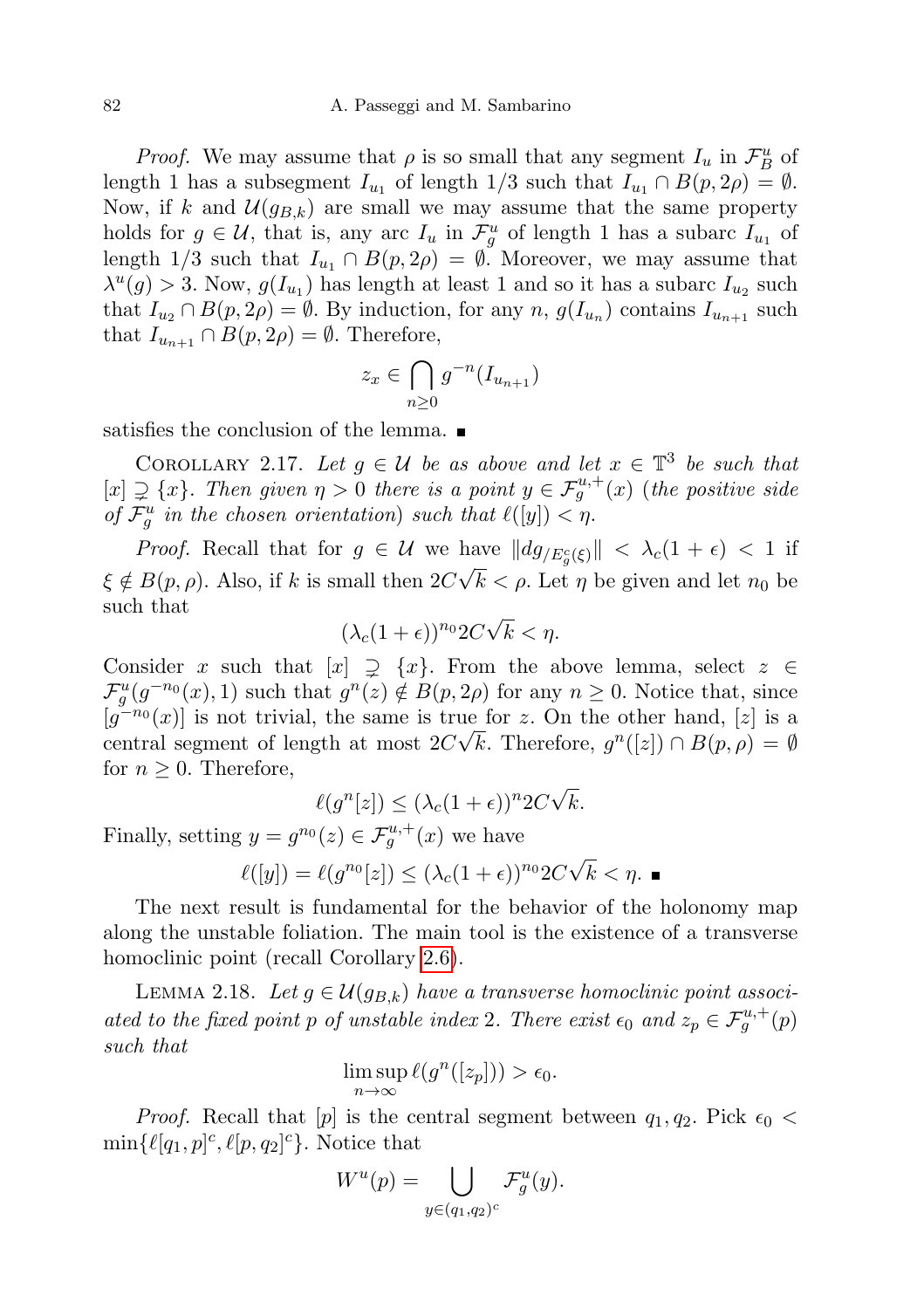Let z be a homoclinic point associated to p, that is,  $z \in \mathcal{F}^s_g(p) \cap W^u(p)$ . We know that

$$
[z] = \left(\bigcup_{y \in [p]} \mathcal{F}_g^u(y)\right) \cap \mathcal{F}_g^c(z).
$$

We may assume that the orientation in  $\mathcal{F}_{g}^{u}$  is such that  $z_{p} = [z] \cap \mathcal{F}_{g}^{u}(p) \in$  $\mathcal{F}_{g}^{u,+}(p)$ . Since  $[z] = [z_p], z \in \mathcal{F}^s(p)$  and  $[z] \subset \mathcal{F}_g^c(z) \subset \mathcal{F}_g^{cs}(p)$ , by forward iteration  $g^{n}([z])$  must approach  $[q_1, p]$  or  $[p, q_1]$  (see also Figure 8), and the lemma follows.



Fig. 8

Indeed, a more extensive result holds:

<span id="page-20-0"></span>PROPOSITION 2.19. Let  $g \in \mathcal{U}(g_{B,k})$  have a transverse homoclinic point associated to the fixed point p of unstable index 2. Then there exists an uncountable set  $\Lambda_0$  such that:

- (1) If  $x, y \in A_0$ ,  $x \neq y$ , then  $\mathcal{F}_g^{cu}(x) \neq \mathcal{F}_g^{cu}(y)$ .
- (2) For any  $x \in \Lambda_0$ , [x] is non-trivial.
- (3) There exists  $\epsilon_0$  such that for any  $x \in \Lambda_0$  and any  $t > 0$  there exists  $z_x \in \mathcal{F}_g^{u,+}(x) \setminus \mathcal{F}_g^u(x,t)$  such that  $\ell([z_x]) > \epsilon_0$ .

Proof. From the existence of a transverse homoclinic point associated to p of index 2 we deduce the existence of a non-trivial hyperbolic compact invariant set  $\Lambda$  (of unstable index 2) and with local product structure. In particular, from Lemma [2.15](#page-17-1) implies that for any  $x \in \Lambda, [x]$  is non-trivial.

Notice that for  $x \in \Lambda$ ,  $W^u(x)$  is two-dimensional and contained in  $\mathcal{F}^{cu}_g(x)$ and there exists  $\delta > 0$  such that  $W^u_{\delta}(x)$  has uniform size. We will denote by  $W^{u,+}_\delta$  $\delta^{u,+}_{\delta}(x)$  the component of  $W^u_{\delta}(x) \setminus \mathcal{F}^c_g(x)$ , which is in the positive direction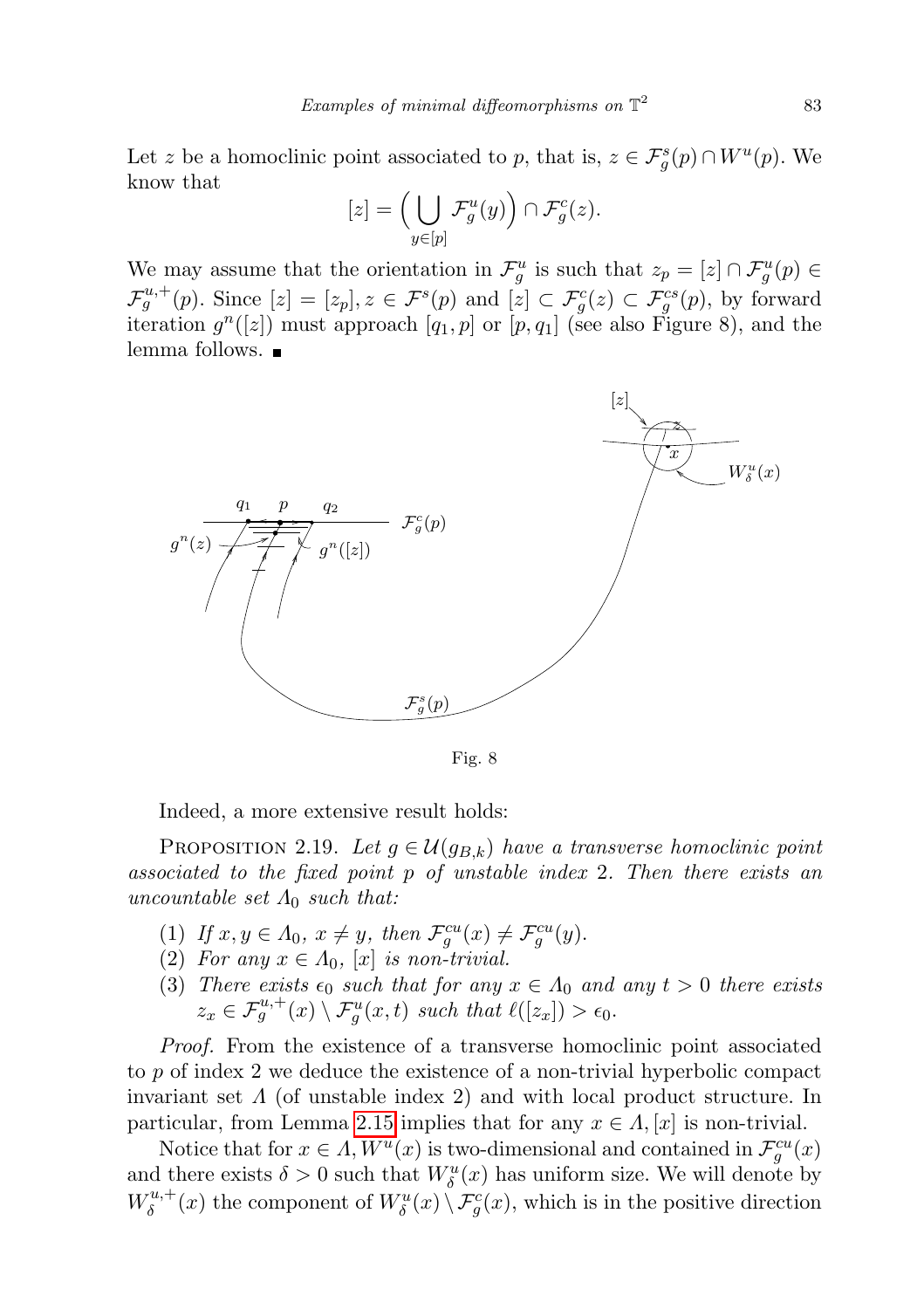of  $\mathcal{F}_{g}^{u}(x)$ . Moreover, there are uncountably many disjoint unstable manifolds  $W^u$ . Furthermore, there is some L such that, setting  $\mathcal{F}^s_g(p,L) = W^s_L(p)$ , we have

$$
\mathcal{F}_g^s(p, L) \cap W_\delta^u(x) \neq \emptyset \quad \forall x \in \Lambda.
$$

Indeed, it is not difficult to see that if  $x$  is not in a central stable periodic leaf, then

$$
\mathcal{F}_g^s(p, L) \cap W^{u,+}_\delta(x) \neq \emptyset.
$$

Let us indicate a consequence of the above fact. Let  $z \in \mathcal{F}^s_g(p,L) \cap W^{u,+}_{\delta}$  $\delta^{u,+}(x)$ and let  $\epsilon_0 < \ell([p])/2$ . Since  $g^n(z) \to p$  we conclude that  $\ell(g^n[z]) = \ell([g^n(z)])$  $> \epsilon_0$  for n large enough (see Figure 8). Indeed, [z] is a central arc of uniform size and therefore, as moreover there exists  $m_0$  such that  $g^{m_0}(z) \in W^s_{loc}(p)$ , we infer that  $g^{m_0}([z])$  is a central arc of uniform size in  $\mathcal{F}^{cs}_{loc}(p)$ . Now, by forward iteration, we have  $\ell(g^n([z])) > \epsilon_0$  for all  $n \geq m_1$  for some  $m_1$  (which is independent of  $x$ ).

Now choose an uncountable set  $\Lambda_0 \subset \Lambda$  such that for  $x \neq y \in \Lambda_0$  we have  $\mathcal{F}_g^{cu}(x) \neq \mathcal{F}_g^{cu}(y)$  and no  $x \in \Lambda_0$  is in a periodic central stable leaf. It remains to prove (3). Let  $x \in \Lambda_0$  and let  $t > 0$ , and choose  $n_1 > m_1$  such that  $g^{-n_1}(\mathcal{\tilde{F}}_g^{u,+}(x,t)) \subset W^u_\eta(g^{-n_1}(x))$  where  $\eta$  is such that  $W^u_\eta(g^{-n_1}(x)) \cap$  $\mathcal{F}^s_g(x,L) = \emptyset$ . Let  $w \in \mathcal{F}^s_g(p,L) \cap W^{u,+}_\delta$  $\delta^{u,+}_\delta(g^{-n_1}(x))$ . It follows that  $[w] \cap$  $\mathcal{F}_{g}^{u,+}(g^{-n_1}(x)) \neq \emptyset$ ; let y be the point of intersection. Notice that on one hand  $y \notin g^{-n_1}(\mathcal{F}_g^{u,+}(x,t))$  and therefore  $z_x = g^{n_1}(y) \in \mathcal{F}_g^{u,+}(x) \setminus \mathcal{F}_g^{u,+}(x,t)$ . On the other hand,

$$
\ell([z_x]) = \ell([g^{n_1}(y)]) = \ell(g^{n_1}([y])) = \ell(g^{n_1}([z])) > \epsilon_0.
$$

Finally, we will give a result for  $g$  as in Corollary [2.6,](#page-9-1) which is fundamental in order to get Li–Yorke chaos:

<span id="page-21-0"></span>PROPOSITION 2.20. Let g be as in Corollary [2.6](#page-9-1) and let  $p_1, p_2$  be any two distinct points in J. Then there exists  $w \in J$  between  $p_1$  and  $p_2, z \in \mathcal{F}^{u,+}(w)$ and a non-trivial arc  $I_c \subset [z]$  such that

- (1)  $I_c \subset (\bigcup_{y \in [p_1, p_2]} \mathcal{F}_g^u(y)) \cap [z].$
- (2)  $\lim_{k\to\infty} \ell(g^{km}(I_c)) > 0$  (where m is given in Corollary [2.6\)](#page-9-1).
- (3)  $g^{km}(I_c) \subset \bigcup_{y \in [p_1,p_2]} \mathcal{F}_g^u(y)$  for all k.

*Proof.* Consider  $D^{cs} = \bigcup_{x \in \text{int}(J)} \mathcal{F}_{g}^{s}(x)$  which contains a disk in a central stable manifold. Now, let  $w \in J$  lie between  $p_1$  and  $p_2$ . Since the unstable foliation is minimal, we have  $\mathcal{F}^u_g(w) \cap D^{cs} \neq \emptyset$ . Let z be in this intersection. Then, since  $\bigcup_{y\in [p_1,p_2]} \mathcal{F}^u_g(y) \cap [z]$  contains z in its interior (with respect to  $[z]$ ) we may find  $I^c$  satisfying (1) of the proposition and such that  $I^c \subset D^{cs}$ . Since  $g_{jj}^m \equiv$  id we also deduce (2). Since all points of J are fixed by  $g^m$ , the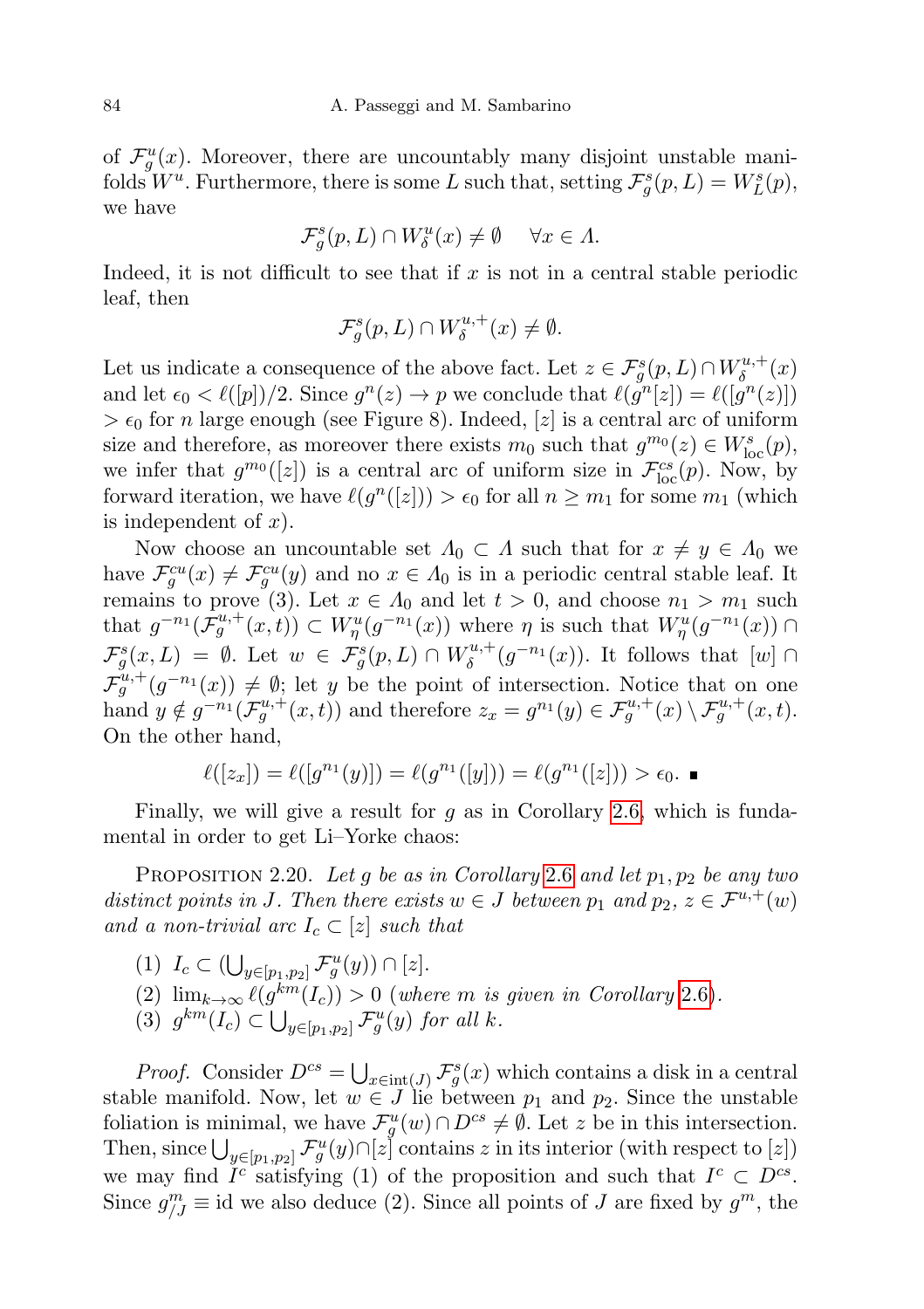

Fig. 9

unstable manifolds of points of J are invariant under  $g^m$  and so we obtain  $(3)$  as well.  $\blacksquare$ 

<span id="page-22-0"></span>**3.** The induced holonomy map on  $\mathbb{T}^2$ . Let  $B \in SL(3, \mathbb{Z})$  (with eigenvalues  $0 < \lambda_s < \lambda_c < 1 < \lambda_u$ ) and  $g_{B,k}$  defined in [\(2.1\)](#page-6-1) and [\(2.2\)](#page-6-2), and let  $g \in \mathcal{U}(g_{B,k})$  with k and U small so that the last section applies.

Consider a two-dimensional torus transverse to  $\mathcal{F}_{B}^{u}$  and (assuming k and U small) also transverse to  $\mathcal{F}_{g}^{u}$ . In particular we may and do consider  $\mathbb{T}^2 = (\mathbb{R}^2 \times \{0\})/(\mathbb{Z}^2 \times \{0\}).$ 

The foliations  $\mathcal{F}_{B}^{u}$  and  $\mathcal{F}_{g}^{u}$  are orientable and we choose similar orientations on both (that is, take unit vector fields  $X_B = e^u$  and  $X_g$  close to  $X_B$ ).

DEFINITION 3.1. For g as above we define  $f = f_g : \mathbb{T}^2 \to \mathbb{T}^2$  to be the holonomy map on  $\mathbb{T}^2$  induced by the unstable foliation  $\mathcal{F}_{g}^u$ . In other words,  $f(x)$  is the first return map of  $\mathcal{F}^u_g(x)$  to  $\mathbb{T}^2$  in the given orientation. Moreover, we can define  $F: \mathbb{T}^3 \to \mathbb{T}^2$  as the first return to  $\mathbb{T}^2$  of any  $x \in \mathbb{T}^3$ along the positive orientation of  $\mathcal{F}_g^u(x)$ .

<span id="page-22-1"></span>REMARK 3.2. Notice that the induced map  $f = f_g$  is a homeomorphism. Moreover, f is of class  $C^r$  if the unstable foliation  $\mathcal{F}^u_g$  is of class  $C^r$ . Furthermore,  $\mathcal{F}_{g}^{u}$  is of class  $C^{r}$  if the unstable bundle  $E_{g}^{u}$  is.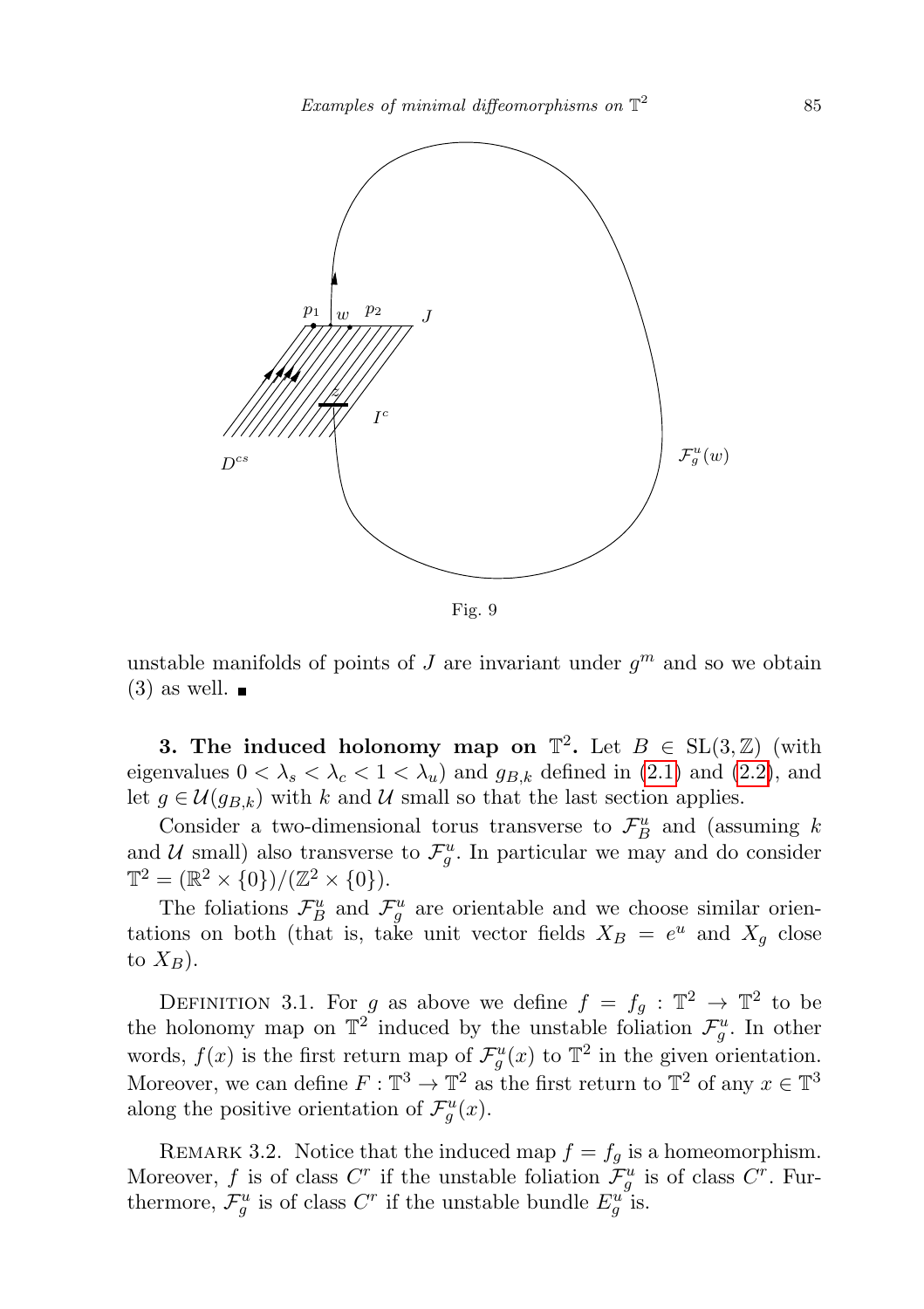Moreover, if we consider the holonomy map  $T_B: \mathbb{T}^2 \to \mathbb{T}^2$  induced by  $\mathcal{F}_{B}^{u}$  we find that  $T_{B}$  is a minimal (and hence ergodic) translation. Moreover,  $f = f_g$  and  $T_B$  are close as we wish if k is small.

If we apply the results of the previous section we obtain the topological version of our main result:

<span id="page-23-0"></span>THEOREM 3.3. For  $g: \mathbb{T}^3 \to \mathbb{T}^3$  in  $\mathcal{U}(g_{B,k})$  and  $f = f_g: \mathbb{T}^2 \to \mathbb{T}^2$  and  $T_B: \mathbb{T}^2 \to \mathbb{T}^2$  as above we have:

- (i) f is minimal.
- (ii) f is isotopic and semiconjugate to the ergodic translation  $T_B$ . If we denote by  $\hat{h}$  the semiconjugacy, then  $\hat{h}^{-1}(x)$  is either a point or an arc.
- (iii) f preserves a minimal and invariant  $C^0$  foliation with one-dimensional  $C^1$  leaves. The fibers  $\hat{h}^{-1}(x)$  are contained in the leaves of this foliation.
- (iv) The set  $\tilde{\mathcal{A}} = \{z \in \mathbb{T}^2 : \hat{h}^{-1}(z)$  is a point} has full Lebesgue measure.

As a consequence:

- (v) f has zero entropy.
- (vi) f is point-distal and non-distal.
- (vii) f is sensitive to initial conditions.
- (viii) f is uniquely ergodic.

Furthermore, if g also satisfies the conditions of Corollary [2.6](#page-9-1) then:

- (ix)  $f$  exhibits  $Li-York$  chaos.
- (x) There are uncountably points x such that  $\hat{h}^{-1}(x)$  is a non-trivial arc.

*Proof.* (i) follows from the minimality of the unstable foliation  $\mathcal{F}_{g}^{u}$  (see Section [2.2\)](#page-10-0).

Let us prove (ii). Since f and  $T_B$  are  $C^0$  close, they are isotopic. Recall that h is the semiconjugacy between  $g = g_{B,k}$  and  $B: \mathbb{T}^3 \to \mathbb{T}^3$  given in Section [2.3.](#page-13-0)

Since dist<sub> $C^0(h, id)$ </sub>  $\lt C\sqrt{k}$  (which we may assume to be smaller than 1/4), for every point in  $h(\mathbb{T}^2)$  we can define a natural projection  $P: h(\mathbb{T}^2) \to$  $\mathbb{T}^2$  along the unstable foliation  $\mathcal{F}_{B}^u$ , that is,  $P(h(x))$  is the closest point to  $h(x)$  within  $\mathcal{F}_{B}^{u}(h(x))$  in  $\mathbb{T}^{2}$ . Define

$$
\hat{h}: \mathbb{T}^2 \to \mathbb{T}^2, \quad \hat{h}(x) = P(h(x)).
$$

Clearly,  $\hat{h}$  is continuous and close to the identity (if k is small) and hence onto (and isotopic to the identity as well).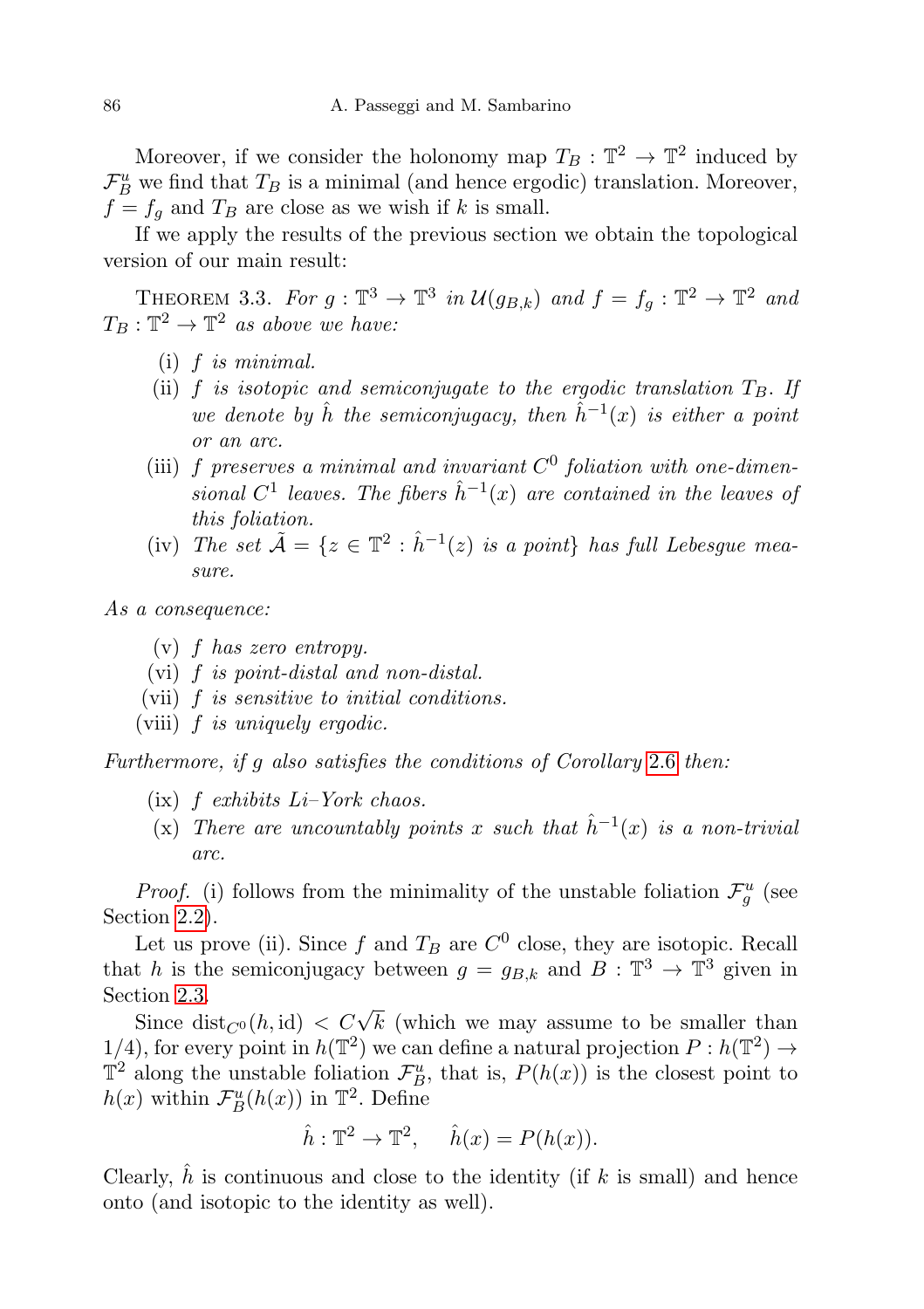Now, the points  $x \in \mathbb{T}^2$  and  $f(x) \in \mathbb{T}^2$  are the ends of an arc  $I^u \subset \mathcal{F}^u_g(x)$ and when lifted to  $\mathbb{R}^3$  their coordinates have z-difference 1.

On the other hand,  $h(I^u)$  is an arc (segment) of  $\mathcal{F}_{B}^{u}(h(x))$  so that, when lifted to  $\mathbb{R}^3$  the ends have coordinates whose z-difference is between  $1-2C\sqrt{k}$ and  $1 + 2C\sqrt{k}$ . Therefore  $P(h(f(x))) = T_B(\hat{h}(x))$ , that is,

$$
\hat{h}\circ f=T_B\circ\hat{h}.
$$

Notice that:

- If  $h^{-1}(x) = \{y\}$  then clearly  $\hat{h}^{-1}(x)$  is a unique point.
- If  $h^{-1}(x)$  is a non-trivial central arc, then its projection (by P) onto  $\mathbb{T}^2$  is a non-trivial arc and equals  $\hat{h}^{-1}(x)$ .

This finishes the proof of (ii).

To prove (iii), for  $x \in \mathbb{T}^2$  let  $\mathcal{C}(x)$  be the connected component of  $\mathcal{F}_g^{cu}(x) \cap$  $\mathbb{T}^2$  that contains x. It follows that C is a continuous foliation with  $\tilde{C}^1$  onedimensional leaves (recall that  $\mathcal{F}^{cu}_{g}(x)$  is a  $C^1$  manifold) and obviously invariant under f, the holonomy map. Furthermore, since  $h(\mathcal{F}_g^{cu})(x) = \mathcal{F}_B^{cu}(h(x))$ it follows that  $\hat{h}(\mathcal{C}(x))$  is the connected component of  $\mathcal{F}_{B}^{cu}(\hat{h}(x)) \cap \mathbb{T}^2$  that contains  $\hat{h}(x)$ . Since this foliation by lines on  $\mathbb{T}^2$  is minimal we also conclude that C is minimal (proof similar to that of Corollary [2.13\)](#page-17-0). Since  $h^{-1}(x)$  live in a central unstable leaf, we see that  $\hat{h}^{-1}$  lives in the leaves of this foliation.

To prove (iv), consider as in the statement the set

$$
\tilde{\mathcal{A}} = \{ x \in \mathbb{T}^2 : \hat{h}^{-1}(x) \text{ is a point} \}.
$$

Observe that  $\hat{h}^{-1}(x)$  is a point if and only if  $h^{-1}(x)$  is. Moreover, if  $h^{-1}(x)$ is a point, the same is true for any  $y \in \mathcal{F}_{B}^{u}(x)$ . By Corollary [2.14,](#page-17-2)

$$
\mathcal{A} = \{x \in \mathbb{T}^3 : h^{-1}(x) \text{ is a point}\}\
$$

has full Lebesgue measure on  $\mathbb{T}^3$  and therefore  $\tilde{\mathcal{A}}$  has full Lebesgue measure on  $\mathbb{T}^2$ .

The proof of (v) is rather easy. Indeed, by Bowen's formula ([\[Bo\]](#page-33-14)) we have

$$
h_{\text{top}}(f) \leq h_{\text{top}}(T_B) + \sup_{x \in \mathbb{T}^2} h_{\text{top}}(f, \hat{h}^{-1}(x))
$$

where  $h_{\text{top}}(f, K) = \lim_{\epsilon \to 0} \limsup_{n \to \infty} n^{-1} \log N(\epsilon, n, f, K)$  and  $N(\epsilon, n, f, K)$ is the minimum cardinality of an  $(n, \epsilon)$ -separated set in K. Since for all x,  $\hat{h}^{-1}(x)$  is either a point or an arc (with bounded length in the future and in the past), we have the result (see also [\[BFSV\]](#page-33-15)). Notice also that if we happen to know that f is  $C^{1+\alpha}$ , the zero entropy follows from Katok's result [\[Ka\]](#page-33-16).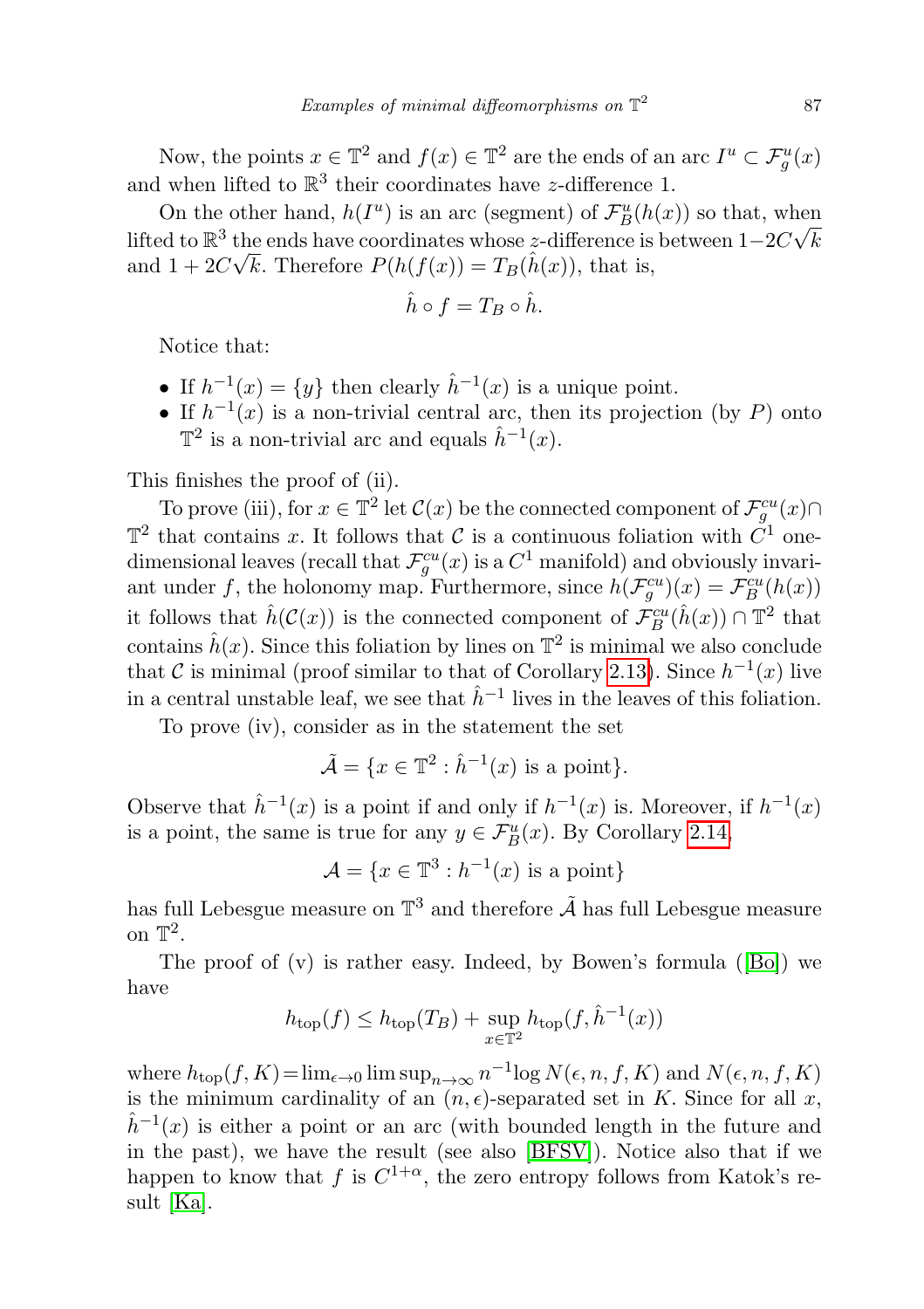Let us prove (vi). Recall that f is *point distal* if there exists  $x \in \mathbb{T}^2$  such that for every  $y \neq x$  there exists  $r_y > 0$  so that  $r_y \leq \inf\{\text{dist}(f^n(x), f^n(y))\}$ :  $n \in \mathbb{Z}$ , and f is non-distal if there exists a pair of points  $z, w$  such that  $\inf{\text{dist}(f^n(z), f^n(w)) : n \in \mathbb{Z}\} = 0.$ 

We first show that f is point distal. Let  $x \in \mathbb{T}^2$  with  $\hat{h}^{-1}(\hat{h}(x)) = \{x\}$  and consider any  $y \in \mathbb{T}^2$ . Let  $\alpha = \text{dist}(\hat{h}(x), \hat{h}(y))$ . By the (uniform) continuity of  $\hat{h}$ , there exists r such that if  $dist(z, w) < r$  then  $dist(\hat{h}(z), \hat{h}(w)) < \alpha$ for any  $z, w \in \mathbb{T}^2$ . We claim that  $\inf{\text{dist}(f^n(x), f^n(y)) : n \in \mathbb{Z}} \geq r > 0$ . Otherwise, if for some *n* we have  $dist(f^{n}(x), f^{n}(y)) < r$  then (since  $T_B$  is an isometry)

$$
\alpha > \text{dist}(\hat{h}(f^n(x)), \hat{h}(f^n(y))) = \text{dist}(T_B^n(\hat{h}(x)), T_B(\hat{h}(y)))
$$
  
= 
$$
\text{dist}(\hat{h}(x), \hat{h}(y)) = \alpha.
$$

Now, we prove that f is non-distal. Let x be such that  $I_x = \hat{h}^{-1}(\hat{h}(x))$  is a non-trivial arc. It follows that  $\liminf_{n\to\infty} f^n(I_x) = 0$  since the orbit of  $I_x$ is dense and must approach points with trivial equivalence class (fiber), and the equivalence classes vary lower semicontinuously. Finally, if we take  $z \neq w \in I_x$  we conclude that  $\inf{\text{dist}(f^n(z), f^n(w)) : n \in \mathbb{Z}} = 0$ , i.e., f is non-distal.

For the proof of (vii), recall that  $f$  is sensitive to initial conditions if there exists some  $\epsilon_2$  such that for any  $x \in \mathbb{T}^2$  and any open set U containing x there exist  $y \in U$  and  $n > 0$  such that  $dist(f^{n}(x), f^{n}(y)) \ge \epsilon_2$ . So, given  $\epsilon_1$ , let  $\epsilon_2$ be such that any arc in C of length  $\epsilon_1$  has endpoints at distance at least  $2\epsilon_2$ . Let x and U be given. Assume first that  $\hat{h}^{-1}(\hat{h}(x)) = \{x\}$ , which is the same as  $[x] = \{x\}$ . Since f is minimal, there is  $m_k$  such that  $f^{m_k}(p) \to_k x$ . We claim that for k large enough,  $f^{m_k}(I_p) \subset U$ . Indeed,  $\ell(f^{m_k}(I_p)) \to 0$ , as otherwise  $[x] \neq \{x\}$  (the equivalence classes are lower semicontinuous). Thus, choose some m so that  $f^m(I_p) \subset U$ . Since  $\limsup \ell(f^n(I_p)) \geq \epsilon_1$  we get the result taking y as the appropriate endpoint of  $f^m(I_p)$ . Now, if  $[x]$  is non-trivial we can argue as before, since in  $U$  there are points  $z$  such that [z] is trivial and so for some m we have  $f^m(I_p) \subset U$ .

To prove (viii), denote by  $\mathcal{M}_f$  the set of invariant probabilities of f. Given  $\mu \in \mathcal{M}_f$  we may define a measure  $\nu \in \mathcal{M}_{T_B}$  by  $\nu(A) = \mu(h^{-1}(A)).$ Since  $T_B$  is uniquely ergodic,  $\nu = m$  (the Lebesgue measure on  $\mathbb{T}^2$ ). That is, for every Borel set D and  $\mu \in \mathcal{M}_f$  we have  $\mu(h^{-1}(D)) = m(D)$ . Therefore, for every  $\mu \in \mathcal{M}_f$ , setting  $\mathcal{D} = \hat{h}^{-1}(\tilde{\mathcal{A}})$  where  $\tilde{\mathcal{A}}$  is as in (iv), we have

$$
\mu(\mathcal{D}) = \mu(\hat{h}^{-1}(\tilde{\mathcal{A}})) = m(\tilde{\mathcal{A}}) = 1.
$$

Observe that for any Borel set A we have  $A \cap \mathcal{D} = \hat{h}^{-1}(\hat{h}(A \cap \mathcal{D}))$ .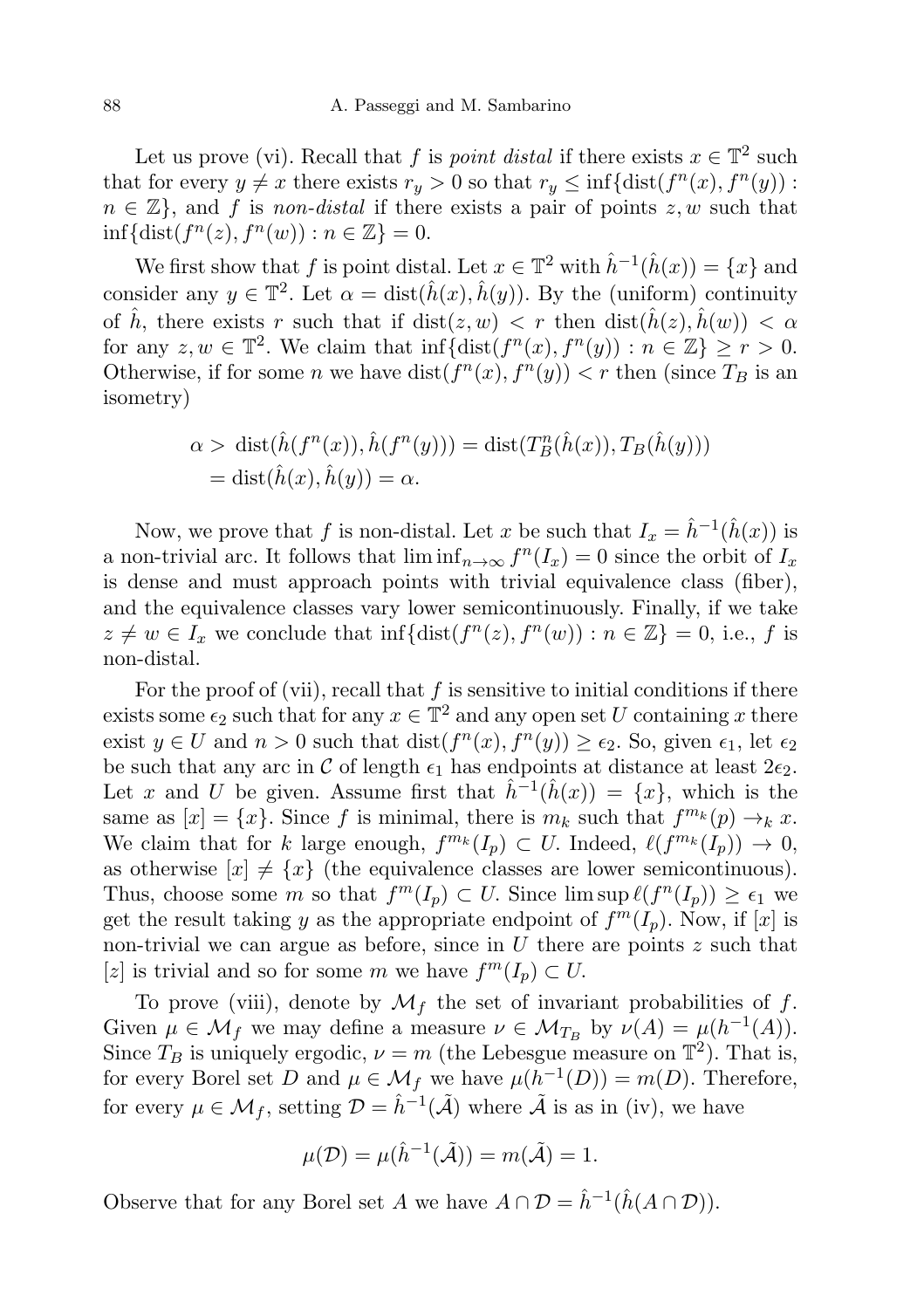Given  $\mu_1, \mu_2 \in \mathcal{M}_f$  and any Borel set A we have

$$
\mu_1(A) = \mu_1(A \cap \mathcal{D}) = \mu_1(\hat{h}^{-1}(\hat{h}(A \cap \mathcal{D}))) = m(\hat{h}(A \cap \mathcal{D}))
$$
  
= 
$$
\mu_2(\hat{h}^{-1}(h(A \cap \mathcal{D}))) = \mu_2(A \cap \mathcal{D}) = \mu_2(A).
$$

Thus f is uniquely ergodic.

We now prove (ix) in case  $g$  is as in Corollary [2.6.](#page-9-1) Consider the arc J as in Corollary [2.6.](#page-9-1) Notice that for any  $x \in J$ ,  $[x] \supseteq J$ . If  $J \cap \mathbb{T}^2 = \emptyset$ let  $\tilde{J} = F(J)$  where F is the first return map to  $\mathbb{T}^2$  along the unstable foliation  $\mathcal{F}_{g}^{u}$ ; otherwise, set  $\tilde{J} = P(J)$ . As above,  $\liminf_{n \to \infty} f^{n}(\tilde{J}) = 0$ . On the other hand, given any two points  $p_1, p_2$  in  $\tilde{J}$  and applying Proposition [2.20](#page-21-0) we conclude that  $\limsup_{n\to\infty} d(f^n(p_1), f^n(p_2)) > 0$ .

Finally, by Proposition [2.19,](#page-20-0) there are uncountably many points  $x$  such that  $\hat{h}^{-1}(x)$  is a non-trivial arc. This proves (x).

REMARK 3.4. If f were of class  $C^2$  and the leaves of the foliation  $\mathcal C$  also were of class  $C^2$  one would be tempted to use Schwarz's argument ([\[Sch\]](#page-34-6)) to show that non-trivial fibers of  $\hat{h}^{-1}$  are not possible. However, in our case there is an extra difficulty: we do not know a priori that the sum of the lengths of the iterates of a non-trivial fiber (if any) does converge. In our examples, this sum does not converge!

Let us point out as well that with our method, the differentiability of the system and of the foliation are like the dishes on a balance. More differentiability for the system implies less for the foliation.

<span id="page-26-0"></span>4. On the smoothness of  $E_g^u$ . From Theorem [3.3](#page-23-0) and Remark [3.2](#page-22-1) the only thing left to prove for our Main Theorem is the following: given  $r \in [1,3)$  there exists g so that the unstable bundle  $E_g^u$  is of class  $C^r$ .

In order to establish the differentiability class of  $\tilde{E_g^u}$  we recall a classical result from [\[HPS\]](#page-33-7) that is very useful for this type of problem.

<span id="page-26-1"></span>THEOREM 4.1 ( $C^r$ -section theorem). Let M be a compact  $C^r$  manifold and  $g: M \to M$  a C<sup>r</sup> diffeomorphism. Let  $\pi: L \to M$  be a finitedimensional Finsler vector bundle and let D be the disk subbundle with  $\pi(D) = M$ . Let  $F: D \to D$  be a homeomorphism such that  $F(L_{\xi}) = L_{g(\xi)},$ and let  $l_{\xi} = l_{\xi}(F, g)$  be the Lipschitz constant of  $F|_{L_{\xi}}$  for  $\xi \in M$ .

If  $l_{\xi}$  < 1 for every  $\xi \in M$ , then there exists a unique continuous section  $\sigma : M \to L$  such that  $F \circ \sigma = \sigma \circ g$  (an invariant section).

Moreover, if  $\pi : L \to M$  is a C<sup>r</sup> vector bundle (with some structure which is compatible with the Finsler structure), F is  $C^r$  and setting  $\tau_{\xi} = \tau_{\xi}(g)$  $\|(dg_{\xi})^{-1}\|$  we have  $l_{\xi}\tau_{\xi}^{r} < 1$ , then the invariant section  $\sigma : M \to L$  is  $C^{r}$ .

Let  $B \in SL(3, \mathbb{Z})$  be a linear transformation with eigenvalues  $0 < \lambda_s$  $\lambda_c < 1 < \lambda_u$  and invariant hyperbolic structure  $E_B^s \oplus E_B^c \oplus E_B^u$  as considered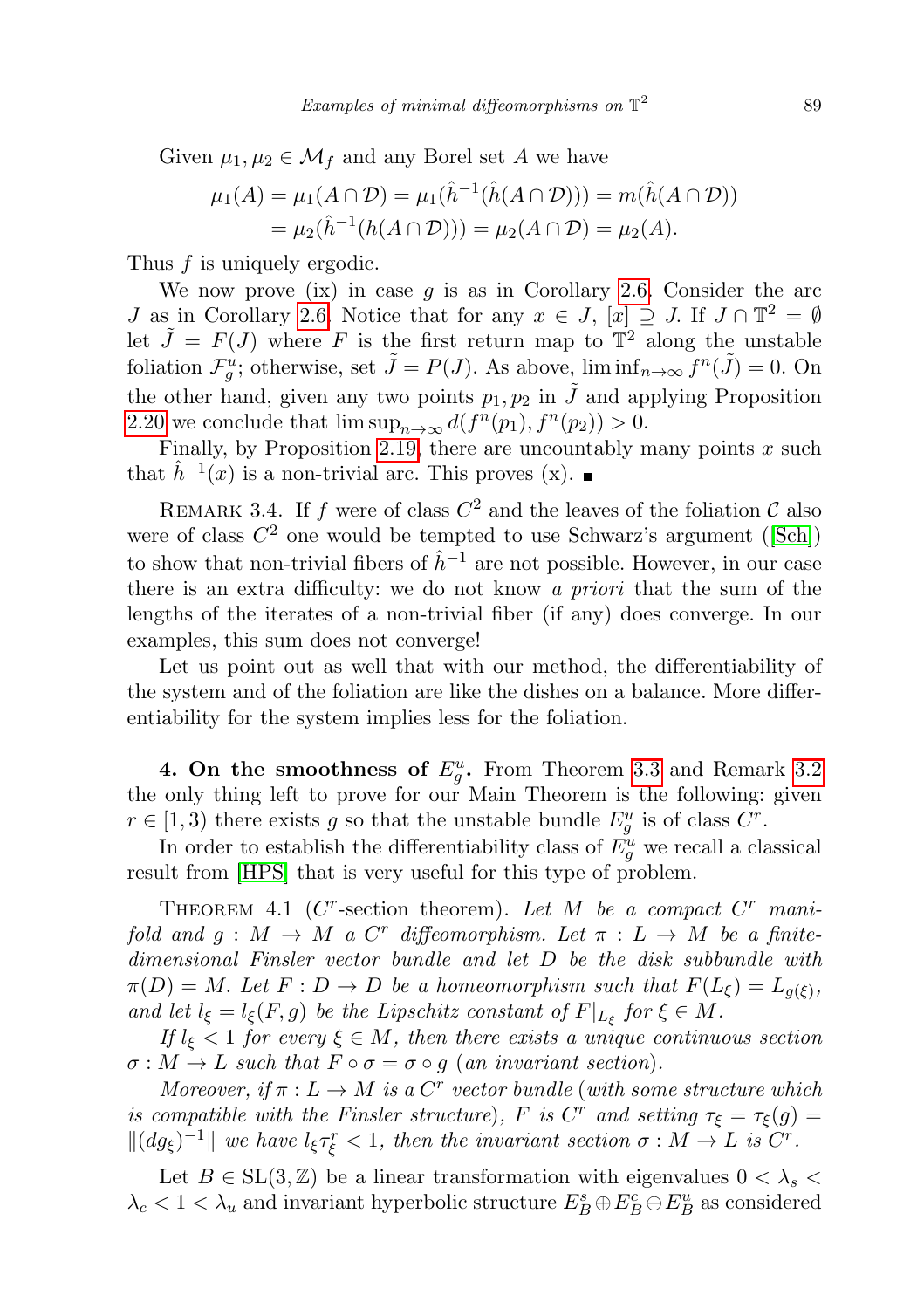above and a Euclidean metric on  $\mathbb{R}^3$  such that the above spaces are mutually orthogonal. Consider the vector space  $\mathcal{L}(E_B^u, E_B^s \oplus E_B^c)$  of linear maps  $t$ :  $E_B^u \to E_B^s \oplus E_B^c$  with the natural norm.

<span id="page-27-0"></span>Consider the (trivial) vector bundle

(4.1) 
$$
L = \{(\xi, t) : \xi \in \mathbb{T}^3, t \in \mathcal{L}(E_B^u, E_B^s \oplus E_B^c)\}.
$$

Then  $\pi : L \to M$  given by  $\pi(\xi, t) = \xi$  is a (finite-dimensional)  $C^{\infty}$  Finsler vector bundle.

Now, for  $g = g_{B,k} : \mathbb{T}^3 \to \mathbb{T}^3$  we define the associated vector bundle map  $F = F_{B,q} : L \to L$  as follows: for  $(\xi, t) \in L$ ,

<span id="page-27-1"></span>(4.2) 
$$
F(\xi, t) = (g(\xi), s), \quad s \in \mathcal{L}(E_B^u, E_B^s \oplus E_B^c)
$$
  
such that graph(s)) =  $dg(\text{graph}(t))$ .

Recall that  $E_B^s \oplus E_B^c$  is invariant under  $dg_{\xi}$  for any  $\xi \in \mathbb{T}^3$  and so F is a well defined vector bundle homeomorphism. Nevertheless, for g close to  $g_{B,k}$ the associated map  $F: L \to L$  may not be well defined on the whole L. To overcome this difficulty just set

$$
D = \{ (\xi, t) : \xi \in \mathbb{T}^3, t \in \mathcal{L}(E_B^u, E_B^s \oplus E_B^c), ||t|| \le 1 \}.
$$

<span id="page-27-2"></span>Then from the above theorem we have

COROLLARY 4.2. Assume that for some  $r, B$  and  $k$  we have

 $l_{\xi}(F, g_{B,k}) < 1, \quad l_{\xi}(F, g_{B,k})\tau(g_{B,k})^r < 1.$ 

Then there exists  $\mathcal{U}(g_{B,k})$  such that for any  $g \in \mathcal{U}(g_{B,k})$  of class  $C^{\infty}$  the associated map  $F_g: D \to D$  is well defined,  $l_{\xi}(F) < 1$  and  $l_{\xi}(F) \tau(g)^r < 1$ . In particular, there exists a unique invariant section for  $F_g$  in D and it is of class  $C^r$ .

<span id="page-27-3"></span>REMARK 4.3. Observe that if  $\sigma : \mathbb{T}^3 \to L$  is an invariant section for F, i.e.,  $F \circ \sigma = \sigma \circ g$ , then  $graph(\sigma(\xi)) = E_g^u(\xi)$ . So, in order to find the differentiability class we will apply the  $C<sup>r</sup>$  section theorem to our  $F: L \to L$ over g.

REMARK 4.4. If we use the  $C<sup>r</sup>$  section theorem to calculate the differentiability of the unstable vector bundle of the Anosov system induced by  $B$ , then we will have differentiability less than  $C^3$ : if  $r = 3$ , then

$$
l_{\xi}\tau_{\xi}^{r} = \frac{\lambda_{c}}{\lambda_{u}}\frac{1}{\lambda_{s}^{3}} = \frac{\lambda_{c}^{2}}{\lambda_{s}^{2}} > 1.
$$

Moreover, the last estimate shows that in order to have proximity to  $C^3$ differentiability we must find linear Anosov systems with  $\lambda_s$  close to  $\lambda_c$ . This will be done in Section [4.1.](#page-30-0)

Throughout the rest of this subsection, to ease notation we set  $g = g_{B,k}$ . We want to estimate  $l_{\xi}(F, g)$  and  $\tau_{\xi}(g)$  for the graph transform F asso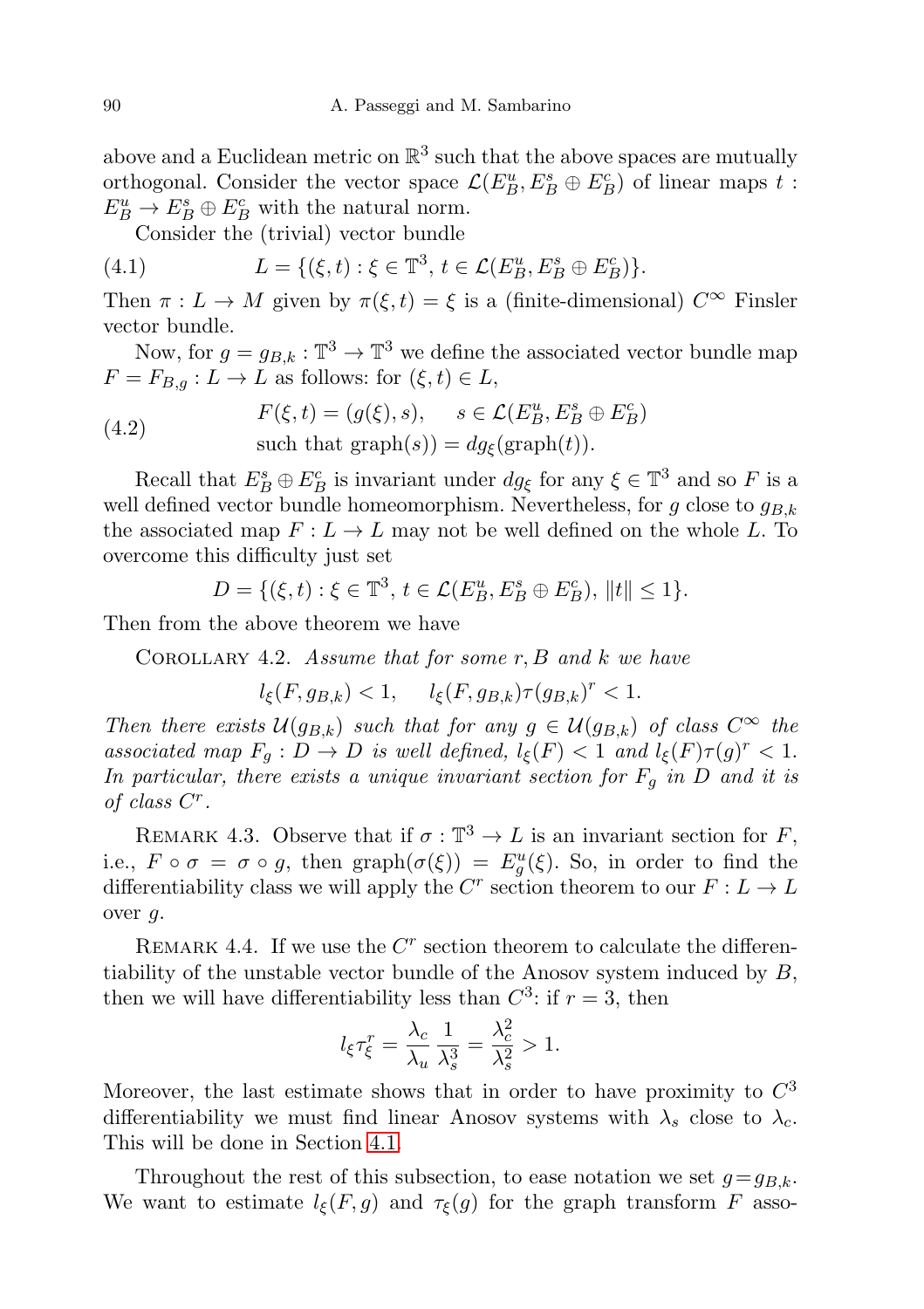ciated to  $g = g_{B,k}$ . Recall that the differential of g in the decomposition  $E_B^s \oplus E_B^c \oplus E_B^u$  is given by

$$
dg_{\xi} = \begin{pmatrix} \lambda_s & 0 & 0 \\ 0 & \lambda_c & 0 \\ 0 & 0 & \lambda_u \end{pmatrix} \quad \text{for } \xi \in \mathbb{T}^3 \setminus B(p, \rho)
$$

and

$$
dg_{\xi} = \begin{pmatrix} \lambda_s + Z(z)(\beta(r) + \beta'(r)2x^2) & Z(z)\beta'(r)2xy & Z'(z)\beta(r)x \\ Z(z)\beta'(r)2xy & \lambda_c + Z(z)(\beta(r) + \beta'(r)2y^2) & Z'(z)\beta(r)y \\ 0 & 0 & \lambda_u \end{pmatrix}
$$

for  $\xi \in B(p, \rho)$ .

Set  $T_{\xi} = dg_{\xi/E_B^s \oplus E_B^c}$ .

<span id="page-28-0"></span>Lemma 4.5. With the above notations we have

$$
l_{\xi} = l_{\xi}(F) \le ||T_{\xi}||/\lambda_u.
$$

Moreover the following estimates hold:

(i) For  $\xi \notin B(p, \rho)$  we have  $l_{\xi} \leq \lambda_c/\lambda_u$ . (ii) For  $\xi \in B(p, \rho)$  we have  $l_{\xi} < (\lambda_c + Z(z)\beta(r) + k)/\lambda_u$ .

In particular  $l_{\xi}(F) < 1$  for all  $\xi \in \mathbb{T}^3$  (if k is small).

Proof. If we write

$$
dg_{\xi} = \begin{pmatrix} T_{\xi} & A_{\xi} \\ 0 & \lambda_u \end{pmatrix}
$$

then it is not difficult to see that

$$
F(\xi, t)(v) = \frac{1}{\lambda_u}(T_{\xi}(t(v)) + A_{\xi}v)
$$

and therefore

$$
||F(\xi, t_1) - F(\xi, t_2)|| \le \frac{||T_{\xi}||}{\lambda_u} ||t_1 - t_2||,
$$

which implies  $l_{\xi} \leq ||T_{\xi}||/\lambda_{u}$ . Since for  $\xi \notin B(p, \rho)$  we have  $||T_{\xi}|| = \lambda_{c}$ , we obtain (i).

In order to prove (ii), set  $T_{\xi} = D + S_{\xi}$  where  $D = \begin{pmatrix} \lambda_s & 0 \\ 0 & \lambda_s \end{pmatrix}$  $\frac{\lambda_s}{0}$   $\frac{0}{\lambda_c}$  and

$$
S_{\xi} = \begin{pmatrix} Z(z)(\beta(r) + \beta'(r)2x^2) & Z(z)\beta'(r)2xy \\ Z(z)\beta'(r)2xy & Z(z)(\beta(r) + \beta'(r)2y^2) \end{pmatrix}.
$$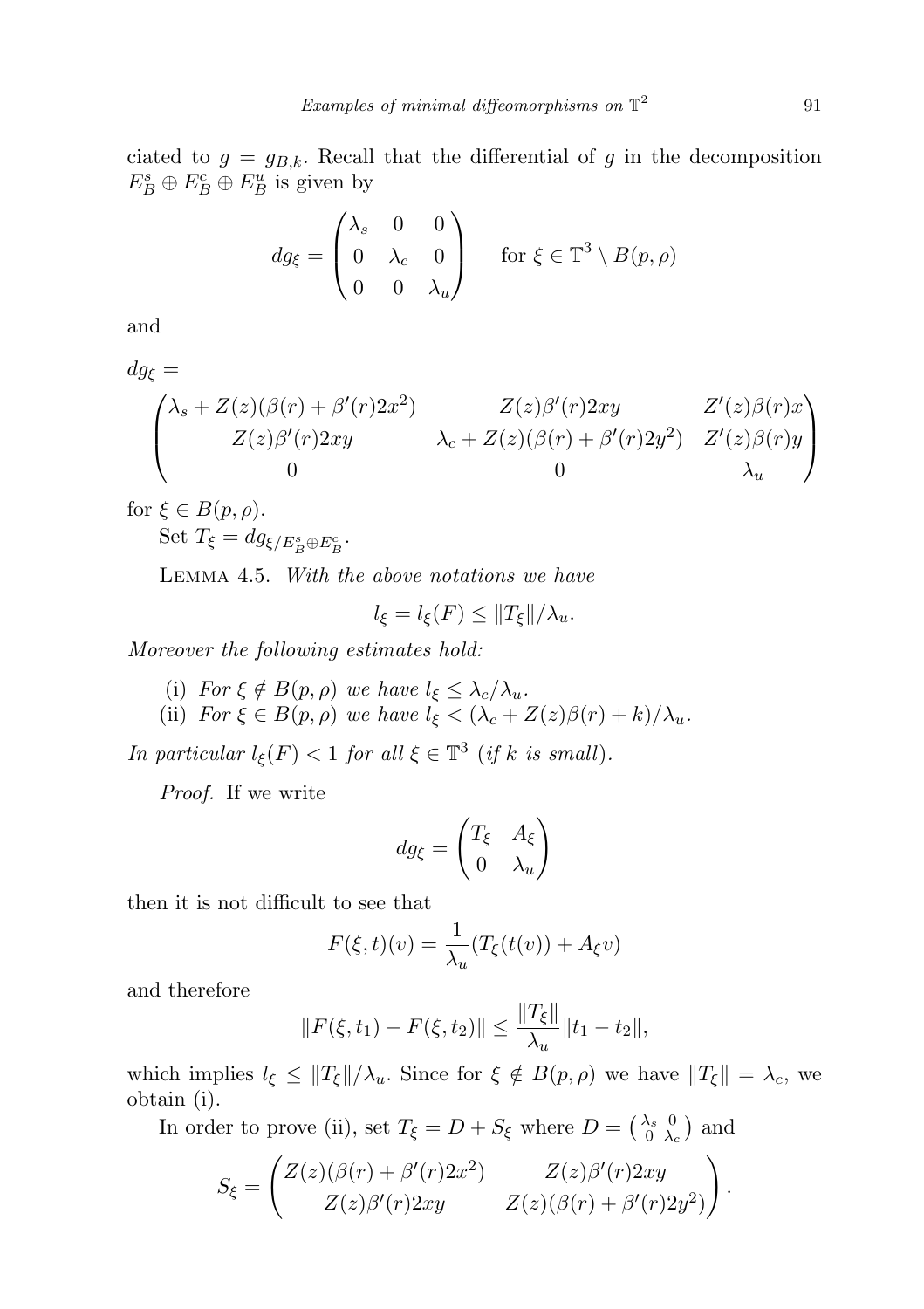Observe that  $S_{\xi}$  is selfadjoint and has eigenvectors (when  $\xi \neq p$ )  $(x, y)$ ,  $(-y, x)$  and eigenvalues

<span id="page-29-0"></span>(4.3) 
$$
\lambda_1 = Z(z)(\beta(r) + 2\beta'(r)r), \quad \lambda_2 = Z(z)\beta(r).
$$

If  $\xi = p$  then  $S_{\xi} = Z(0)\beta(0)$  id. From the definition of g (recall Lemma [2.1](#page-5-3) and [\(2.2\)](#page-6-2)) we have  $-k < \lambda_1 < \lambda_2 < \beta(0)$  and  $\lambda_2 > 0$ ,  $\lambda_2 - \lambda_1 < k$ . Then,  $||S_{\xi}|| \leq \max\{|\lambda_1|, |\lambda_2|\} \leq \lambda_2 + k = Z(z)\beta(r) + k$  and so  $||T_{\xi}|| \leq \lambda_c + \lambda_2 + k$ .

<span id="page-29-1"></span>LEMMA 4.6. Let  $\lambda_1 = \lambda_{1,g} : \mathbb{T}^3 \to \mathbb{R}$  be defined by  $\lambda_{1,g}(\xi) = 0$  if  $\xi \notin \mathbb{R}$  $B(p, \rho)$  and  $\lambda_{1,g}(\xi) = Z(z)(\beta(r) + 2\beta'(r)r)$  for  $\xi \in B(p, \rho)$ . Then

$$
||(dg_{\xi})^{-1}|| = \tau_{\xi} = \tau_{\xi}(g) \le \frac{1}{\lambda_{s} + \lambda_{1,g}(\xi)}.
$$

Proof. Write

$$
dg_{\xi} = \begin{pmatrix} T_{\xi} & A_{\xi} \\ 0 & \lambda_u \end{pmatrix}.
$$

Then

$$
(dg_{\xi})^{-1} = \begin{pmatrix} T_{\xi}^{-1} & -\lambda_u^{-1} T_{\xi}^{-1} A_{\xi} \\ 0 & \lambda_u^{-1} \end{pmatrix}.
$$

Since  $||A_{\xi}||$  is small,  $\lambda_u^{-1} < 1$  and  $||T_{\xi}^{-1}||$  $\|\xi^{-1}\| \geq 1$  it follows that  $\tau_{\xi} \leq \|T_{\xi}^{-1}$  $\frac{1}{\xi}$ l.

So we want to estimate  $||T_{\epsilon}^{-1}||$ <sup>r-1</sup>||. If  $\xi \notin B(p, \rho)$  then

$$
||T_{\xi}^{-1}|| = \frac{1}{\lambda_s} = \frac{1}{\lambda_s + \lambda_1(\xi)}.
$$

If  $\xi = p$  then

$$
T_p = \begin{pmatrix} \lambda_s + Z(0)\beta(0) & 0\\ 0 & \lambda_c + Z(0)\beta(0) \end{pmatrix}
$$

and so

$$
||T_p^{-1}|| = \frac{1}{\lambda_s + Z(0)\beta(0)} = \frac{1}{\lambda_s + \lambda_1(p)}.
$$

For  $\xi \in B(p, \rho)$ ,  $\xi \neq p$ , write  $T_{\xi} = C_{\xi} + S_{\xi}$  where

$$
C_{\xi} = \begin{pmatrix} \lambda_s - \lambda_c & 0 \\ 0 & 0 \end{pmatrix},
$$
  
\n
$$
\widetilde{S}_{\xi} = \begin{pmatrix} Z(z)(\beta(r) + \beta'(r)2x^2) + \lambda_c & Z(z)\beta'(r)2xy \\ Z(z)\beta'(r)2xy & Z(z)(\beta(r) + \beta'(r)2y^2) + \lambda_c \end{pmatrix}.
$$

The selfadjoint map  $\widetilde{S}_{\xi}$  has eigenvectors  $(x, y), (-y, x)$  associated to the eigenvalues  $\lambda_1 + \lambda_c$  and  $\lambda_2 + \lambda_c$  where  $\lambda_1, \lambda_2$  are as in [\(4.3\)](#page-29-0).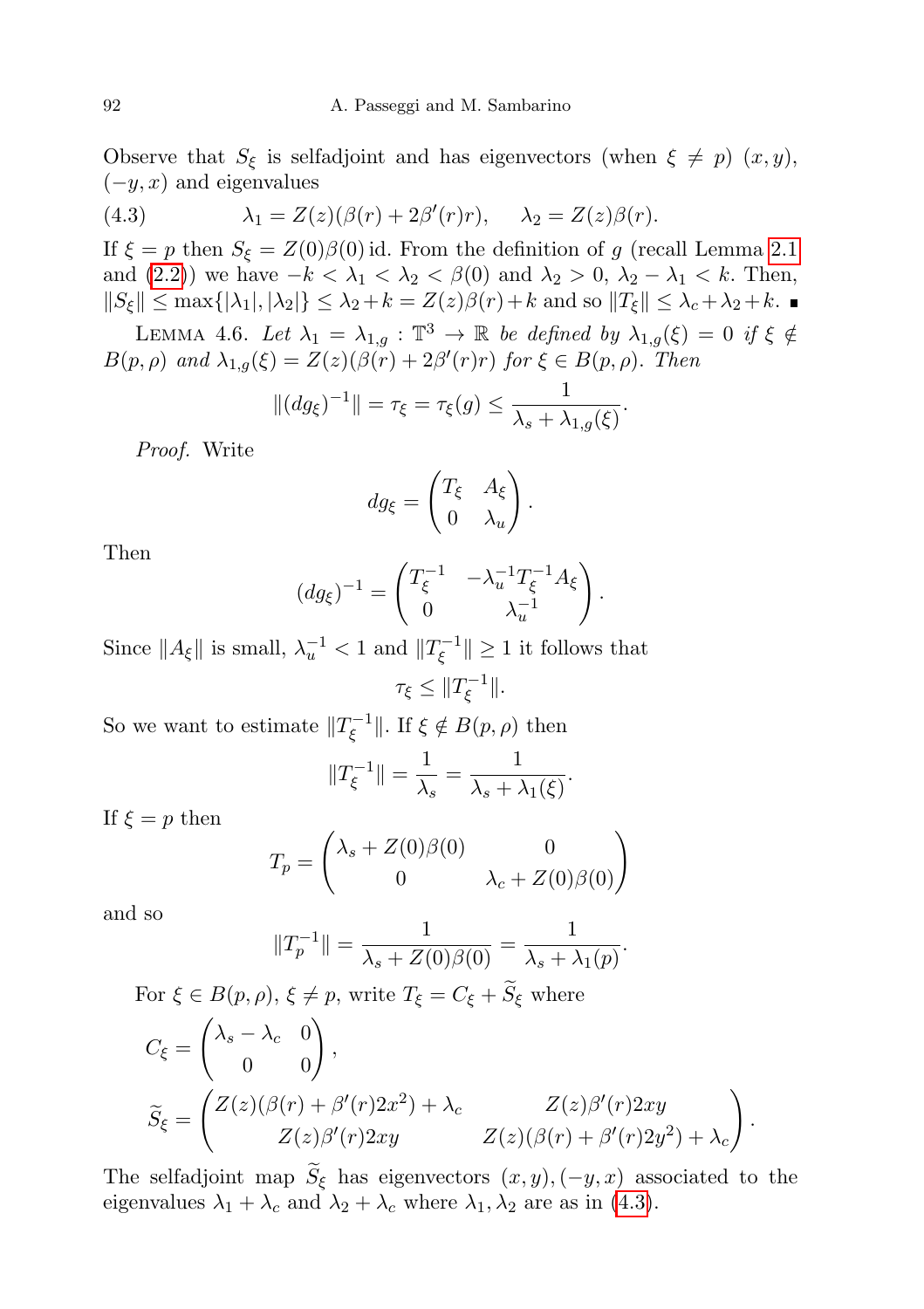Let  $\mathcal E$  be the ellipse with axes in the  $(x, y)$  direction and  $(-y, x)$  direction, with vertices of norm  $1/(\lambda_2 + \lambda_c)$  and  $1/(\lambda_1 + \lambda_c)$  respectively. We have  $S_{\xi}(\mathcal{E}) = S^1$  (the unit circle). Thus

$$
T_{\xi}(\mathcal{E}) \subset \left\{ v : 1 - \frac{\lambda_c - \lambda_s}{\lambda_c + \lambda_1} \le ||v|| \le 1 + \frac{\lambda_c - \lambda_s}{\lambda_c + \lambda_1} \right\}.
$$

Setting  $R = 1 - \frac{\lambda_c - \lambda_s}{\lambda_s + \lambda_1}$  $\frac{\lambda_c - \lambda_s}{\lambda_c + \lambda_1} = \frac{\lambda_s + \lambda_1}{\lambda_c + \lambda_1}$  $\frac{\lambda_s + \lambda_1}{\lambda_c + \lambda_1}$ , we have

$$
T_{\xi}^{-1}(\{v: ||v|| = R\}) \subset \text{int}(\mathcal{E}) \subset \left\{v: ||v|| \leq \frac{1}{\lambda_1 + \lambda_c}\right\}.
$$

Then

$$
|| (T_{\xi})^{-1} || \leq \frac{1}{R} \frac{1}{\lambda_1 + \lambda_c} = \frac{1}{\lambda_s + \lambda_1}.
$$

<span id="page-30-0"></span>4.1. A special family of linear Anosov diffeomorphisms on  $\mathbb{T}^3$ . In order to construct elements with  $E^u$  bundle of class  $C^r$  with r close to 3 we have seen that we need  $B \in SL(3, \mathbb{Z})$  with eigenvalues  $\lambda_s$  and  $\lambda_c$  arbitrary close. For this we will find a special family of matrices in  $SL(3, \mathbb{Z})$ .

Let us begin with the following family  $\mathcal{J} = \{M_a\}_{a \in \mathbb{N} \setminus \{0,1,2\}}$  of matrices in  $SL(3, \mathbb{Z})$  (inspired from the one in [\[McS\]](#page-33-4)):

(4.4) 
$$
M_a = \begin{pmatrix} 0 & -1 & 0 \\ 1 & a^2 - 1 & a \\ 0 & a^3 + a & 1 \end{pmatrix}.
$$

LEMMA 4.7. For every  $a \in \mathbb{N} \setminus \{0, 1, 2\}$ ,  $M_a$  has eigenvalues  $\alpha_a, \beta_a, \gamma_a$ such that

<span id="page-30-1"></span>
$$
\alpha_a < -a^2/3 < -1 < \beta_a < 0 < a^2 < \gamma_a.
$$

Furthermore,

(4.5) 
$$
-2a^2/3 < \alpha_a < -a^2/3 \quad and \quad a^2 < \gamma_a < 2a^2.
$$

*Proof.* The characteristic polynomial of  $M_a$  is  $P_a(\lambda) = -\lambda^3 + a^2\lambda^2 +$  $a^4\lambda + 1$ . Its derivative  $P'_a(\lambda) = -3\lambda^2 + 2a^2\lambda + a^4$  has one negative root  $\lambda = -a^2/3$  and a positive one  $\lambda = a^2$ . At the negative root of  $P'_a$  the polynomial  $P_a$  has a relative minimum, and at the positive root there is a relative maximum of  $P_a$ . The values of  $P_a$  at the roots are

$$
P_a(-a^2/3) = -5a^6/27 + 1 < 0
$$
 and  $P_a(a^2) = a^6 + 1 > 0$ .

Thus,  $P_a(\lambda)$  is as in Figure [10](#page-31-0) and the eigenvalues of  $M_a$  (i.e. the roots of  $P_a(\lambda)$  satisfy

$$
\alpha_a < -a^2/3 < \beta_a < 0 < a^2 < \gamma_a.
$$

For the proof of the other inequalities in [\(4.5\)](#page-30-1) we just compute

$$
P_a\left(-\frac{2a^2}{3}\right) = \frac{2}{3^3}a^6 + 1 > 0 \quad \text{and} \quad P_a(2a^2) = -2a^6 + 1 < 0. \blacksquare
$$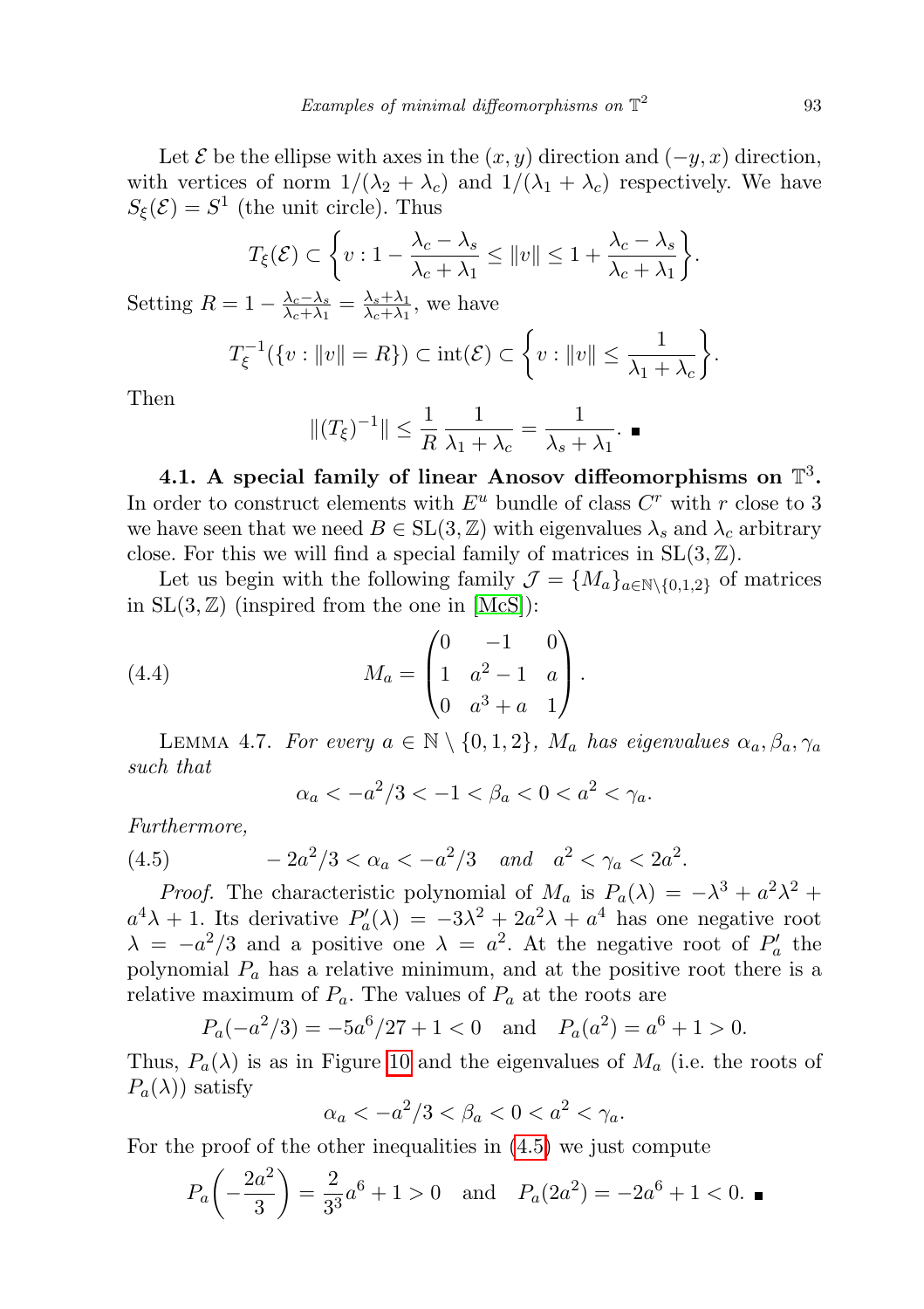

<span id="page-31-0"></span>Fig. 10. The graph of  $P_a(\lambda)$ 

We are ready to define our special family of linear Anosov maps:

(4.6) 
$$
\mathcal{I} = \{B_a = (M_a^2)^{-1} : M_a \in \mathcal{J}, a \in \mathbb{N} \setminus \{0, 1, 2\}\}
$$

Notice that  $B_a \in SL(3, \mathbb{Z})$  and the eigenvalues of  $B_a$  are the inverses of the squares of the eigenvalues of  $M_a$  and we have

$$
\frac{1}{4a^4} < \frac{1}{\gamma_a^2} < \frac{1}{a^4} < \frac{9}{4a^4} < \frac{1}{\alpha_a^2} < \frac{9}{a^4} < 1 < \frac{1}{\beta_a^2}.
$$

We summarize this in the following

COROLLARY 4.8. For  $B_a \in \mathcal{I}$  the following holds:

- (i)  $B_a \in SL(3, \mathbb{Z})$  and has eigenvalues  $0 < \lambda_s(a) < \lambda_c(a) < 1 < \lambda_u(a)$ .
- (ii) For every  $a \in \mathbb{N} \setminus \{0, 1, 2\}$  we may write

(4.7) 
$$
\lambda_s(a) = K_a/a^4 \quad \text{and} \quad \lambda_c(a) = K'_a/a^4
$$

where  $1/10 < K_a < K'_a < 10$ . In particular  $\lambda_u(a) = a^8/K_aK'_a$ .

With the next result we will conclude the proof of our Main Theorem:

PROPOSITION 4.9. For each  $r \in [1,3)$  there exists  $B_a \in \mathcal{I}$  such that for  $g_a = g_{B_a,k}$  as defined in [\(2.1\)](#page-6-1) and [\(2.2\)](#page-6-2) with k sufficiently small the following holds: for the map  $F = F_{B_a, g_a} : L \to L$  as defined in [\(4.1\)](#page-27-0) and [\(4.2\)](#page-27-1) and  $l_{\xi}(F), \tau_{\xi}(g_a)$  as defined in Theorem [4.1](#page-26-1) we have

$$
l_{\xi}(F)\tau_{\xi}(g_a)^r < 1
$$
 for all  $\xi \in \mathbb{T}^3$ .

*Proof.* For simplicity, for  $\xi \in \mathbb{T}^3$  set  $l_{\xi,a} = l_{\xi}(F_{B_a,g_a})$  and  $\tau_{\xi,a} = \tau_{\xi}(g_a)$ . Fix r with  $1 \leq r < 3$ . It is enough to show that

$$
\lim_{a \to \infty} l_{\xi, a} \tau_{\xi, a}^r = 0
$$

uniformly in  $\xi \in \mathbb{T}^3$ . To do so, from Lemmas [4.5](#page-28-0) and [4.6,](#page-29-1) we have, for  $\xi \notin B(p, \rho),$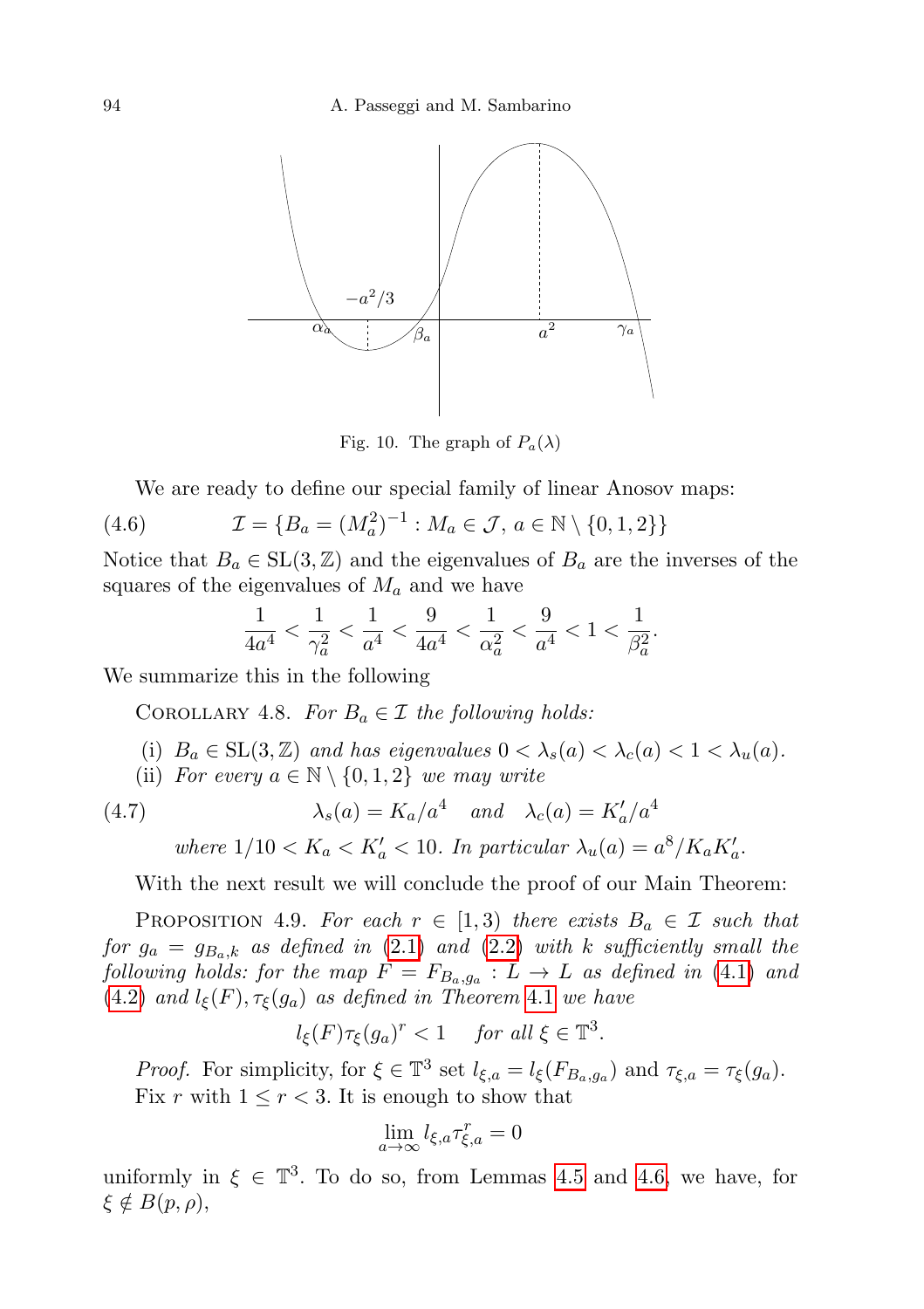<span id="page-32-0"></span>
$$
(4.8) \qquad l_{\xi,a}\tau_{\xi,a}^r = \frac{\lambda_c(a)}{\lambda_u(a)}\frac{1}{\lambda_s(a)^r} = \frac{\lambda_c(a)^2}{\lambda_s(a)^{r-1}} = \frac{K_a'a^{4(r-1)}}{K_a a^8} \le 100\frac{a^{4(r-1)}}{a^8},
$$

and for  $\xi \in B(p, \rho)$ ,

$$
l_{\xi,a}\tau_{\xi,a}^r = \frac{\lambda_c(a) + Z(z)\beta(r) + k}{\lambda_u(a)} \left[\frac{1}{\lambda_s(a) + \lambda_{1,g_a}(\xi)}\right]^r
$$
  
= 
$$
\frac{1}{\lambda_u(a)} \left[\frac{\lambda_c(a) + \lambda_{1,g_a}(\xi)}{(\lambda_s(a) + \lambda_{1,g_a}(\xi))^r} + \frac{k + Z(z)\beta(r) - \lambda_{1,g_a}(\xi)}{(\lambda_s(a) + \lambda_{1,g_a}(\xi))^r}\right].
$$

Since  $Z(z)\beta(r) - \lambda_{1,g_a}(\xi) \leq 2k$  we have

$$
l_{\xi,a}\tau_{\xi,a}^r \leq \frac{1}{\lambda_u(a)} \left[ \frac{\lambda_c(a) + \lambda_{1,g_a}(\xi)}{(\lambda_s(a) + \lambda_{1,g_a}(\xi))^r} + \frac{3k}{(\lambda_s(a) + \lambda_{1,g_a}(\xi))^r} \right] \leq \frac{1}{\lambda_u(a)} \left[ \frac{\lambda_s(a) + \lambda_{1,g_a}(\xi) + (\lambda_c(a) - \lambda_s(a) + 3k)}{(\lambda_s(a) + \lambda_{1,g_a}(\xi))^r} \right].
$$

We may assume, for fixed a, that  $3k < \lambda_s(a) < 10/a^4$ . From the fact that  $0 < \lambda_c(a) - \lambda_s(a) < 10/a^4$  and also that  $\lambda_{1,g_a}(\xi) \geq -k$  we have

$$
l_{\xi,a}\tau_{\xi,a}^{r} \leq \frac{1}{\lambda_{u}(a)} \left[ \frac{\lambda_{s}(a) + \lambda_{1,g_{a}}(\xi) + 20\frac{1}{a^{4}}}{(\lambda_{s}(a) + \lambda_{1,g_{a}}(\xi))^{r}} \right]
$$
  
\n
$$
\leq \frac{1}{\lambda_{u}(a)} \left[ \frac{1}{(\lambda_{s}(a) + \lambda_{1,g_{a}}(\xi))^{r-1}} + \frac{20}{a^{4}(\lambda_{s}(a) + \lambda_{1,g_{a}}(\xi))^{r}} \right]
$$
  
\n
$$
\leq \frac{1}{\lambda_{u}(a)} \left[ \frac{1}{(\lambda_{s}(a) - k)^{r-1}} + \frac{20}{a^{4}(\lambda_{s}(a) - k)^{r}} \right]
$$
  
\n
$$
\leq \frac{100}{a^{8}} \left[ \frac{2}{\lambda_{s}(a)^{r-1}} + \frac{40}{a^{4}\lambda_{s}(a)^{r}} \right]
$$
  
\n
$$
\leq \frac{100}{a^{8}} [8a^{4(r-1)} + 40a^{4(r-1)}] \leq 10^{4} \frac{a^{4(r-1)}}{a^{8}}.
$$

From this and [\(4.8\)](#page-32-0) and taking into account that  $1 \leq r < 3$  we deduce for  $a \in \mathbb{N}$  large enough that  $l_{\xi,a}\tau_{\xi,a}^r < 1$  for any  $\xi \in \mathbb{T}^2$ . This completes the proof of the proposition.  $\blacksquare$ 

We can now conclude the proof of our Main Theorem: Let  $1 \leq r < 3$ and choose  $B_a \in \mathcal{I}$  and  $g_{B_a,k}$  from the above proposition. From Corollary [4.2](#page-27-2) we find  $\mathcal{U}(g_{B_a,k})$  and we choose  $g \in \mathcal{U}(g_{B_a,k})$  of class  $C^{\infty}$  and having a homoclinic intersection associated to the fixed point  $p$  of unstable index 2. From Theorem [4.1,](#page-26-1) Corollary [4.2](#page-27-2) and Remark [4.3](#page-27-3) the unstable foliation  $\mathcal{F}_g^u$ is of class  $C^r$ , and so, by Remark [3.2,](#page-22-1) the induced map  $f = f_g : \mathbb{T}^2 \to \mathbb{T}^2$  is of class  $C<sup>r</sup>$ . Finally, Theorem [3.3](#page-23-0) implies our Main Theorem.

Acknowledgements. We would like to thank Alejandro Kocsard, Andres Koropecki and especially Tobias Jäger for useful conversations and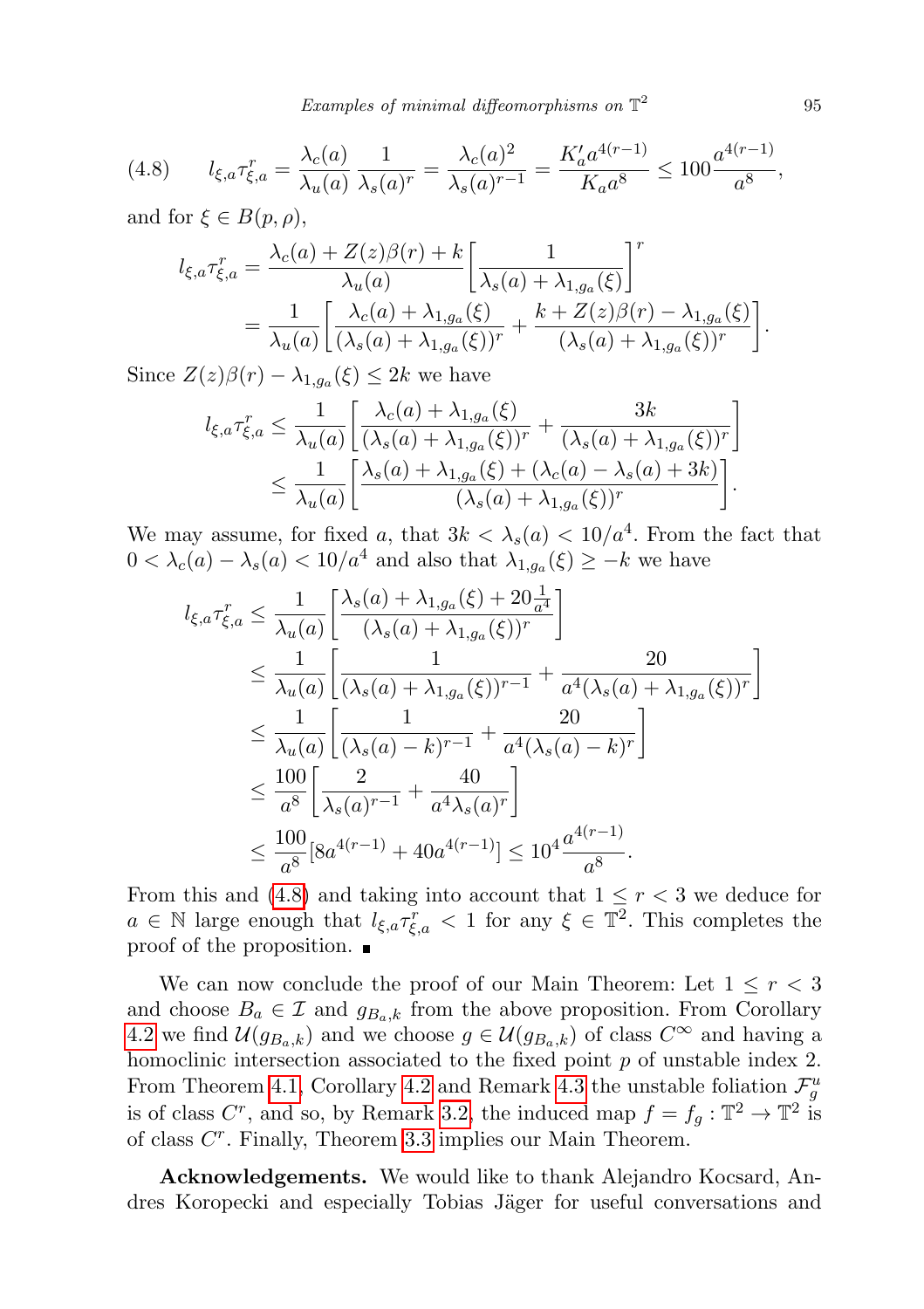comments. We also wish to thank the referee for his comments and suggestions that helped us to improve the presentation of the paper. M.S. was partially supported by CSIC group 618, UdelaR.

## References

- <span id="page-33-11"></span>[\[A\]](http://dx.doi.org/10.1007/BF02584810) N. Aoki, The set of Axiom A diffeomorphisms with no cycles, Bol. Soc. Brasil. Mat. 23 (1992), 21–65.
- <span id="page-33-2"></span>[BCL1] F. Béguin, S. Crovisier and F. Le Roux, Construction of curious minimal uniquely ergodic homeomorphisms on manifolds: the Denjoy–Rees technique, Ann. Sci. Ecole Norm. Sup.  $40$   $(2007)$ ,  $251-308$ .
- <span id="page-33-5"></span>[\[BCL2\]](http://dx.doi.org/10.1007/s00209-010-0786-2) F. Béguin, S. Crovisier and F. Le Roux, Realization of measurable dynamics as surfaces homeomorphisms, Math. Z. 270 (2012), 59–102.
- [BDV] C. Bonatti, L. J. Díaz and M. Viana, *Dynamics beyond Uniform Hyperbolicity*, Springer, 2005.
- <span id="page-33-14"></span>[\[Bo\]](http://dx.doi.org/10.1090/S0002-9947-1971-0274707-X) R. Bowen, Entropy for group endomorphisms and homogeneous spaces, Trans. Amer. Math. Soc. 153 (1971), 401–414.
- <span id="page-33-9"></span>[B] M. Brin, On dynamical coherence, Ergodic Theory Dynam. Systems 23 (2003), 395–401.
- <span id="page-33-8"></span>[\[BBI\]](http://dx.doi.org/10.3934/jmd.2009.3.1) M. Brin, D. Burago, and S. Ivanov, Dynamical coherence of partially hyperbolic diffeomorphisms of the 3-torus, J. Modern Dynam.  $3$  (2009), 1–11.
- <span id="page-33-15"></span>[\[BFSV\]](http://dx.doi.org/10.1017/S0143385710000854) J. Buzzi, T. Fisher, M. Sambarino and C. Vásquez, *Maximal entropy measures* for certain partially hyperbolic, derived from Anosov systems, Ergodic Theory Dynam. Systems 32 (2012), 63–79.
- <span id="page-33-0"></span>[D] A. Denjoy, Sur les courbes définies par les équations différentielles à la surface du tore, J. Math. Pures Appl. 11 (1932), 333–375.
- [DR] L. Díaz and J. Rocha, *Partially hyperbolic and transitive dynamics generated by* heteroclinic cycles, Ergodic Theory Dynam. Systems 21 (2001), 25-76.
- <span id="page-33-13"></span>[\[H1\]](http://dx.doi.org/10.2307/2951824) S. Hayashi, *Connecting invariant manifolds and the solution of the*  $C^1$  *stability* and  $\Omega$ -stability conjectures for flows, Ann. of Math. 145 (1997), 81–137; Correction, ibid. 150 (1999), 353–356.
- <span id="page-33-12"></span>[H2] S. Hayashi, *Diffeomorphisms in*  $\mathcal{F}^1(M)$  *satisfy Axiom A*, Ergodic Theory Dynam. Systems 12 (1992), 233–253.
- <span id="page-33-7"></span>[HPS] M. Hirsch, C. Pugh and M. Shub, Invariant Manifolds, Lecture Notes in Math. 583, Springer, 1977.
- <span id="page-33-1"></span>[J] T. Jäger, The concept of bounded mean motion for toral homeomorphisms, Dynam. Systems 24 (2009), 277–297.
- <span id="page-33-3"></span>[\[JKP\]](http://dx.doi.org/10.1007/s00209-012-1076-y) T. Jäger, F. Kwakkel and A. Passeggi, A classification of minimal sets of torus homeomorphisms, Math. Z. 274 (2013), 405–426.
- <span id="page-33-16"></span>[Ka] A. Katok, Lyapunov exponents, entropy and periodic orbits for diffeomorphisms, Publ. Math. IHES 51 (1980) 137–173.
- <span id="page-33-6"></span>[\[M1\]](http://dx.doi.org/10.1016/0040-9383(78)90005-8) R. Mañé, Contributions to the stability conjecture, Topology 17 (1978), 383–396.
- <span id="page-33-10"></span>[M2] R. Mañé, A proof of the  $C^1$  stability conjecture, Publ. Math. IHES 66 (1988), 161–210.
- <span id="page-33-4"></span>[\[McS\]](http://dx.doi.org/10.1090/S0002-9939-1993-1154247-6) P. McSwiggen, *Diffeomorphisms of the torus with wandering domains*, Proc. Amer. Math. Soc. 117 (1993), 1175–1186.
- [NS] A. Norton and D. Sullivan, Wandering domains and invariant conformal structures for mappings of the 2-torus, Ann. Acad. Sci. Fenn. Math. 21 (1996), 51–68.